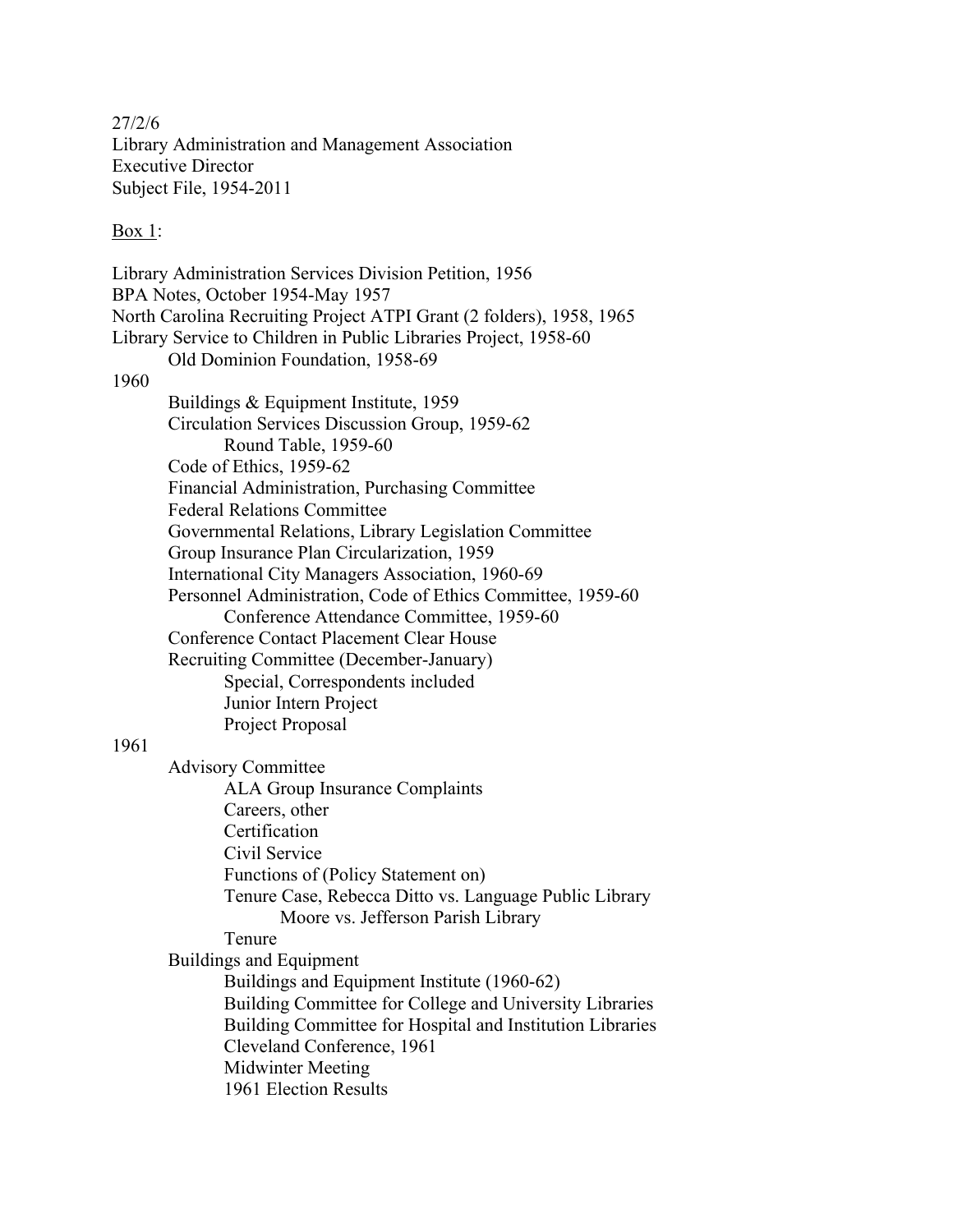Nominating Committee Planning School Library Section Programs and Projects Miscellaneous Financial Administration Discontinuance of Section Midwinter Meeting Nominating Committee Sixties and after

## Box 2:

Governmental Relations Cleveland Conference Discontinuance of Section Federal Relations Committee Library Legislations Committee Nomination Committee Midwinter Meeting 1961 Election Results Miscellaneous Library Organization and Management Budgeting, Accounting and Cost Committee Cleveland Conference Committee on Furtherance of Statistical Definitions Insurance for Library Committee Midwinter Meeting, 1961 1961 Election Results Nominating Committee Public LIbraries Purpose Programs and By-laws Committee Sections Programs and Projects Statistics Committee for College & University Libraries Statistics Committee for Hospital & Insurance Libraries Statistics Committee for State Libraries Statistics Committee Coordinating Committee Miscellaneous Personnel Administration By-laws Certification Committee Cleveland Conference (Miscellaneous) Code of Ethics Committee (1961-62 July-June) In-Service Training Committee Nominating Committee Section Program & Project (1960-61 July-June) State Library Personnel Practices Committee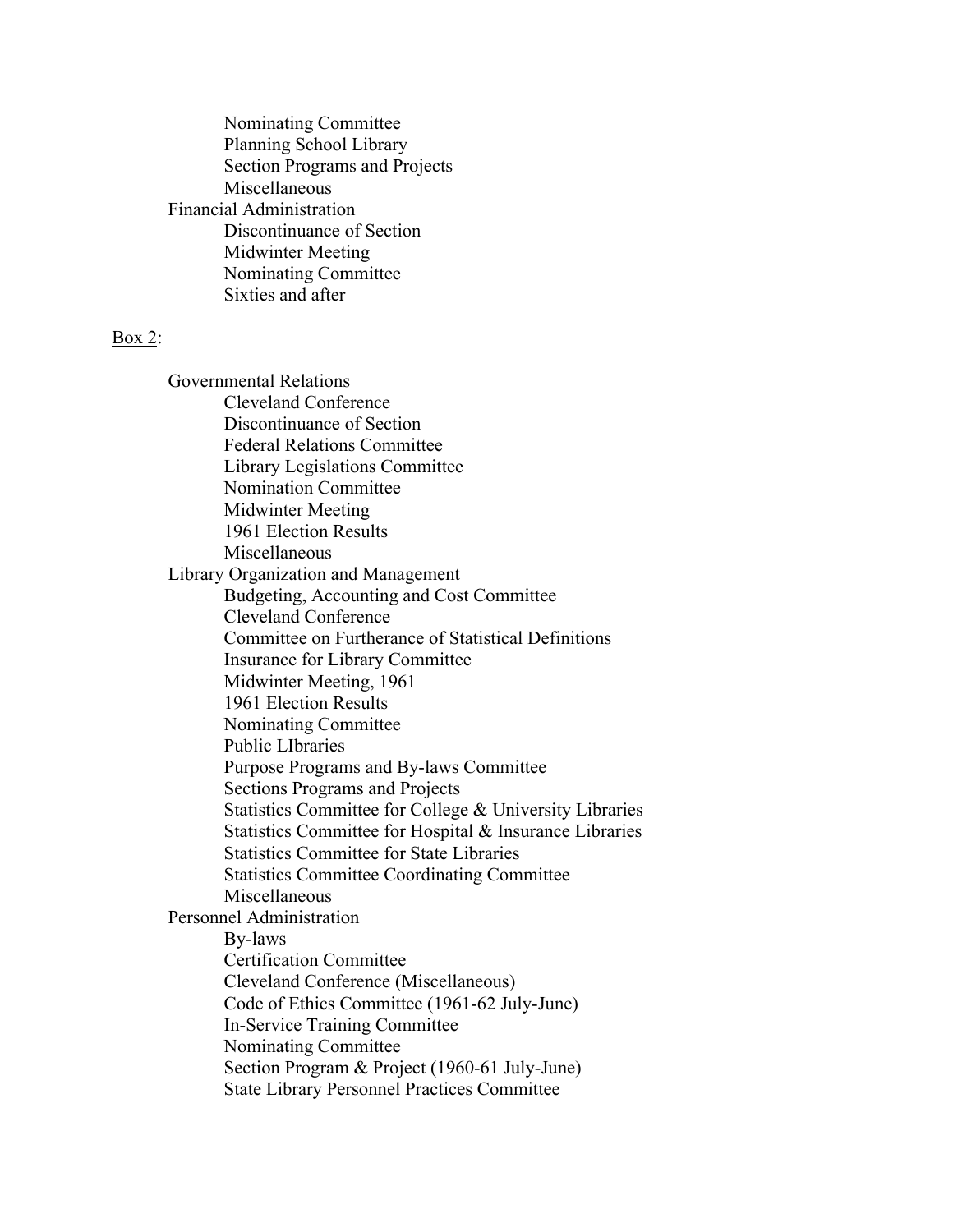Public Relations Dana Awards Committee Friends of the Library Committee Handbook Leaflets Committee Newsletter Nominating Committee Public Relations in Libraries Committee Revision of Section (By-laws Committee) Section Program & Project (1960-61 July-June) Miscellaneous ALA Goals Exhibit (1960-61 July-June) Bulletin Articles Cleveland Conference Committee on Organization Conference Contact Placement Clearing House (Cleveland Conference) Election Committee Fines, East Grange New Jersey Membership Brochure Memos to LAD Board (General) Midwinter Meeting Nomination Committee Public Relations (Leaflets Committee) Soviet Librarian Delegation Visit to Chicago, April 16-19 Recruiting Committee (2 folders), January-June 1961 1961-62, July-June Building and Equipment Architects Committee for Public Libraries Building Committee for College & University Libraries Equipment Committee Miami Conference Equipment Institute, University of Miami Nominating Committee Planning School Library Quarters Miscellaneous Library Organization and Management Administration Committee for Cataloging & Classification Budgeting, Accounting and Cost Committee Circulation Controls Committee Comparative Library Organization Committee Miami Conference Midwinter Meeting Nominating Committee Section Program & projects Statistics Committee for College & University Library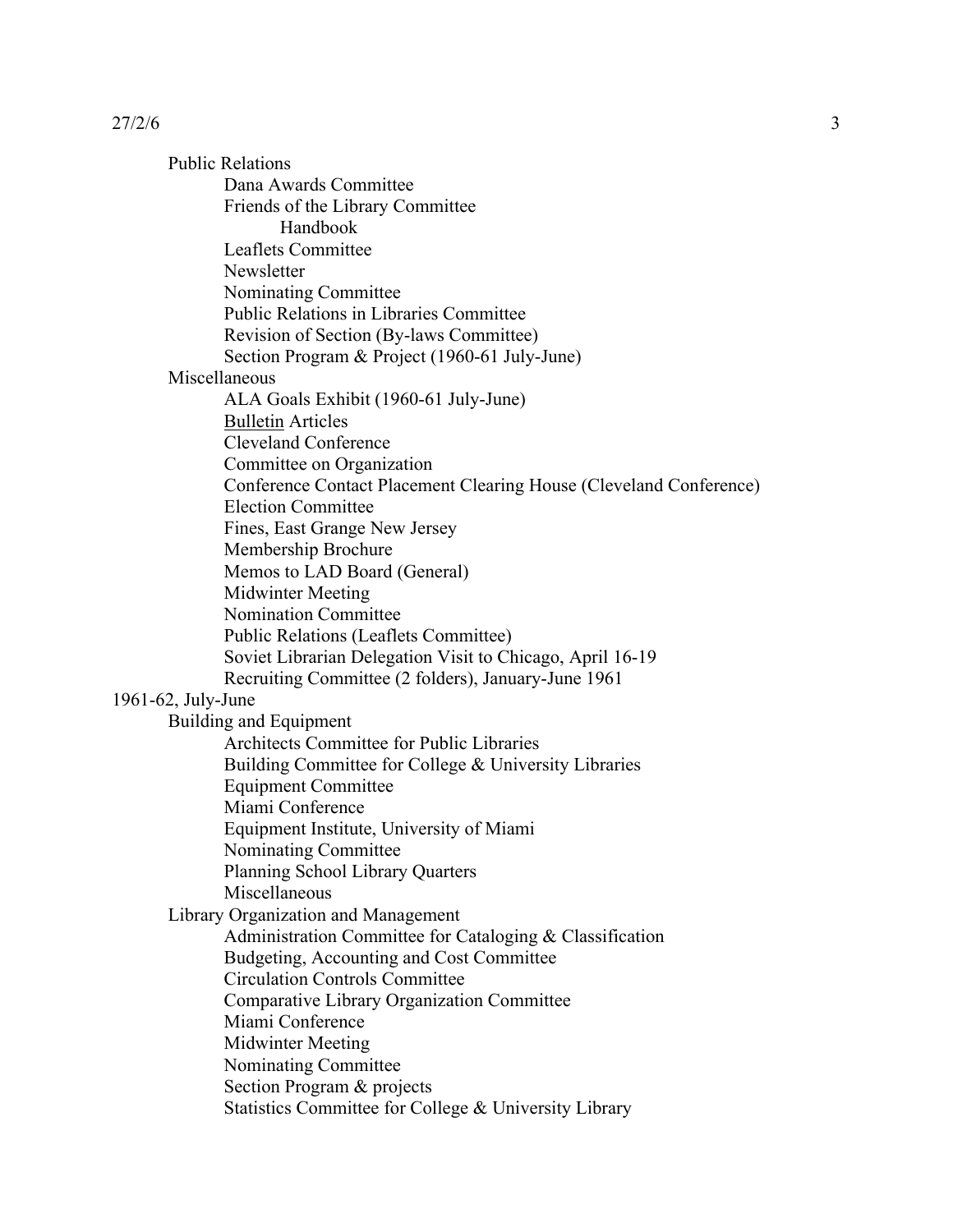Miscellaneous Personnel Administration ALA Group Insurance Plan Certification Committee Committee to Evaluate ALA's Personnel Publications In-Service Training Internship proposal Miami Beach Conference Midwinter Meeting Nominating Committee Public Relations John Cotton Dana Award Friends of the Library Committee Leaflets Committee Miami Beach Conference Midwinter Meeting Nominating Committee Miami Conference, Workshop

## Box 3:

Miscellaneous

Annual Report Circulation Service Discussion Group Committee on Organization Conference Placement, Miami Copyright & Revision, Report on single copies Election Committee Legislative Gazette Miami Beach Conference Midwinter Meeting Nominating Committee Program Evaluation & Budget Committee Responsibility Statement Wasserman Proposal

## 1962-63

Buildings and Equipment

Architectural Committee for Public Libraries Buildings Committee for College and University Libraries Buildings Committee for Hospital and Institution Libraries Chicago Conference Chicago Preconference, Building Institute Equipment Committee Midwinter Meeting Nominating Committee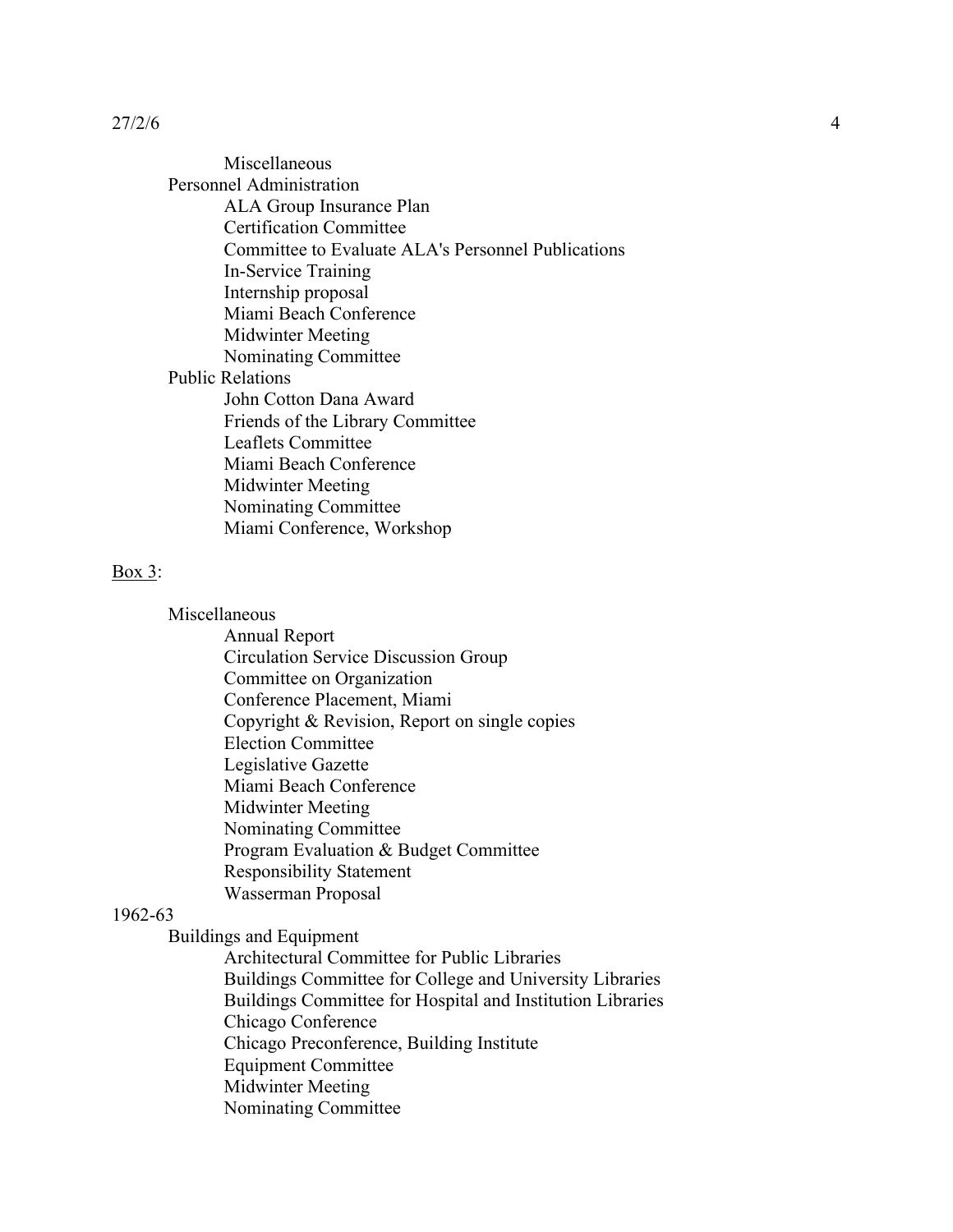Planning School Library Quarters Committee Correspondence Library Organization and Management Administration of small libraries Budgeting, Accounting and costs Committee Chicago Conference Circulation Controls Committee Comparative Library Organization Committee Insurance for Libraries Committee Library Administration Development Committee Midwinter Meeting Nominating Committee Organization of public Libraries Services Statistics Committee for College and University Libraries Statistics Committee for Hospital and Institutional Libraries Statistics Committee for Library Education Statistics Committee for Public Libraries Statistics Committee for School Libraries Statistics Committee for State Libraries Statistics Committee, Coordinating Committee Statistics Committee, Committee for Technical Services Correspondence Personnel Administration ALA Group Insurance Plan By-laws Certification Committee Chicago Conference Civil Service Resolution In-Service Training Committee Midwinter Meeting Nominating Committee Retirement Homes Committee Public Relations Section ALTA Joint Workshop By-laws Chicago Conference Friends of Libraries Committee John Cotton Dana Awards Committee Leaflets Committee Library Periodicals Round Table (LPRT) Proposal Midwinter Meeting Nominating Committee Public Relations in Libraries Committee Correspondence **Miscellaneous**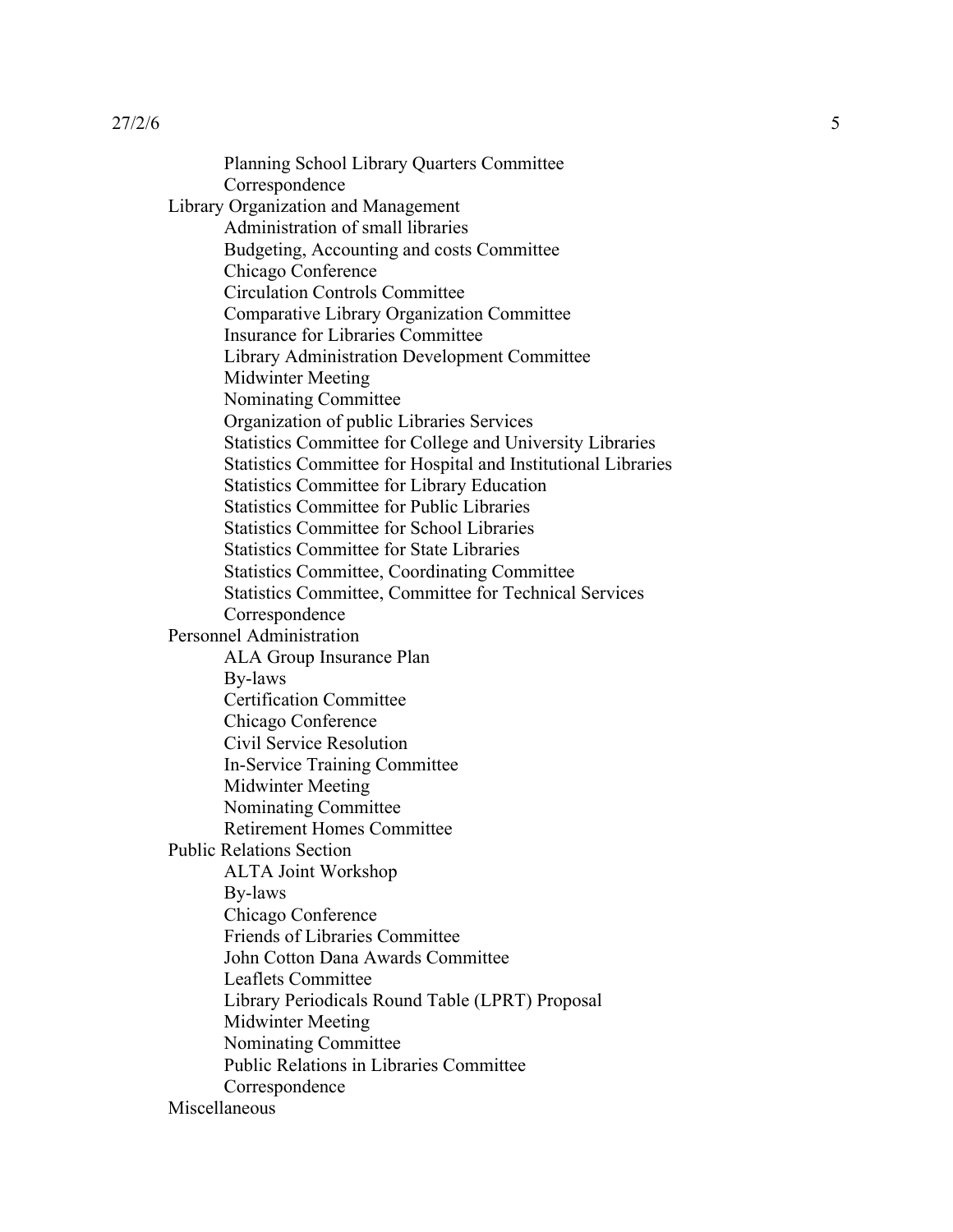ALA Committee Representatives for LAD Annual Reports Bulletin Article By-laws Chicago Pre-conference Program, 1963 Chicago Conference Church Library Statistics, 1962 Committee Assignments, Volunteers on Organization Election Committee LAD's Place in ALA, 1963 Representatives to other meetings Legislative Gazette Manual Membership, IBM Conversion Midwinter Meeting Placement, Chicago Conference, 1963 Program Evaluation and Budget Public Library Statistics, 1962 Correspondence Insurance for Libraries Bibliography, 1961 Selected References on Performance Budgeting, 1961 In-Service Training Bibliography Bookmobiles, Equipment and Supplies, 1960 cost study

#### Box 4:

## 1963-64

Equipment

Architects, List of, 1963-64 Architectural Committee for College and University Libraries Architectural Committee for Hospital and Institution Libraries Equipment Committee Equipment Institute, St. Louis pre-conference, 1964 Nominating committee Planning School Library Quarters Committee Miscellaneous Library Organization and Management Budgeting, Accounting and Cost Committee Circulation Controls Committee Committee on Comparative Library Organization Insurance for Libraries Committee Library Administration Development Committee Nominating Committee Statistics Committee for College and University Libraries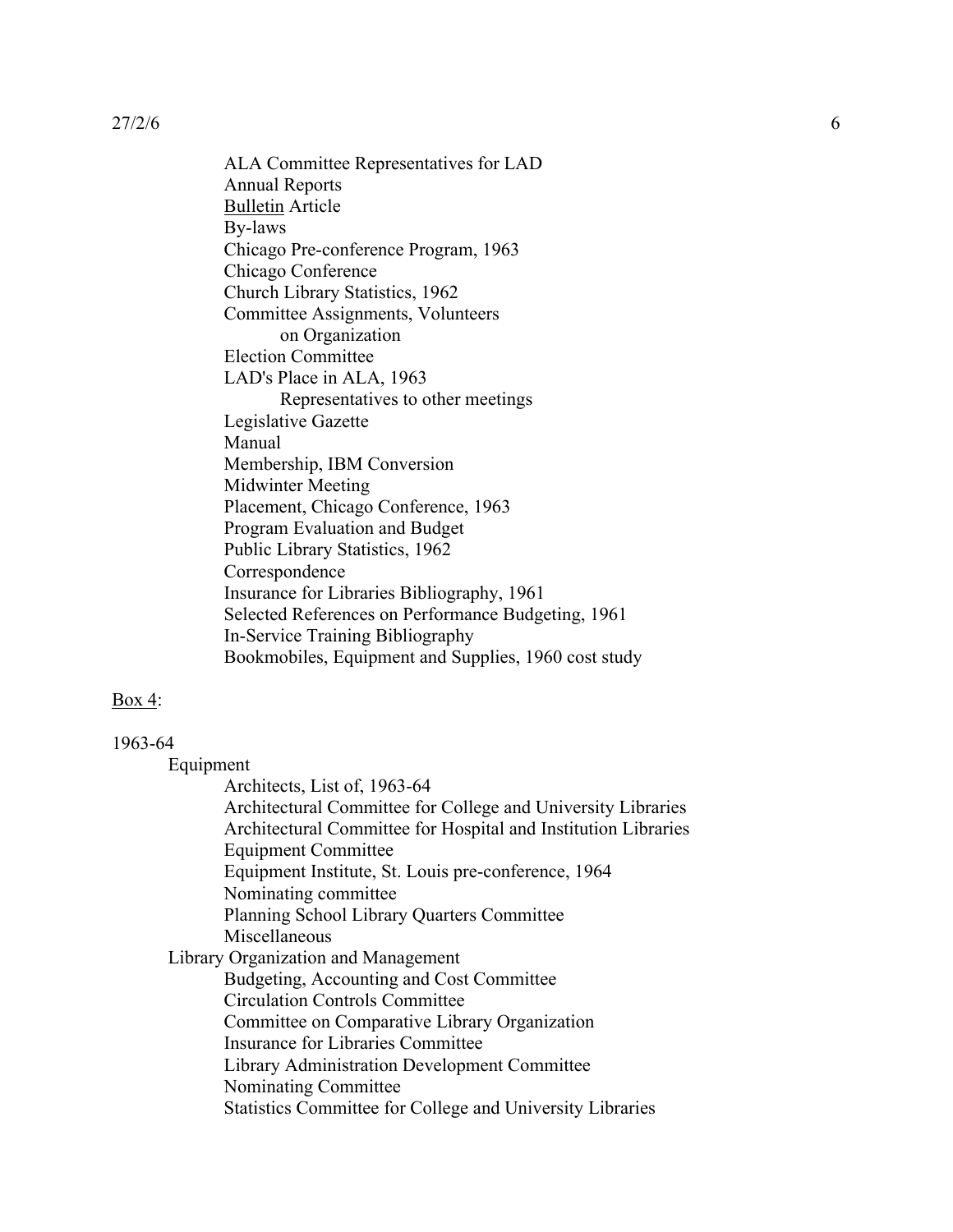Statistics Committee for Hospital and Institution Libraries Library Education Public Libraries School Libraries State Libraries Technical Libraries Coordinating Committee Organization of Public Library Services Miscellaneous Personnel Administration ALA Group Insurance Plan Certification Committee In-Service Training Committee Nominating Committee Personnel Publications Committee Research and Development Committee Retirement Homes Committee Youth Employment Act, 1962-63 Government Bulletin, 1962-63 Miscellaneous Public Relations By-laws Friends of Libraries Committee John Cotton Dana Awards Committee Leaflets Committee Nominating Committee Public Relations in Libraries Committee Miscellaneous Miscellaneous Annual Reports Bulletin Articles Circulation Services Discussion Group Committee Appointments and Volunteers Committee on Organization Conference ALA Annual, St. Louis, Missouri Election Committee Insurance ALA, Group Legislative Gazette Manual Membership Midwinter Meeting Nominating Committee Placement, St. Louis Conference, 1964 Program Evaluation and Budget Committee Program Statements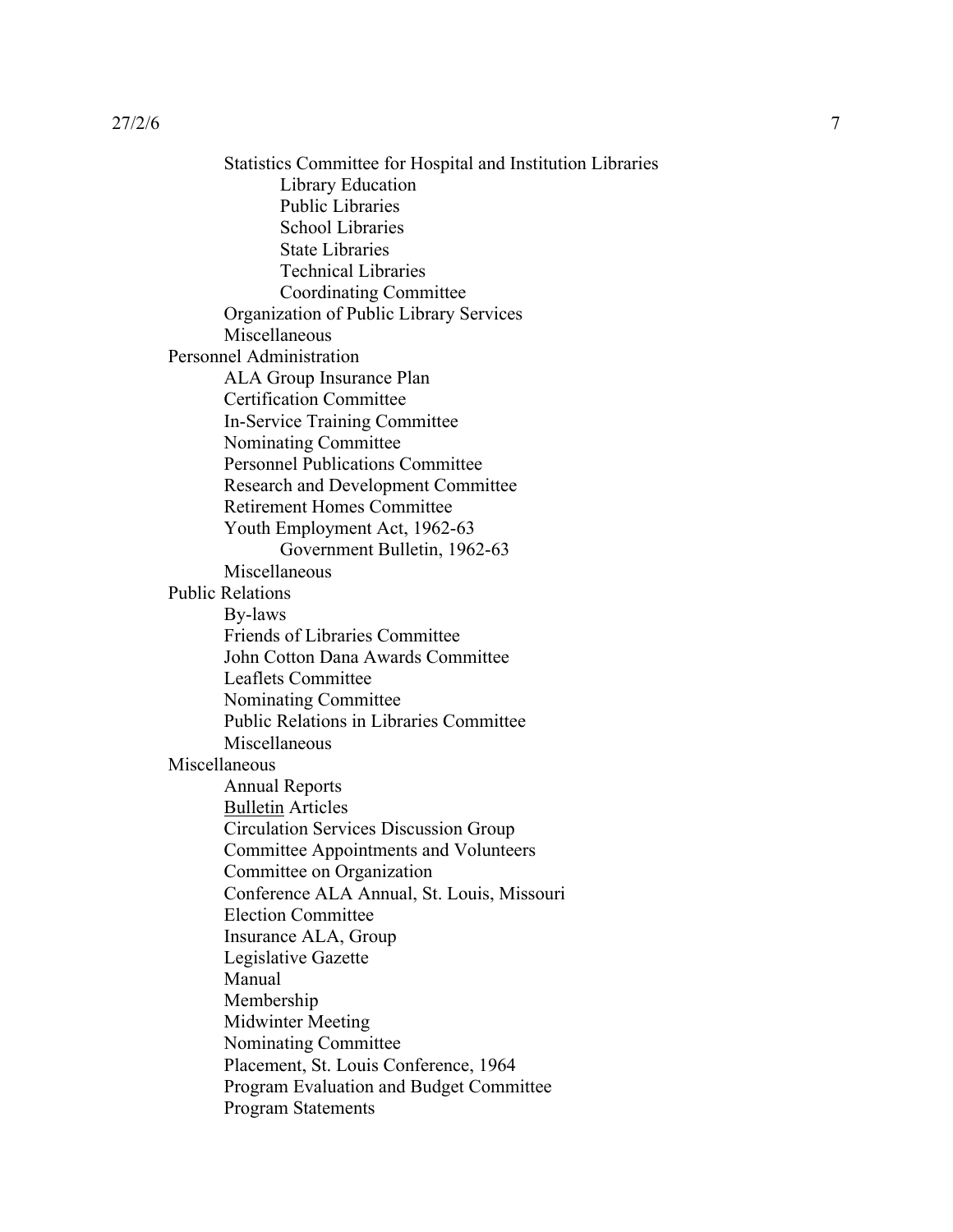Statistics, Coordinating Committee Washington Office ALA, 1960-63 Exhibits, St. Louis Conference, 1964 Miscellaneous

#### Box 5:

#### 1964-65

Buildings and Equipment Architectural Committee for Public Libraries Building Institute and ALTA Workshop, Detroit, Pre-conference, 1965 Equipment Committee Nominating Committee Planning School Library Quarters Committee Miscellaneous Library Organizations and Management Budgeting, Accounting and Costs Committee Circulation Control Committee Committee on Comparative Library Organization Insurance for Libraries Committee Library Administration Development Committee Nominating Committee Statistics Committee, College and University Libraries Library Education Public LIbrary School Libraries State Libraries Technical Services Coordinating Committee Miscellaneous Personnel Administration Certification Committee In-Service Training Committee Workshop Nominating Committee Personnel Publications Committee Research and Development Committee Retirement Homes Committee Public Relations Friends of Library Committee Goals and Policies Committee John Cotton Dana Awards Committee Nominating Committee Public Relations Service to Libraries Publications Committee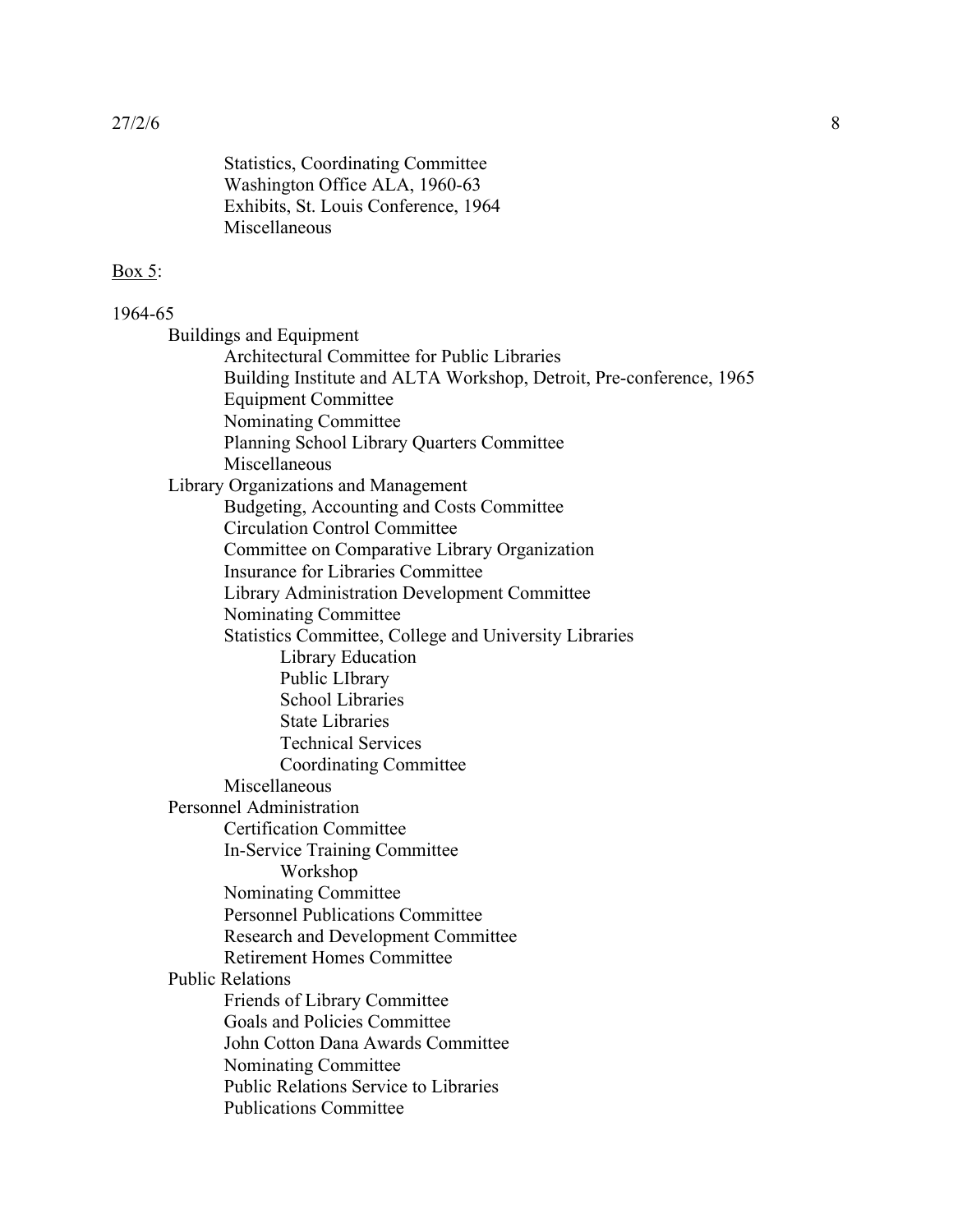Miscellaneous Miscellaneous Annual Reports Bulletin Articles By-laws Circulation Service Discussion Detroit Conference Exhibits and Booths Section Programs Placement, Detroit Conference, (2 folders), 1965 Detroit Conference, 1965 Election Committee Manual Midwinter Meeting 1964 LAD Board Nominating Committee Program Evaluation and Budget Committee Washington Office

## Box 6:

Building and Equipment Architectural Committee for Public Libraries College and University Libraries Hospital and Institution Libraries Committee Appointments Equipment Committee Nominating Committee Manual Changes, Committees Correspondence Planning School Library Quarters Committee Miscellaneous Library Organization and Management Budgeting, Accounting and Costs Committee Circulation Control Committee Committee Appointments Committee on Comparative Library Organization Insurance for Libraries Committee Highlights, minutes, proceedings Library Administration Development Committee Manual Changes, Committees correspondence Nominating Committee Statistics Committee, College and University Libraries Coordinating Committee Hospital and Institutional Library Education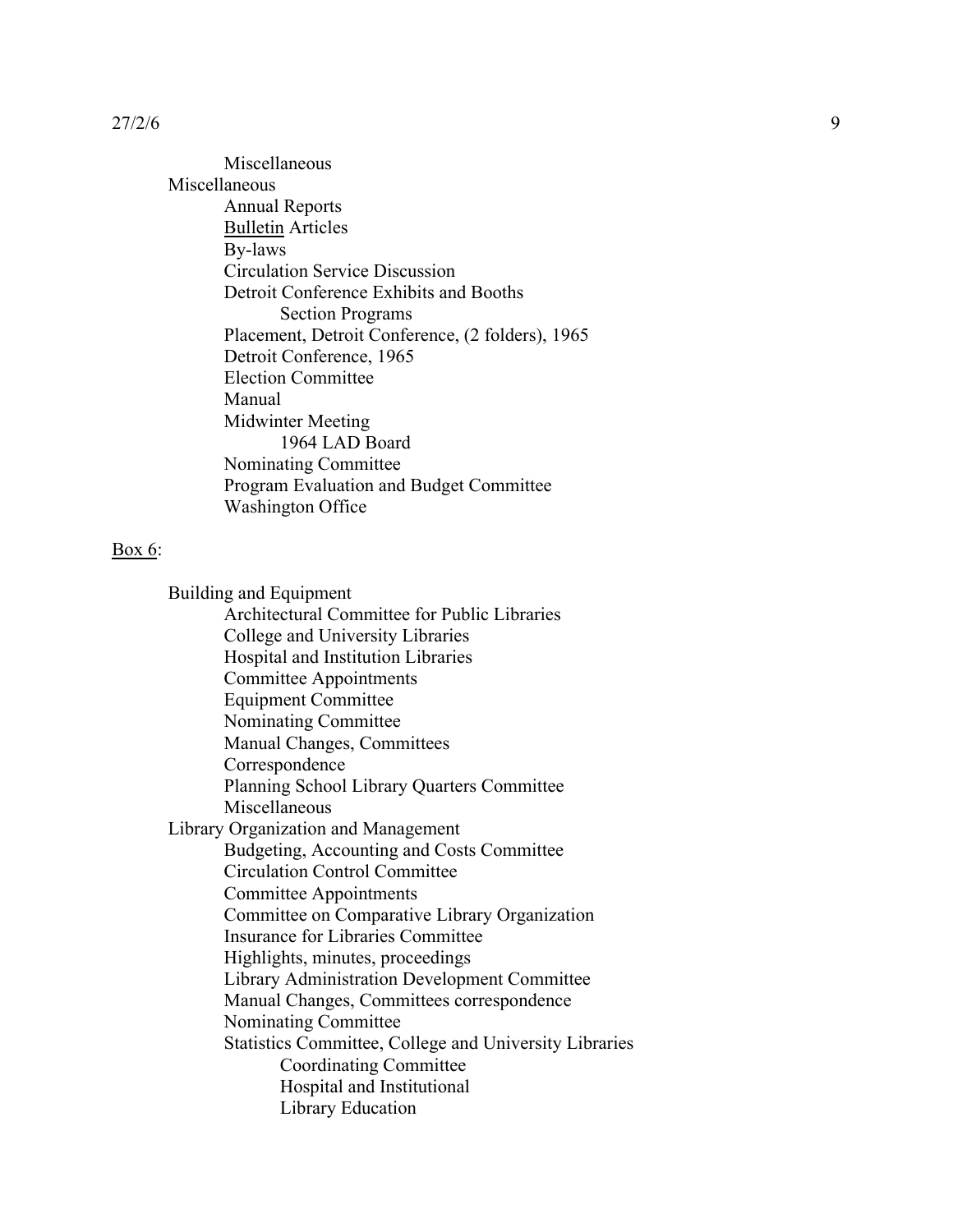Public Library Reference services School Libraries State Libraries Technical Services Miscellaneous Personnel Administration ALA Group Insurance Plan Certification Committee Code of Ethics Committee Appointments Committee on Economic Status, Welfare and Fringe Benefits, 1963-65 In-Service Training Committee Nominating Committee Personnel Publications Committee Research and Development Committee Retirement Homes Committee Miscellaneous Public Relations Committee Appointments Friends of the Libraries Committee Goals and Policies Committee John Cotton Dana Awards Committee Nominating Committee Public Relations Services to Libraries Publications Committee Trustee Film Steering Project Miscellaneous ALA Group-Term Life Insurance Hospitalization Insurance Group Insurance, 1963-66 Annual Report Bulletin Articles By-laws Election Committee Filing Procedure, 1965 Library Buildings Award, 1966 Manual Changes, Division Committee Correspondence Membership promotion, 1962-65

## Box 7:

Midwinter Meeting New York Conference General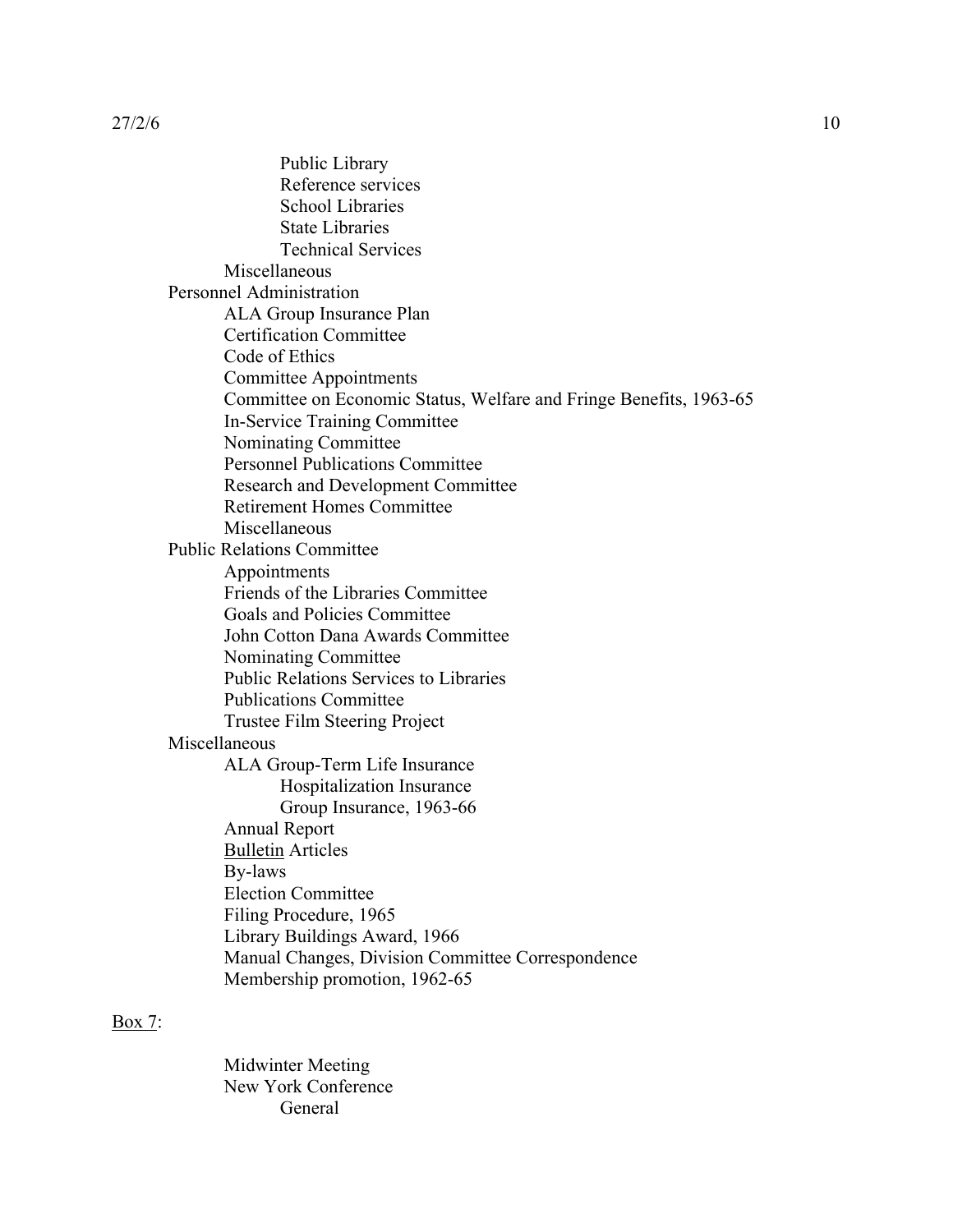LAD Board Highlights, minutes, reports Orientation Institute, 1966 Nominating Committee Washington Office (2 folders) Legislation file 1966-67 Building and Equipment Architectural Committee for Public Libraries Buildings Committee for College and University Libraries Hospital and Institution Libraries Committee Appointments Equipment Committee Nominating Committee Planning School Library Quarters Committee Miscellaneous Circulation Services Committee Appointments Miscellaneous, 1960, 1967 Library Organization and Management Budgeting, Accounting, & Cost Committee Committee Appointments Committee on Comparative Library Organization Insurance for Libraries Committee Nominating Committee Statistics Committee, College & University Libraries Hospital and Institution Libraries Library Education Public Libraries Reference Services School Libraries State Libraries Technical Services Statistics Co-ordinating Committee Miscellaneous Personnel Administration Ad Hoc Committee to Study ALA Tenure Policy Certification Committee Code of Ethics Committee Appointments Committee on Staff Development Fringe Benefit Study Nominating Committee Personnel Publications Committee

Research & Development Committee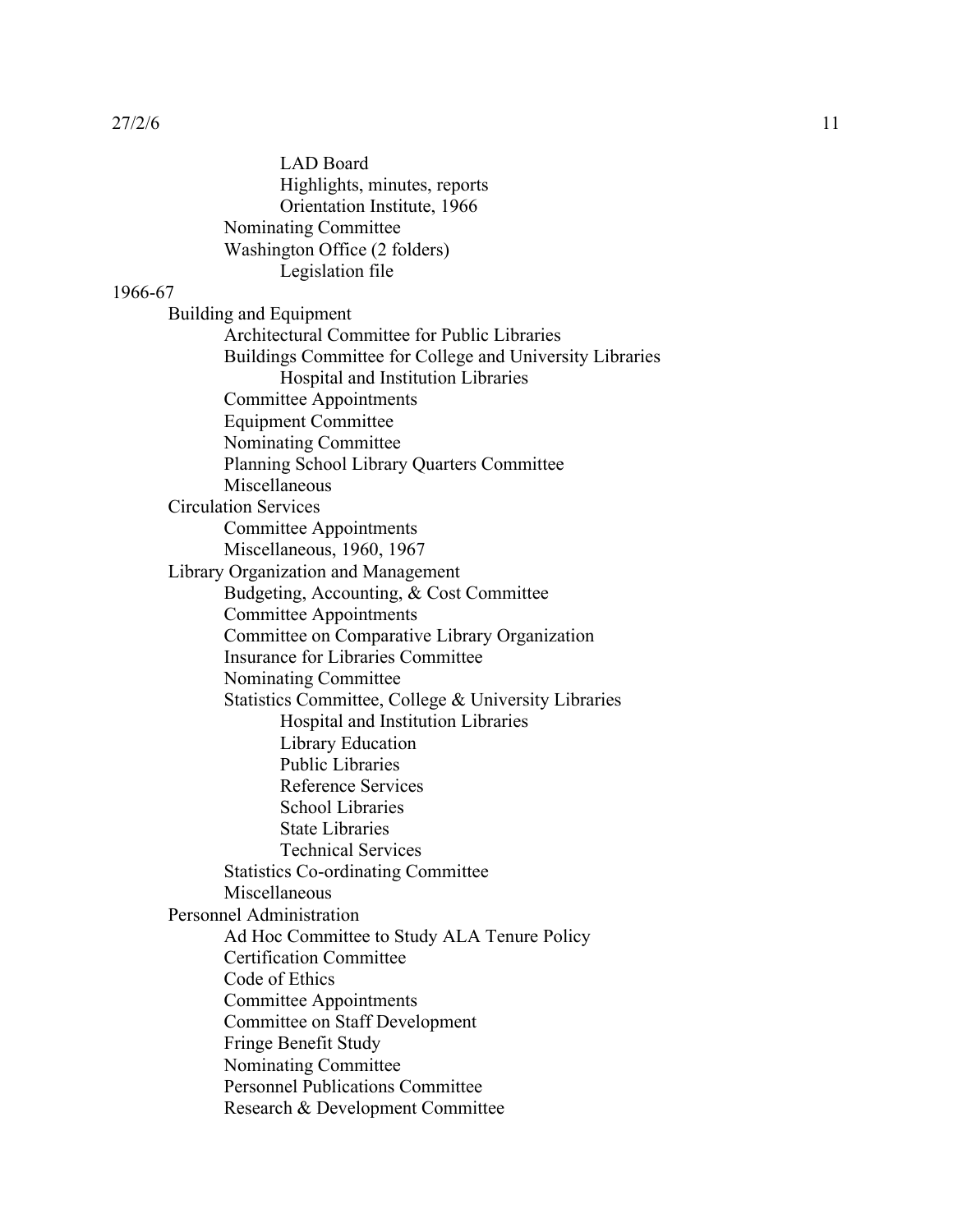Miscellaneous Public Relations Section Committee Appointments Friends of the Library Committee Goals & Policies Committee John Cotton Dana Awards Committee Library Public Relations Council Nominating Committee Public Relations Services to Libraries Publications Committee Trustee - PRS Film Steering Project Miscellaneous

#### Box 8:

Miscellaneous Annual Report Committee Appointments Committee Appointments for Officers Election Committee Library Manpower Conference, 9-11 March, Washington, D.C., General Papers & Expenses Participants Midwinter Meeting, New Orleans Highlights & Minutes Nominating Committee San Francisco Preconference Institute, General Program Correspondence San Francisco Conference, General Convention Placement Proceedings

#### 1967-68

Advisory Service

Building & Equipment Section Church Libraries

College & University Libraries Consulting Services Elementary School Libraries Foreign High School Libraries Hospital & Institutional LIbraries Junior College Libraries Public Libraries Special Libraries Miscellaneous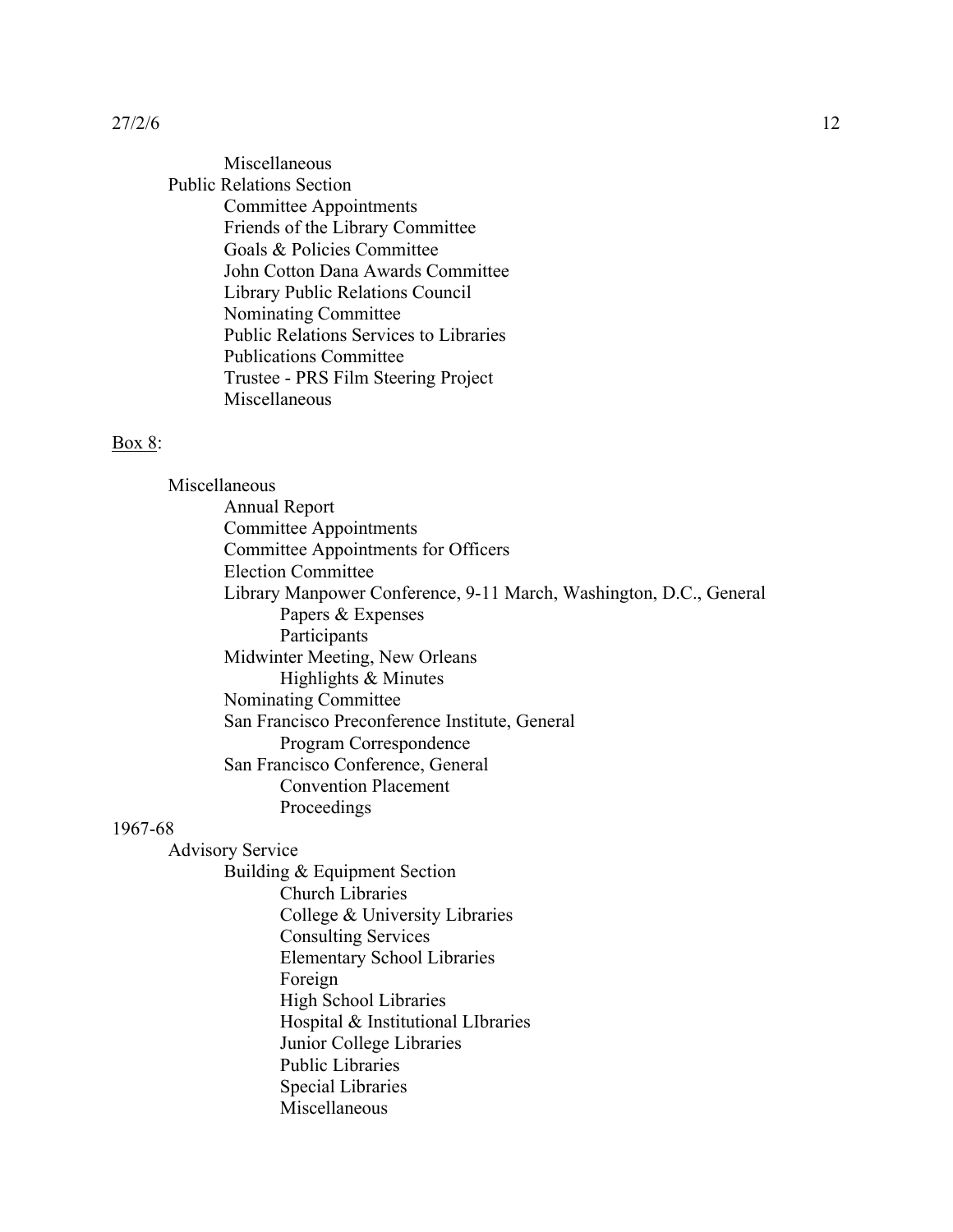#### Box 9:

Circulation Services Section, Miscellaneous Library Organization & Management Section Bookmobiles Budgets Financing Libraries Insurance Statistics for Libraries Miscellaneous Personnel Administration Service ALA Group Insurance Certification of Libraries Classification, Pay Plans, Promotions Collective Bargaining Placement, Persons Positions Tenure & Retirement Vacations & Holidays Miscellaneous Public Relations Section Friends of the Library John Cotton Dana Publicity Awards Miscellaneous Building & Equipment Section Architectural Committee, Public Libraries Buildings Committee, College & University Libraries Hospital Libraries Committee Appointments, 1967-69 Equipment Committee Nominating Committee Planning School Library Quarters Committee Miscellaneous Circulation Services Section Circulation Control Committee Questionnaire Committee Appointments (1968-69) Miscellaneous Library Organization and Management Budgeting, Accounting & Cost Committee Committee Appointment (1968-69) Committee on Comparative Library Organization Insurance for Libraries Committee Statistics Committee, College & University Libraries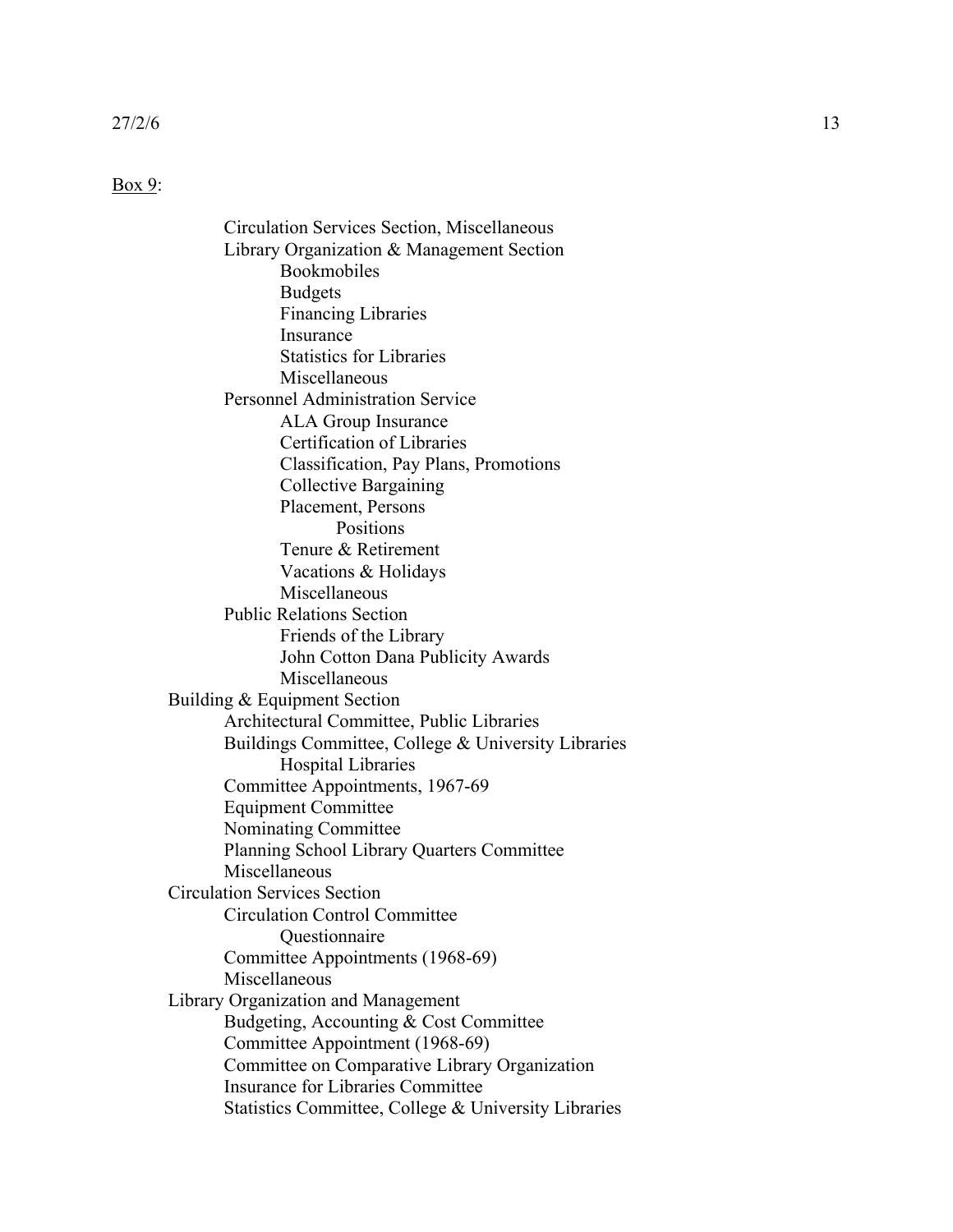Hospital & Institutional Libraries Library Education Physical Facilities Public Libraries Reference Services School Libraries State Libraries Technical Services Statistics Coordinating Committee Miscellaneous Personnel Administration Section Ad Hoc Committee, National Salary Goals Study ALA Tenure Policy ALA Group Insurance Certification Committee Code of Ethics (including 1954, 1966-68) Committee Appointments Committee on Staff Development Economic Status, Welfare & Fringe Benefit Nominating Committee Personnel Publications Committee Research & Development Committee Miscellaneous Public Relations Section Committee Appointments, 1967-69 Friends of the Library Committee John Cotton Dana Awards Committee Public Relations Services to LIbraries Publications Committee Trustee - PRS Film Steering Project Miscellaneous Miscellaneous Committee Appointments Election Committee, Officers

#### Box 10:

Kansas City Conference, 1968 Highlights, minutes, proceedings Report on Conference Placement Kansas City Equipment Institute (Preconference), Charging Systems Midwinter Meeting, Bal Harbor, Florida Highlights, minutes, proceedings Placement National Conference on Library Statistics, Correspondence, 1959-66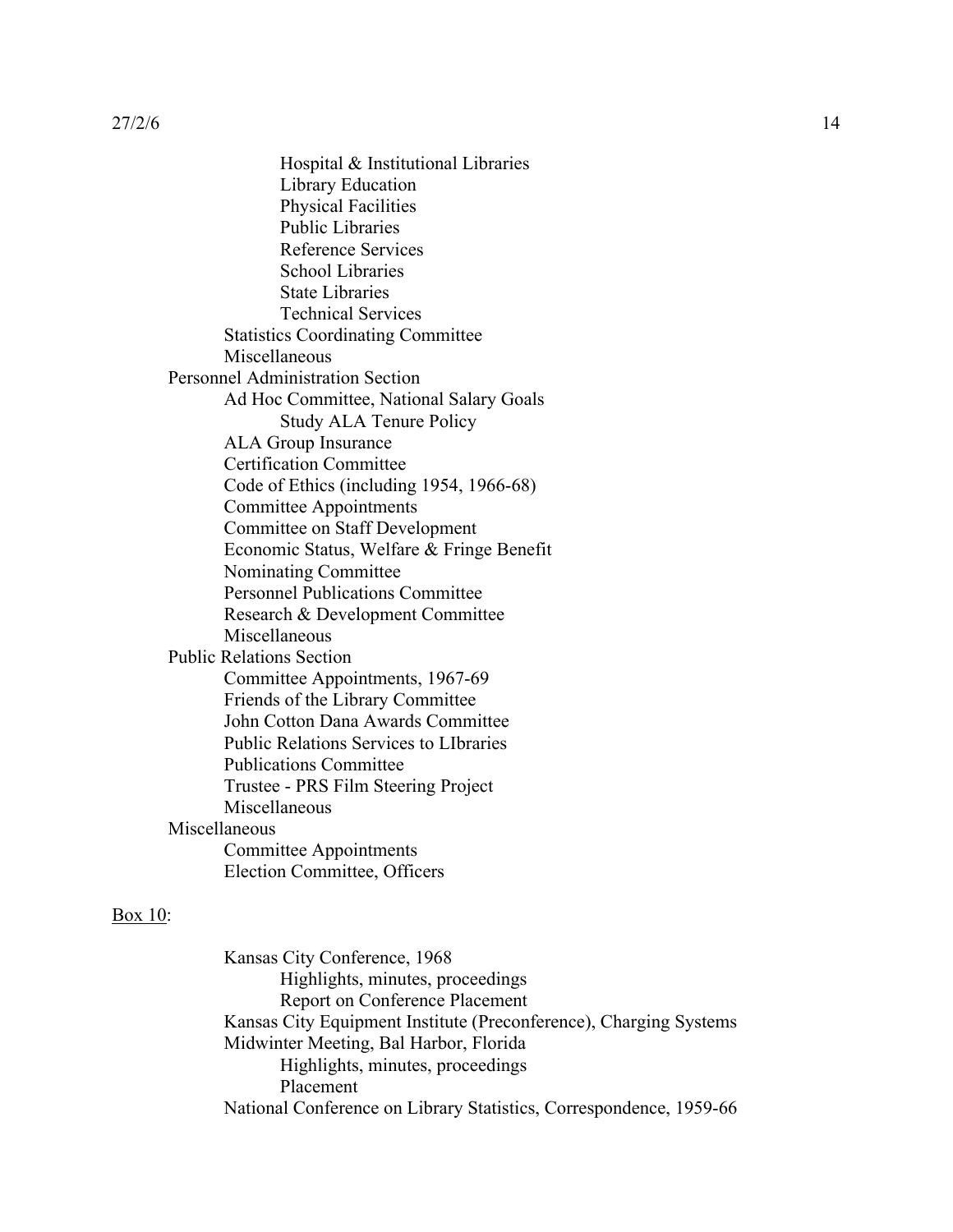| General (2 folders)                                       |  |
|-----------------------------------------------------------|--|
| "National Conference on Library Statistics" Booklet, 1966 |  |
| <b>Nominating Committee</b>                               |  |
| Retirement Plan, ALA                                      |  |

#### 1968-69

Advisory Service

Buildings & Equipment Section Church Libraries College & University Libraries Consulting Services Elementary School Libraries Foreign High School Libraries Hospital & Institution Libraries Junior College Libraries Public Libraries Special Libraries Miscellaneous

#### Box 11:

Circulation Services Section, Miscellaneous Library Organization & Management Section Budgets Financing Libraries Foreign Insurance **Statistics** Miscellaneous Personnel Administration Section ALA Group Insurance, Claims, Problems Certification of Libraries Classification, Pay Plans, Promotions Code of Ethics Collective Bargaining Placement, Persons Positions Retirement Plan Tenure Vacations & Holidays Miscellaneous Public Relations Section Friends of the Library John Cotton Dana Awards Miscellaneous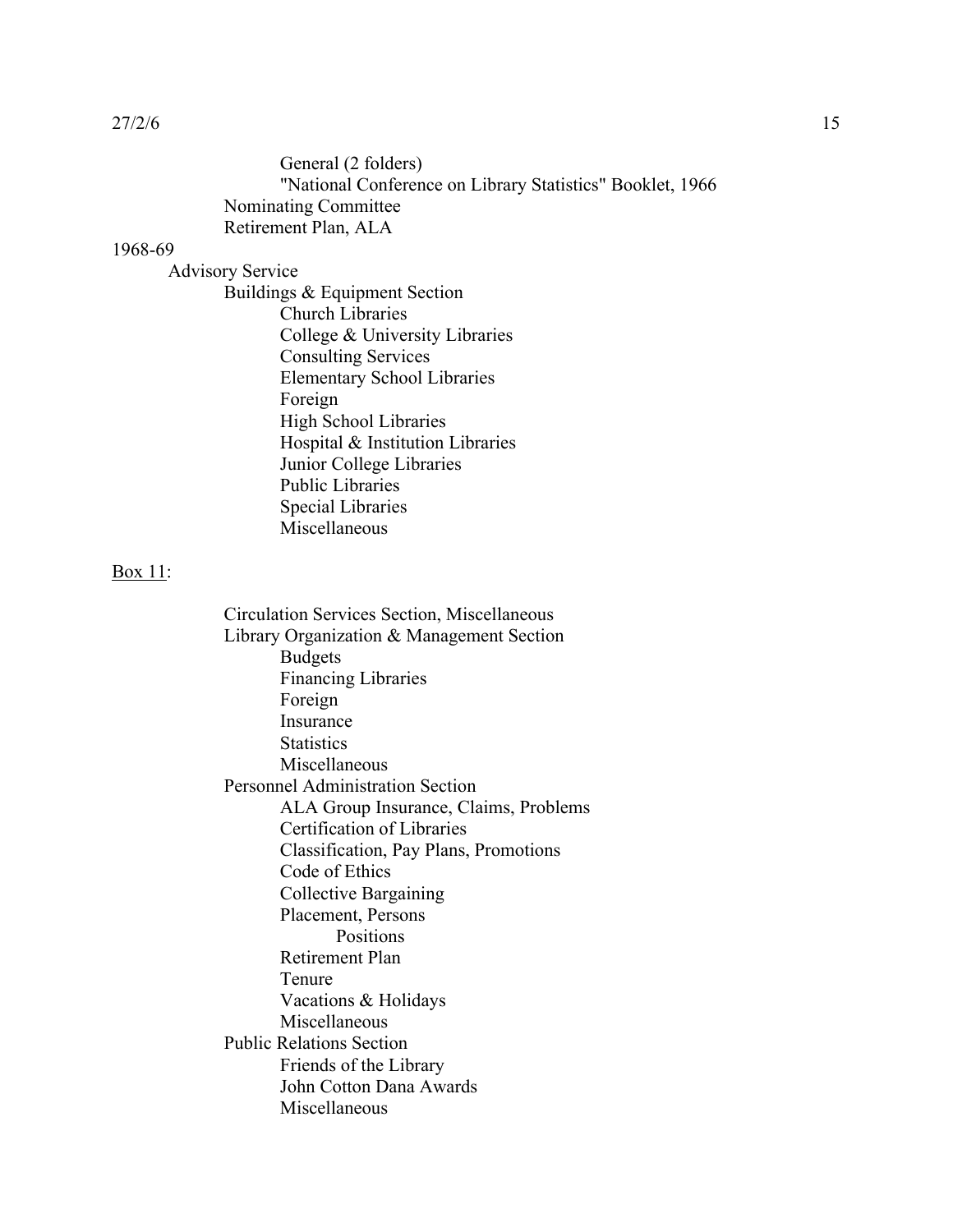Miscellaneous Building & Equipment Section Architecture Committee for Public LIbraries Buildings Committee, College & University Libraries Hospitals, Institutions & Special Libraries Committee Appointments Equipment Committee Planning School Libraries Quarters Miscellaneous Circulation Services Section Circulation Control Committee Committee Appointments Miscellaneous Library Organization & Management Budgeting, Accounts & Costs Committee Committee Appointments Comparative Library Organization Insurance for Libraries Committee Statistics Coordinating Committee Statistics, College & University Libraries Hospital & Institution Libraries Library Education Physical Facilities Public Libraries Reference Services School Libraries State Libraries Technical Services Miscellaneous Personnel Administration Section ALA Group Insurance Plan Certification Committee Code of Ethics Committee Appointments Economic Status, Welfare & Fringe Personnel Publications Committee Salary Goals Subcommittee Staff Development Committee Tenure in Libraries Unions & Collective Bargaining Miscellaneous

## Box 12:

Public Relations Section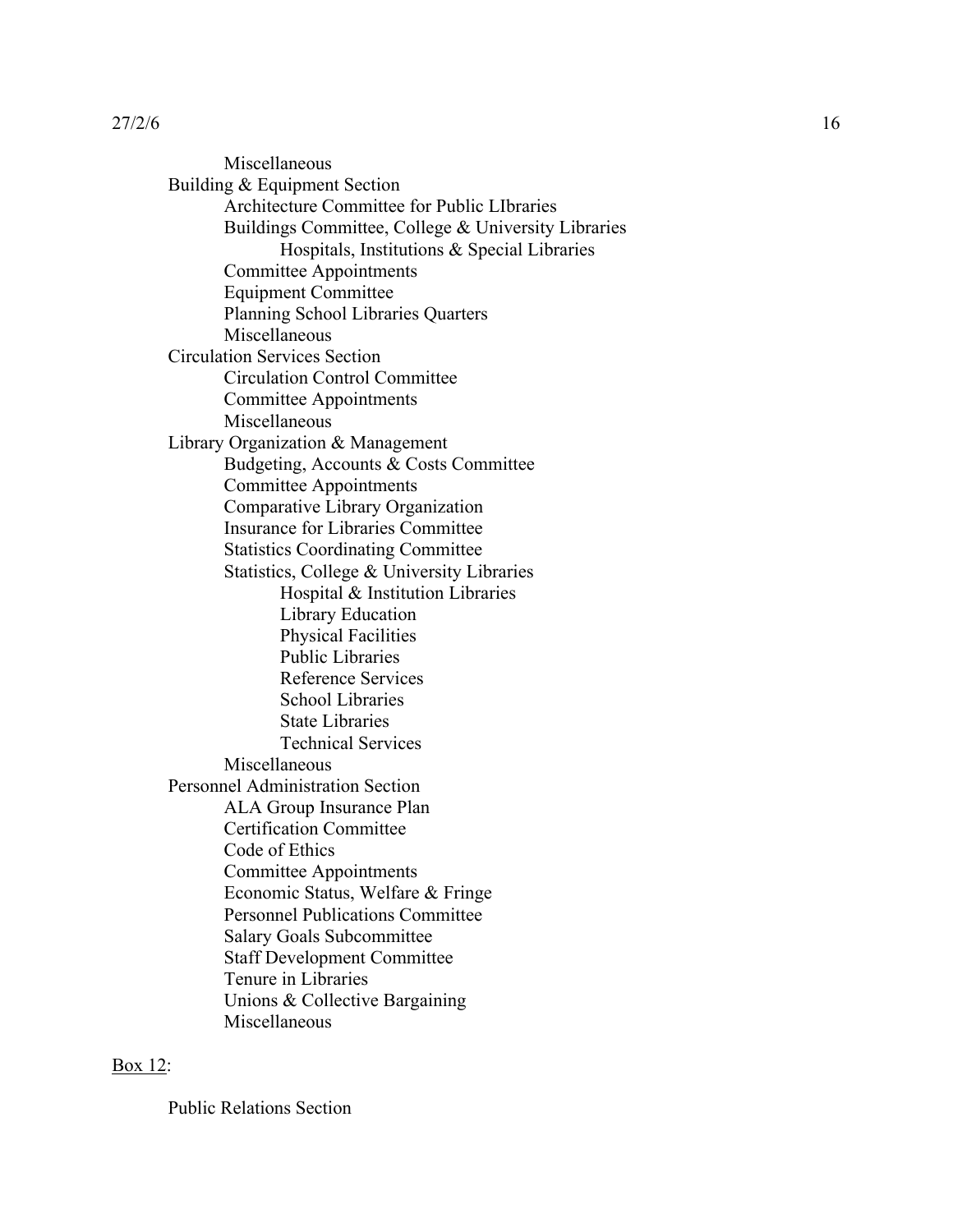| Committee Appointments                           |
|--------------------------------------------------|
| John Cotton Dana Awards Committee                |
| Film Steering Committee, 1968-70                 |
| Friends of the Library Committee                 |
| Pre-Conference Institute, Atlantic City          |
| <b>Publication Committee</b>                     |
| <b>Services to Libraries Committees</b>          |
| Miscellaneous                                    |
| Miscellaneous                                    |
| Atlantic City Conference, General Correspondence |
| Highlights, minutes                              |
| Memos from Conference Arrangement Office         |
| Preconference Institute on Buildings, 1968-70    |
| <b>Committee Appointments</b>                    |
| Discard Records, 1960-70                         |
| Election Committee, Officers, 1969-70            |
| Friends of the Library Luncheon, Atlantic City   |
| General Correspondence, 1965-73                  |
| Midwinter Meeting, Washington D.C.               |
| Highlights, minutes, proceedings                 |
| Nominating Committee, Officers                   |
| Office for Recruitment, 1969-70                  |
| Salary Goals Study Proposal, 1969-70             |

#### Box 13:

Building & Equipment Section Facilities Planning Committee, minutes, 1972-83 correspondence & memos, 1977-82 Library Facilities Planning, letter, 1980 Facilities for Specialized Library Services, minutes, 1979-81 Preconference, Detroit, "Library Buildings", 1965 Dallas, "Planning Libraries for Media Service", 1971 New York, "Architectural Strategy for Change", 1974 Proceedings, 1974 San Francisco, "Running out of Space" planning correspondence, 1974-75 Brochures, schedules, correspondence, 1975-76 Austin, "Behind the Scenes", 1976 Chicago, Centennial Conference, 1976 Toronto (Postponed), 1977 Annual Conference, Detroit, 1977 Preconference, Chicago, "Energy & Library Buildings" (2 folders), 1977-78 Austin, "Behind The Scenes", 1979-80 Planning and Arrangements, 1979 Transcripts of talks given (2 folders), 1979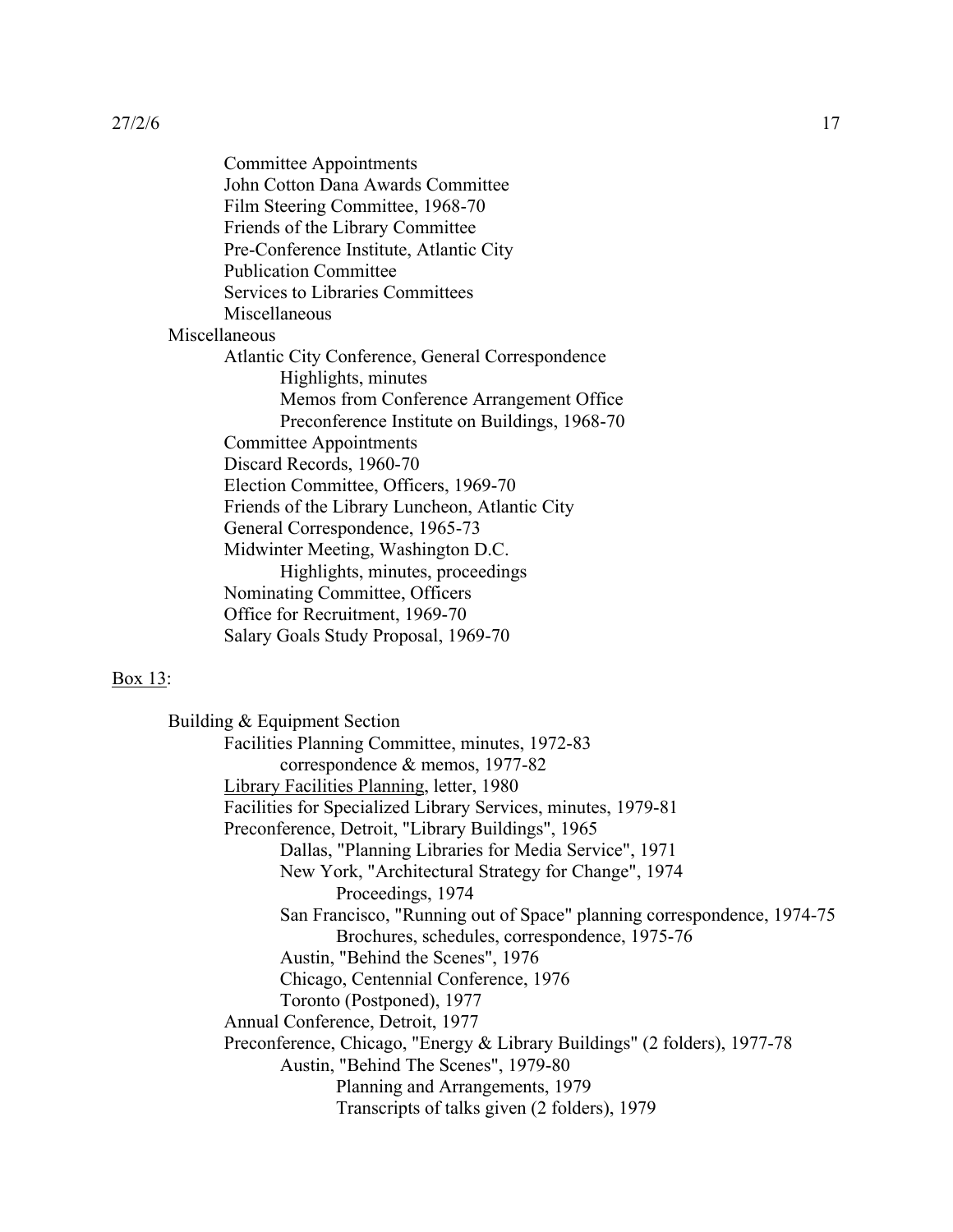| San Francisco, 1979, papers presented (4 folders), 1979                     |
|-----------------------------------------------------------------------------|
| "Facilities Funding Finesse", proceedings of ALA 1980 N.Y. Conference, 1981 |
| Architectural Design for Special Groups, 1975-79                            |
| Architecture for Public Libraries Committee, 1967-79                        |
| Minutes, 1972-77                                                            |
| Correspondence, 1972-78                                                     |
| Correspondence & Report, 1974-80                                            |
| U. S. National Library Space Needs, 1980-81                                 |
| Buildings Committee for College & University Libraries (2 folders), 1968-75 |
| Program & paper from Annual Conference, 1974                                |
| Bibliography Project, 1976-77                                               |
| Meeting Reports & Correspondence, 1976-77                                   |
| Minutes, 1978-79                                                            |
| Memos & Correspondence, 1978-83                                             |
| Community College Learning Resources, 1976-77                               |
| $Box 14$ :                                                                  |
| Buildings & Equipment Section                                               |
| Equipment Committee Minutes, 1972-77                                        |
| Correspondence, papers, bibliography, 1973-77                               |
| Correspondence & Reports, 1975-79                                           |
| Hospital Institutions & Special Library Committee, 1972-77                  |
| 1977-79                                                                     |
| School Library/Media Facilities, 1976-78                                    |

Library Buildings & Equipment Problem Discussion Group, 1976-79 1978

Library Building Awards Committee, 1976-78 [*Digitized*] Minutes, 1977 [*Digitized*]

Library Buildings Consultant List, 1980 Committee, (2 folders), 1967-81 Applications & Correspondence, (2 folders), 1976-82 Applications, 1976-78 Accepted, 1980 Rejected, 1980 Bylaws Committee, 1973-78 1975-81 Executive Committee Minutes, 1972-79 Correspondence, 1975-79 Reports & Minutes, 1977-81

Kwok Ying Fung, photographer, correspondence, 1964-68 Furniture & Equipment Bibliographies, 1967, 1970 Survey on Octagonal & Circular Libraries, 1964

Box 15: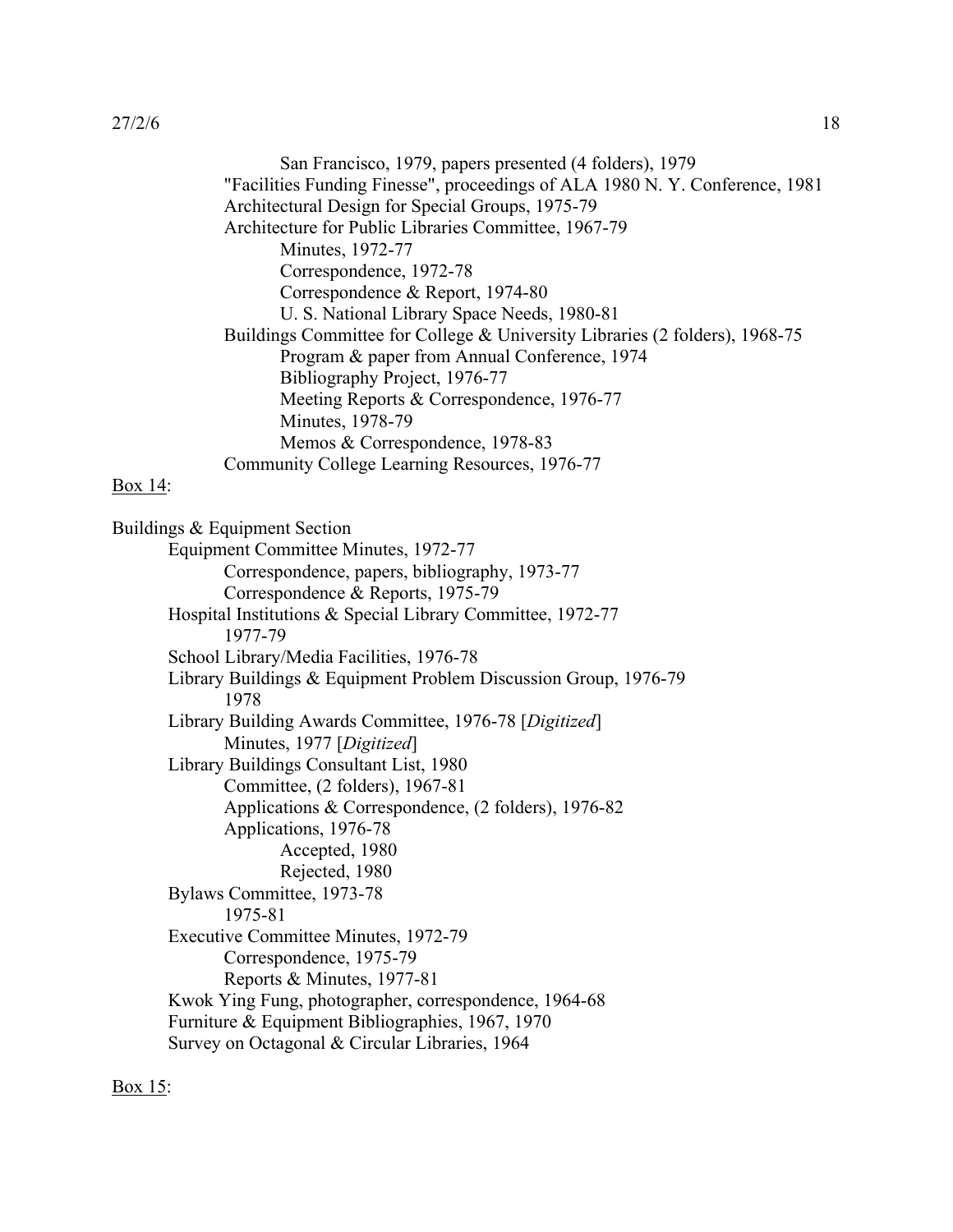Personnel Administration Section Executive Committee, Minutes & Agenda, 1962-82 Correspondence, 1973-80 LAD-PAS, Correspondence & by-laws, 1964-71 Certification Sub-committee, 1965-79 Code of Ethics Committee, 1967-70 Comparable Wages for Comparable Work Sub-committee, 1978-79 Economic status & Welfare Committee, Correspondence, Minutes, publications, 1978-81 Correspondence, Minutes, Memos, reports, 1967-77 1966, 1968-72 Benefits, Surveys, Annotated bibliography, 1979-80 Pension & Pension Systems Racism & Sexism Awareness, 1978-79 Salary Goals Subcommittee (2 folders), 1969-70 Salary Goals & ALA Salary Survey, 1976 Manpower Survey, 1965-66 Personnel Dynamics for supervisors, 1979-80 Personnel Publications Committee, 1964-68 Research & Developments Committee, 1963-67 Staff Development Committee, 1965-72 Objectives, Correspondence, memos, 1965-72 Correspondence, 1967, 1969-74 1975-87 Correspondence, 1975-78, 1986 Minutes, 1966, 1969-74 1975-79 Current Literature Review Sub-Committee, 1975 Personnel Performance Appraisal, 1978-79 Staff Development Workshop, 1971 Ad Hoc Committee to Review ALA Personnel organization & procedure Manual, 1973- 77 Committee on Retirement Homes, 1963, 1965-67 ICMA Proposal - National Program for Post Entry Training, 1964 Faculty Status, 1968-71 Tenure Case, 1965-66 Ad Hoc Committee on Tenure Investigations, 1970-71 Unions & Collective Bargaining, 1968-71 1972-73 Very Small & Short-lived PAS Committee: Institute on Collective Bargaining in Libraries; Personnel Publications Committee; Basic Problems Common to Libraries without Personnel Directors Small Group Discussion, 1965-67

## Box 16:

Public Relations Section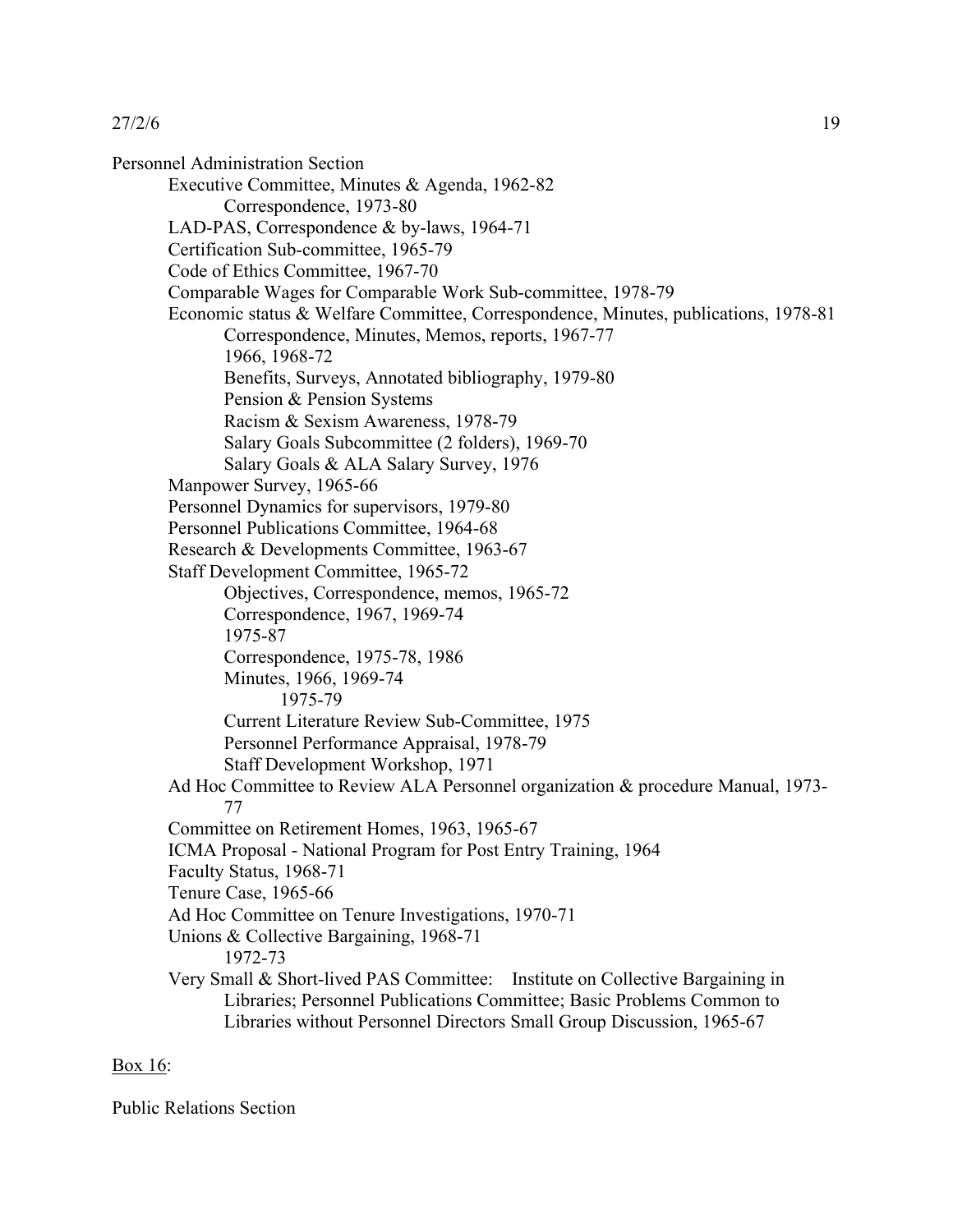Executive Committee, 1972-78 Minutes (2 folders), 1971-78 Brochures, Correspondence, Publications, 1971-80 John Cotton Dana, Public Relations Award Committee, 1969-78 Minutes, 1971-79 Memos, Correspondence, Press Release, 1978-79 Press Releases & Award Citations, 1978-83 Brochures, Policies & Procedures, 1974, 1979-82 Correspondence, Press releases, 1979-82 Correspondence, articles, information packet, 1981-83 Book Proposal, 1981 Nominating Committee, minutes, 1977 Publications Committee, minutes, 1972-77 Survey (3 folders), 1979-81 Survey forms (filled out), 1981 Committee on Public Relations for the White House Conference, 1976-79 Minutes, 1976-79 Friends of Libraries Committee, minutes & agenda, 1970-79 Correspondence, 1969-72 1973-79 Friends of Libraries (2nd Ed.) correspondence, surveys, survey results, 1974-78 LAD Preconference, 1978, P.R. "A Baker's Dozen", 1978 PRS Preconference, 1976 Publications Committee, 1970-82 ALA-Access to Libraries Revived, 1964-72 LAD-LED-ILS Task Analysis Study, 1970-73 Study for Library Personnel Practices, 1962-64 Box 17: Library Organization & Management Section (LOMS) Budget, Accounting & Costs Committee, 1968-78 Minutes, 1972-79 By-laws Committee (ad hoc), minutes, 1975, 1980 Comparative Library Organization, Committee, 1969-78 Minutes, 1970-80 Executive Committee, Correspondence & Minutes, 1965-80 Advisory, Budgeting, 1972-75 Financing Libraries, 1972, 1977 Funding - Foundations, 1974-76 General Correspondence, 1972-76 Insurance, 1972-77 Statistics, 1971-77 Statistics for Libraries, 1969-71 Statistics Committee for College & University Libraries, 1960-64 1969-78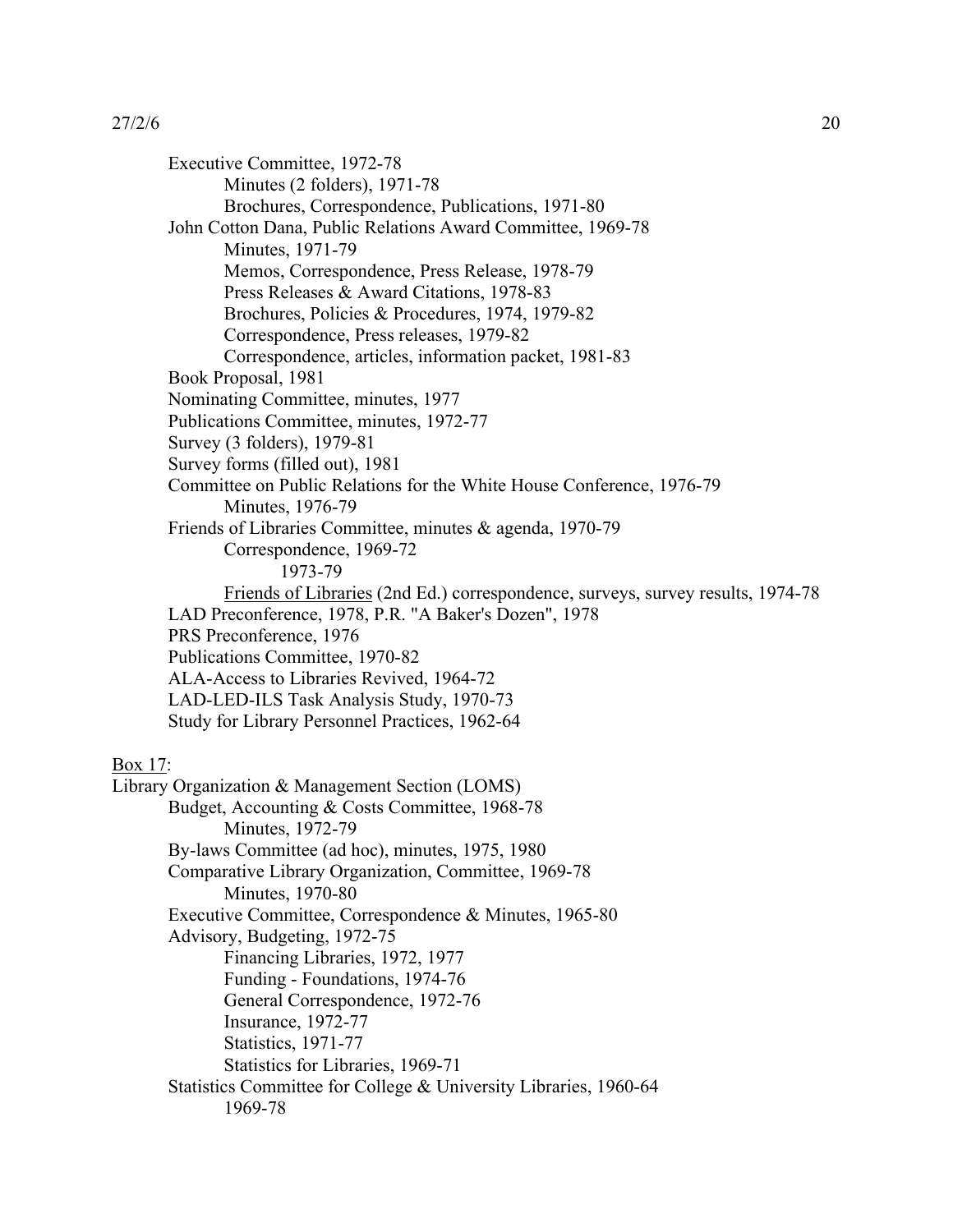1970-79 Statistics Coordinating Committee, 1960, 1968, 1971, 1974 1972-78 Statistics Committee, Reports, 1976-78 Statistics, Library Education, 1969-78 Program Committee, Minutes, 1975 Nominating Committee, Minutes, 1978 Insurance for Libraries Committee, 1971-72 Minutes, 1972-79 Correspondence, 1971-79 Planning & Evaluation of Library Service, 1980 Statistics Committee for Non-Print Media, 1970-71 Correspondence & Project Proposal, 1972-76 Minutes, 1972-74 Statistics Committee - Reference Services, 1975-77 Statistics for School Libraries Committee, meeting Reports, 1971-77 Statistics Committee for Technical Services, 1964-73 1974-77 LAD/LOMS Preconference, Detroit, 1977 Budgetary Preconference, Dallas, "Dollar Decisions", 1971

#### Box 18:

Statistics Section Executive Committee, 1978-82 Minutes of different SS Committees, 1970-80 Statistics for Public Libraries Committee, minutes, 1962-80 Correspondence & Reports, 1966-71 Statistics for Reference Services Committee, minutes, 1970-71 Statistics Coordinating Project, Grant Correspondence, 1961-71 Library Statistics, National Plan, 1967-68 National Center for Library Statistics, 1969-71 National Center for Educational Statistics, publications, 1969-71 1972 1973 1974-75 College & University Statistics, IBM cwds, correspondence, 1967-68 Research Interests, 1972, 1979 Preconference "Using Statistics to Analyze Library Service", 1978-79 Library Statistics Handbook Project, 1973-75 Library Statistics Handbook, 1973-74 Library Statistics, International, 1970-71 Surveys, Correspondence, 1968-73 School Library Statistics by State, Alabama-Montana, 1968 Nebraska-Wisconsin, 1968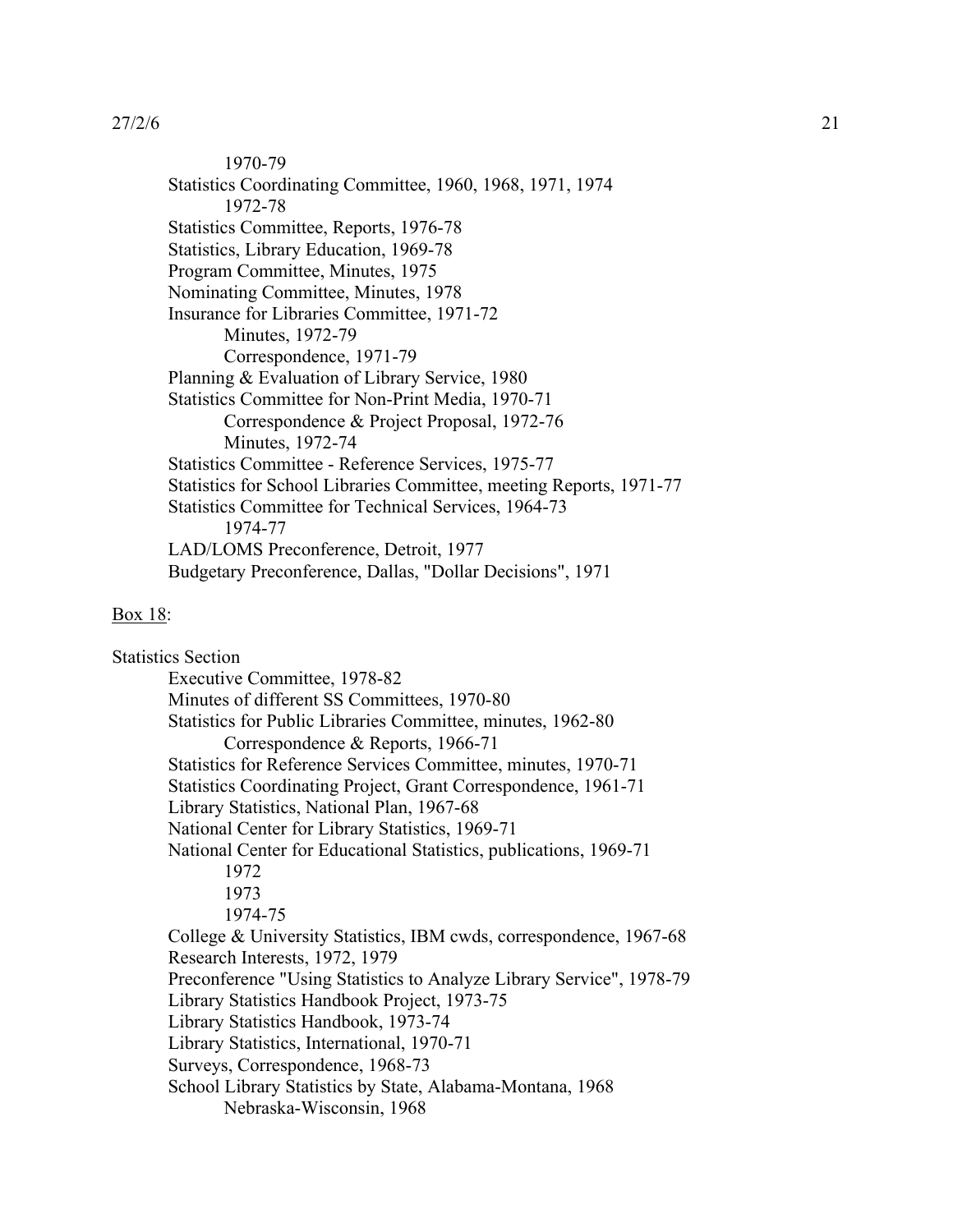Circulation Services Section Executive Committee, Correspondence, 1969-78 **Minutes** Circulation Systems Evaluation Committee, minutes, 1979-80 Committee on Section & Division Development, 1977-78 Committee on Fines & Penalties, Reports & Minutes, 1970-77 Correspondence, 1975-77 Circulation Control Committee, Reports & Survey results, 1966-69 Circulation Control Policies of Academic Libraries in the U.S., 1968, 1970 Operations & Research Committee, 1978-80 Survey Publications, 1980-81 Turnkey Automatic Circulation Systems, 1980 Conference Program Committee, 1979

#### Box 19:

Small Libraries Project (formerly Wheeler Project), January 1959-March 1960 April-December 1960 1960-63 Expenditures, 1960-67 Reprint & Quote Permission, 1961-65 Foreign Translations of SLP pamphlets, 1963-69 Foreign Correspondence, 1961-63 Canada Correspondence, 1962-69 Forms used in development of Publications, 1961 Reports, comments, announcements, News Bulletin, 1961-63 Local History Collection & Systems by Sam Suhler, 1970 School & Public Library Cooperation by Mozell Cummings, 1966-69 Trustees Brochure, 1967-69 SLP's being worked on for revisions & reprints, 1966 Draft of SLP pamphlets, 1971-73 The Librarian in the Small Public Library by Alice Doughtie, 1966-67 Revised Try These for Size #12D, 1971 SLP Promotional pamphlet, 1971 Evaluation of SLP pamphlet use & effectiveness, Raw data, 1963 Survey of State Extension Agencies Use, Raw data, 1964 Survey of Library School Use, raw data, 1964 Small Library Project Evaluation, 1964 Letters of thanks & comment on pamphlets, 1962-63 Advisory Committee meeting reports, 1961-63 Publications Committee, 1964-67 (2 folders), 1966-81 1968-70 1971 1972-73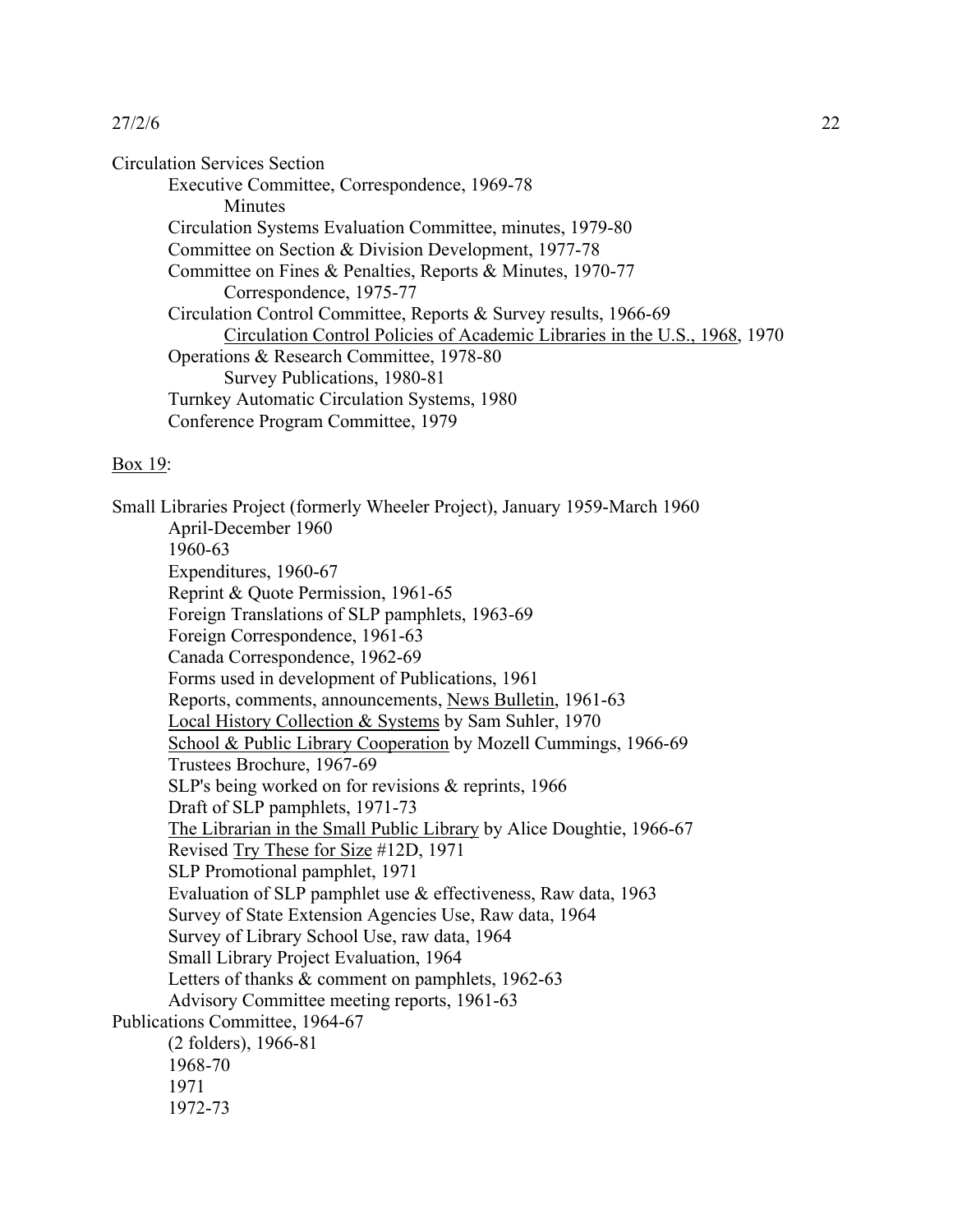Results of 1963 & 1964 surveys, raw data of 1973 survey Raw data of survey on Use & Effectiveness of SLP publications, 1973-74 Raw data of survey of Trustees Use of pamphlet, 1964 Project Publicity, 1962-63 News & Press Releases, 1960-63 Author Correspondence, 1961-65 Practices & Procedures Manuals, 1983-84 Small Public Libraries Publications, correspondence, 1978 1980 Emerson, NJ Public Library, photos, correspondence, plans, 1978 Eden, NC Public Library, photos, plans, correspondence, 1978 Wabash, IN Public Library, photos, plans, correspondence, 1978 Hennepin Co. Minnesota branches, brochures & correspondence, 1978 Largo, FL Public Library, photos, plans correspondence, 1978 Whitmore, UT Public Library, photos, plans, correspondence, brochure, 1978 Blue Island, IL Public Library, plans, brochure, correspondence, 1978 Bloomington, IL Public Library, correspondence & photos, 1978 Columbus Branch, Tucson, AZ, correspondence, photos & brochure, 1978 No. Brunswick, NJ Free Public Library, correspondence & plans, 1978 Orange, CT Public Library, correspondence, photos, plans, 1978 Sheridan, WY Public Library, correspondence photos & plans, 1978 Bedford Park Public Library, So. Holland, IL, correspondence, photos, plans, 1978 T.B. Scott Memorial Library, Merrill, WI, copy of article, 1978

## Box 20:

Executive Director Correspondence, D. Hammer & Roger Parent, 1978-80 [*Digitized*] LAMA Executive Secretary, Roger H. Parent Correspondence, 1979 (2 folders), 1980 LAMA Executive Director Roger H. Parent Correspondence, January-June 1981 July-December 1981 January-June 1982 July-December 1982 Executive Secretary Guidelines, Correspondence and Annual Report, 1967-68, 1977-78 Library General Information Survey, correspondence and forms (LIGBIS), 1972-73 Government Survey Forms, 1960-70 Board of Directors, Meeting highlights & minutes, 1971 Library Building Award Committee, ALA - American Institute of Architects - National Book Committee Agreement, 1961-70 [*Digitized*] National Survey on Library Security, 1973 Planning & Remodeling Hospital & Medical Libraries, bibliographies & articles, 1958-70 College & University Libraries, 1963-67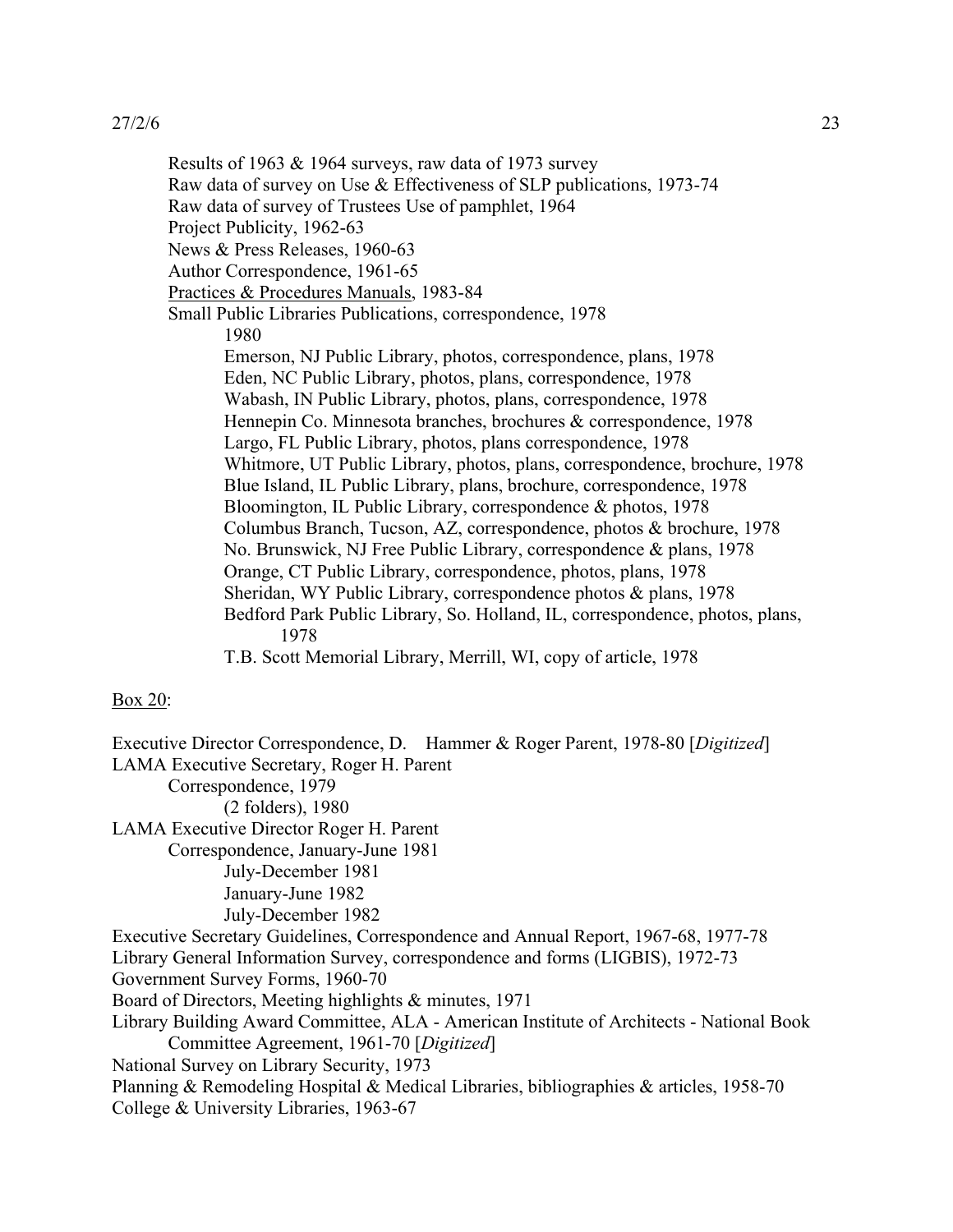Building Folders Lists College & University Libraries, 1966, 1969, 1977 Public, Branch, County and Regional Libraries, 1959-72 Branch Location Survey Results & Correspondence, 1962, 1974 Branch Library Staffing pattern statistics in California, 1962, 1965 New County & Regional Libraries built between, 1957-62 LAD Fields of Responsibility statement, 1967-78 International Federation of Library Association & Historians, 1969-78 Middle Management Workshop co-sponsored by JMRT, LED and LAD, 1972-73 LAD Correspondence with JMRT, 1969-71 Collective bargaining workshop brochure, bibliography & position statement, 1970 Contracts between Hennepin County and Minneapolis Public Library, 1969 Denver University Center for the Study of Library Architecture, 1975 Fines & Fees articles, 1969, 1970 Birth of a Instant Library, Buffalo Creek Memorial Library, West Virginia, 1973 Correspondence, Memorandum & Reports from other branches of ALA, 1978-80 Bookmobiles, 1959-77 Book Costs & Binding, Investigation, correspondence, 1965-66 Public Library, site selection bibliography, 1965-67 Tax Campaign & Bond issues bibliography, 1964 It's Your Library: How to Conduct a Tax Campaign & Pass a Bond Issue, 1958 Planning Bibliography, 1963, 1864, 1969 It's Your LIbrary: Bookmobile of Branch American Indian Task Force & Statement against discrimination in libraries on the basis of sex or race, 1971-73 North American Library Education Directory & Statistics, correspondence & reports, 1967-68 1969-73 Reprints from ALA Bulletin & American Libraries, 1958-69 Material on Library Insurance, 1958-67 Performance & Budgeting, articles and correspondence, 1958-69 Certification of Libraries 1st & 2nd ed. 1965, 1972 Code of Ethics Committee, 1969-70, 1973, 1975 Box 21:

- LED/LAD Ad Hoc Interdivisional Committee on Education for Library Service to the Disadvantaged, 1968-72
- LED/LAD Interdivisional Committee on Training Program for Supportive Library Staffs, 1968- 69
- In-Service Training Committee, 1963-65
- ICMA, In-Service Training Committee, 1964-66
- Friends of the Library Publications

Suggestions for Friends of the Library, 1961

- Friends of the Library: A Survey, 1967
- Friends of the Library: Who They are, What They Do & Friends of the Library Manual, 1954, 1966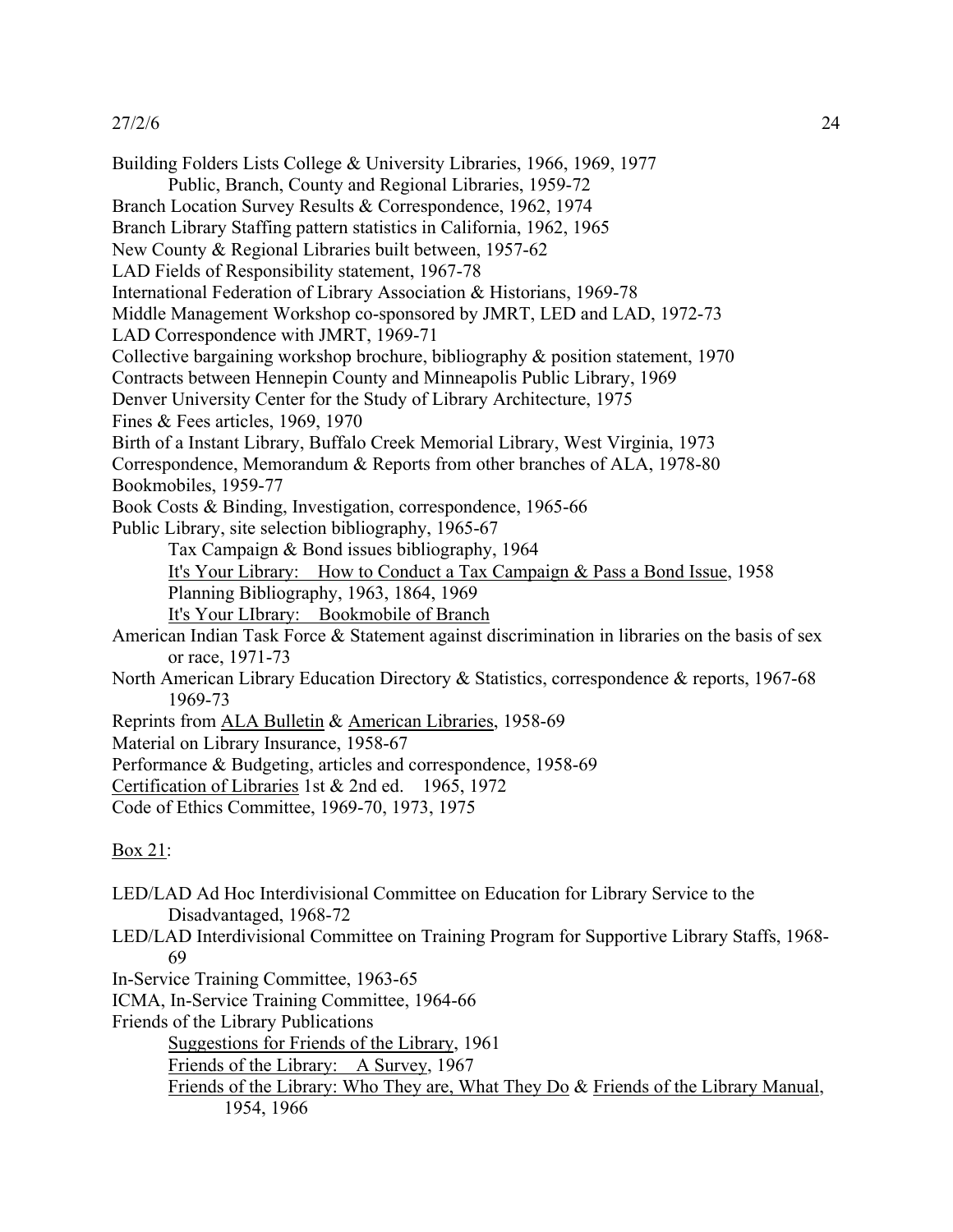How to be Friendly, Shut in Service, 1971 Friends of the Library College & University Groups, 1970-72 Sample Constitutions & By-Laws, 1967, 1971 Gifts & Memorials, bibliography & report, 1961-71 Minutes & correspondence, 1973-75 Minutes, Reports & Correspondence, 1973-76 Minutes & Correspondence, 1975-76 Detroit Conference Arrangement, 1976-77 Midwinter 1977, PRS/Library Friends Planning, 1976 Collective Bargaining Committee, Correspondence, 1975-77 Fair Labor Standards Act, 1967-68 College & University Library Statistics & nation plan, 1967-72 Hemer & Co. Questionnaire, Survey on Statistics and Data Practices, 1970-71 Council on Library Resources, Inc., 1961-65 Publications Committee, (3 folders), 1981-83 1980-84 1980-85 & Haworth Press, 1980 Budget for Publications, 1981 Committee of 200 Survey, 1978 Committee on Common Concerns, 1976 ALA Ad Hoc Committee on Instruction in The Use of Libraries, 1966-69 Committee on Structure, 1977 Committee on Division Development, 1976-77 Committee on Organization, 1964-74 1973-79 LAD Board of Directors, 1969-72 Executive Board Bylaws revisions & correspondence, 1968-79 Correspondence & Memos, 1970-78 LAD Budget requests for 1966-67 1967-68 1968-69 1969-70 1970-71 1971-72 1972-73 1973-74 1974-75 LAMA Budget 1975-76 1867-77 1977-78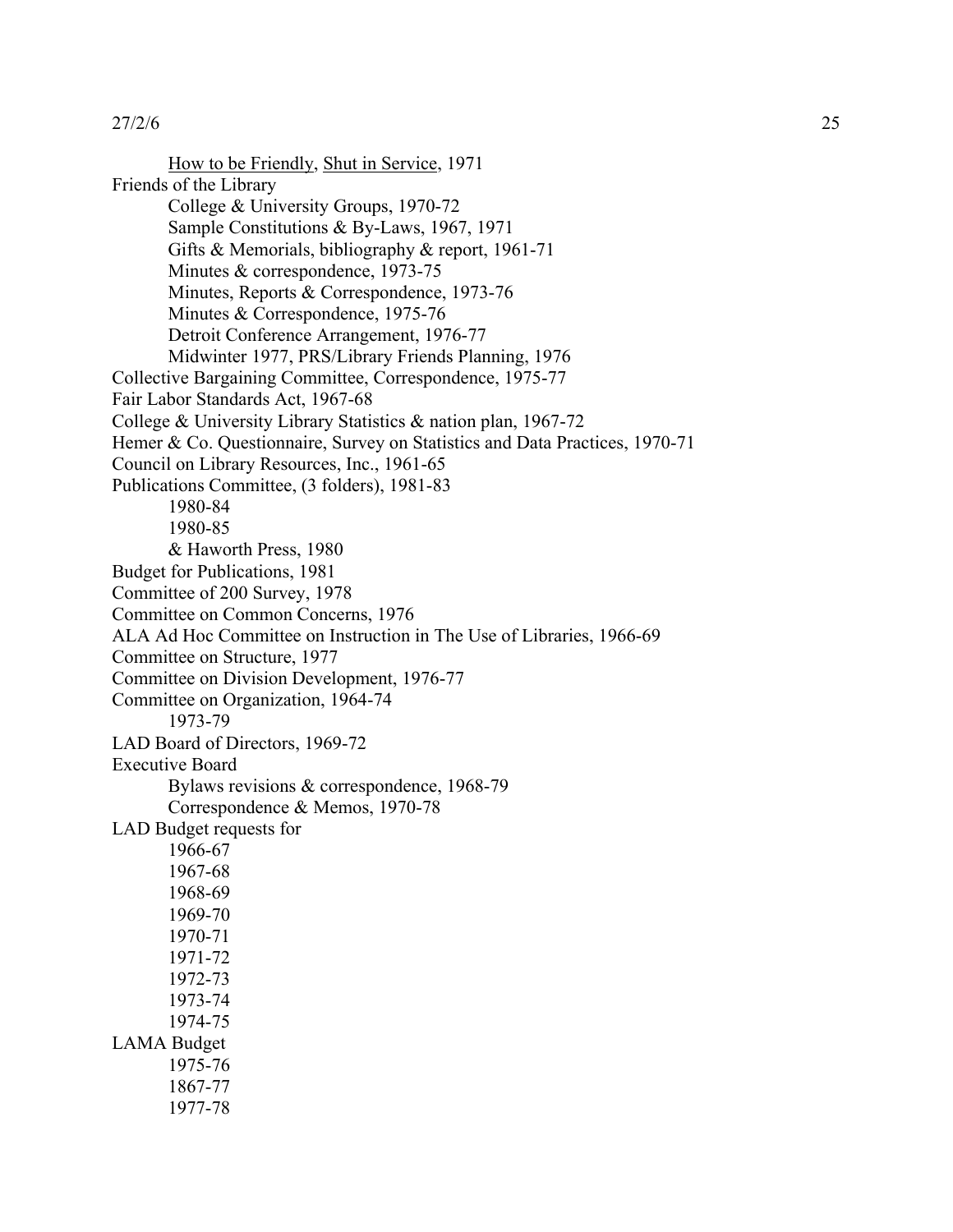1978-79

## Box 22:

LAD Divisional Periodical, 1965-73 Publications Checklist, 1980 Public Library Needs Assessment Survey, 1981 LAD Membership Promotion, 1975-79 ALA Membership, 1977-80 Divisional Interests Special Committee (2 folders), 1975-77 LAMA Ad Hoc Committee for Publications, Outline and Final Report, 1979 Guidelines for publications, 1980-81 Preconference. Institute at San Francisco on Buildings, Committee for College & University Libraries, Papers given, 1967 Correspondence about Proceedings of San Francisco Preconference, 1967 Preconference Institute at Atlantic City on Library Buildings for College & University Libraries, Papers given, 1969-71 Preconference Institute on Library Buildings at Atlantic City, Papers given on College & University Library, 1969-71 Papers given on Public Libraries, 1969-71 Papers given on School Libraries, 1969-71 LAD Preconference Institute on Library Buildings Survey, raw data, 1971 Planning correspondence for Presidential Preconference at Detroit (1977), 1976 Preconference at Washington D.C. (1981) Board documents, 1980-81 LAMA Discussion Groups Planning Committees Middle Management, 1977-79 Network/Systems Administration, 1979-80 Racism & Sexism Awareness, 1977-81 Women Administrators, 1977-79 Member Services Representatives Packet, 1979 1977-79 LAMA Continuing Education, 1973-79 LAMA Orientation Program, 1971-79 LAD, Manning Annual Conference Booth, 1966-72 LAD Newsletter, Editorial Correspondence, 1974-78 Correspondence, 1977-79 Library Instruction Roundtable, 1976 LAD President's File, 1966-78 LAMA Program Needs Assessment Committee, 1978-79 LAMA Program Committee for Conference, 1981 Documents Reviewed by the Extra-conference Program Subcommittee, 1981 LAMA Lobbying, 1978 ALA Publications, 1976-81

Box 23: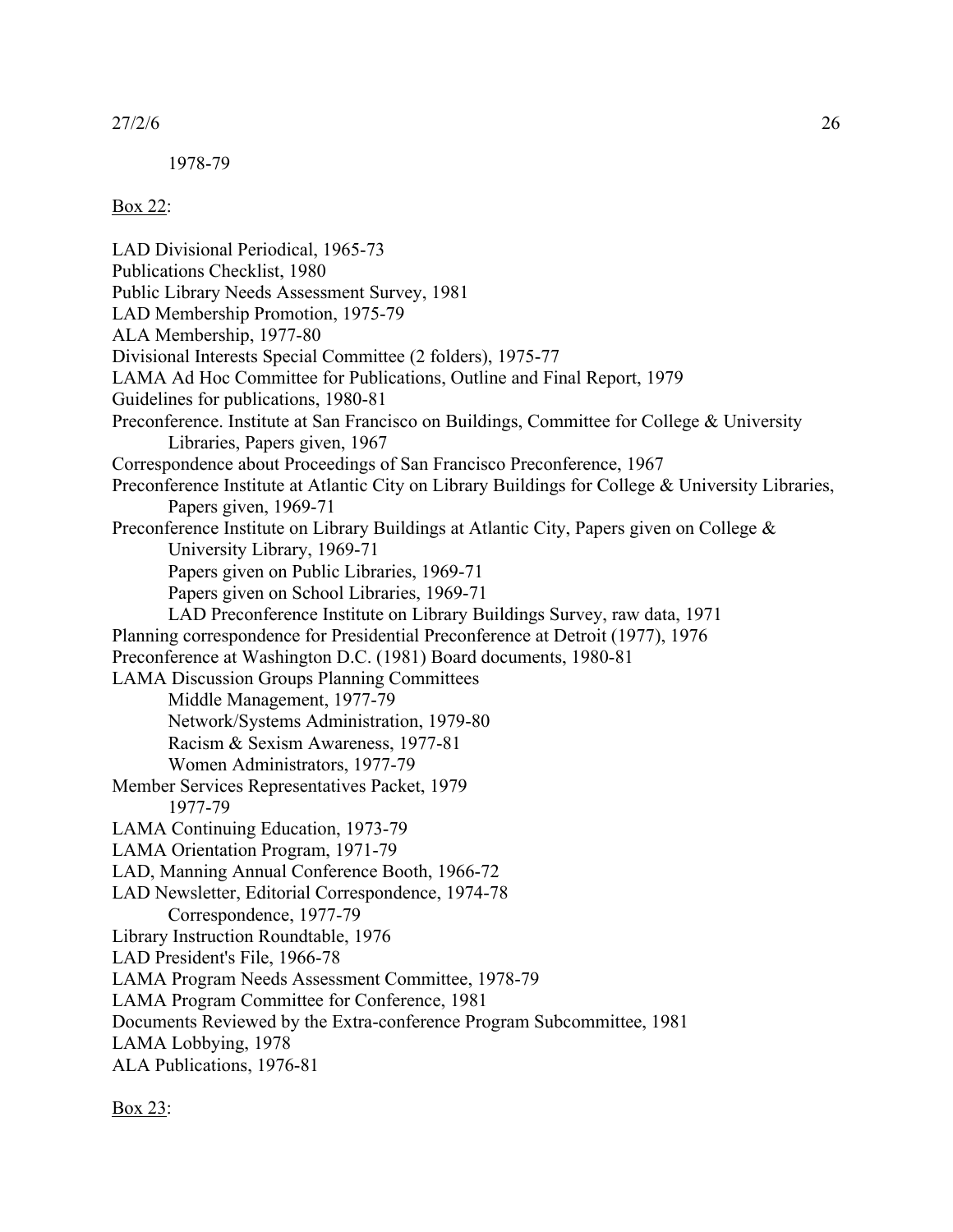Buildings and Equipment Section, Library Building Awards (Joint ALA/ American Institute of Architects Committee), 1971, 1976-85 (Two folders) [*Digitized*] Library Organization and Management Section (LOMS), Planning and Evaluation Services Committee (PELS), 1986-88 Public Relations Section, Public Relations Services to State Library Agencies and Library Associations, 1981, 1985-86 Executive Committee, 1989 Government Affairs Committee, 1986-89 LAMA Executive Committee, 1986-88 Libraries in the 90's: What the Leaders Expect. Gordon Sabine and Donald Riggs. Oryx Press, 1988. LAMA Correspondence, May 1987 John W. Berry (Executive Director of LAMA) Evaluation, 1987-88. Long Range Planning, 1982-83, 1987. President, 1988-89 President, 1987-89. (Two folders) President's Breakfast, New Orleans conference, 1988 Executive Committee Meeting, Fall 1987 Executive Committee Meeting, Fall 1988 Executive Committee Meeting, Spring 1988 Board of Directors, 1986-88. Midwinter Meeting, Chicago, 1987. LAMA July 1988, New Orleans, Docket. Executive Committee, Supplemental Docket, 1988. Government Affairs Committee, 1988. LAMA Notes and Berry Telephone Calls, 1987-88.

## Box 24:

President's Program, New Orleans, 1988 LAMA President's Program, Louis I. Middleton, 1988. Leadership Meeting, Chicago, 1988. Proposals for President's Program, 1988. Louis I. Middleton Board Planning Session, January, 1988. Task Force on Freedom and Equality of Access, (Lacey Commission Report) 1987. (Two folders) Access VP and President Focus, 1986-89. Report, 1987-88 LAMA Leadership Forum I, 1987-88. President's Program, New Orleans, Background Materials, 1988. Leadership Forum I, 1988. LAMA/IFLA Nominees, Background Materials, 1988. Leadership Forum, 1988-89. (Two folders)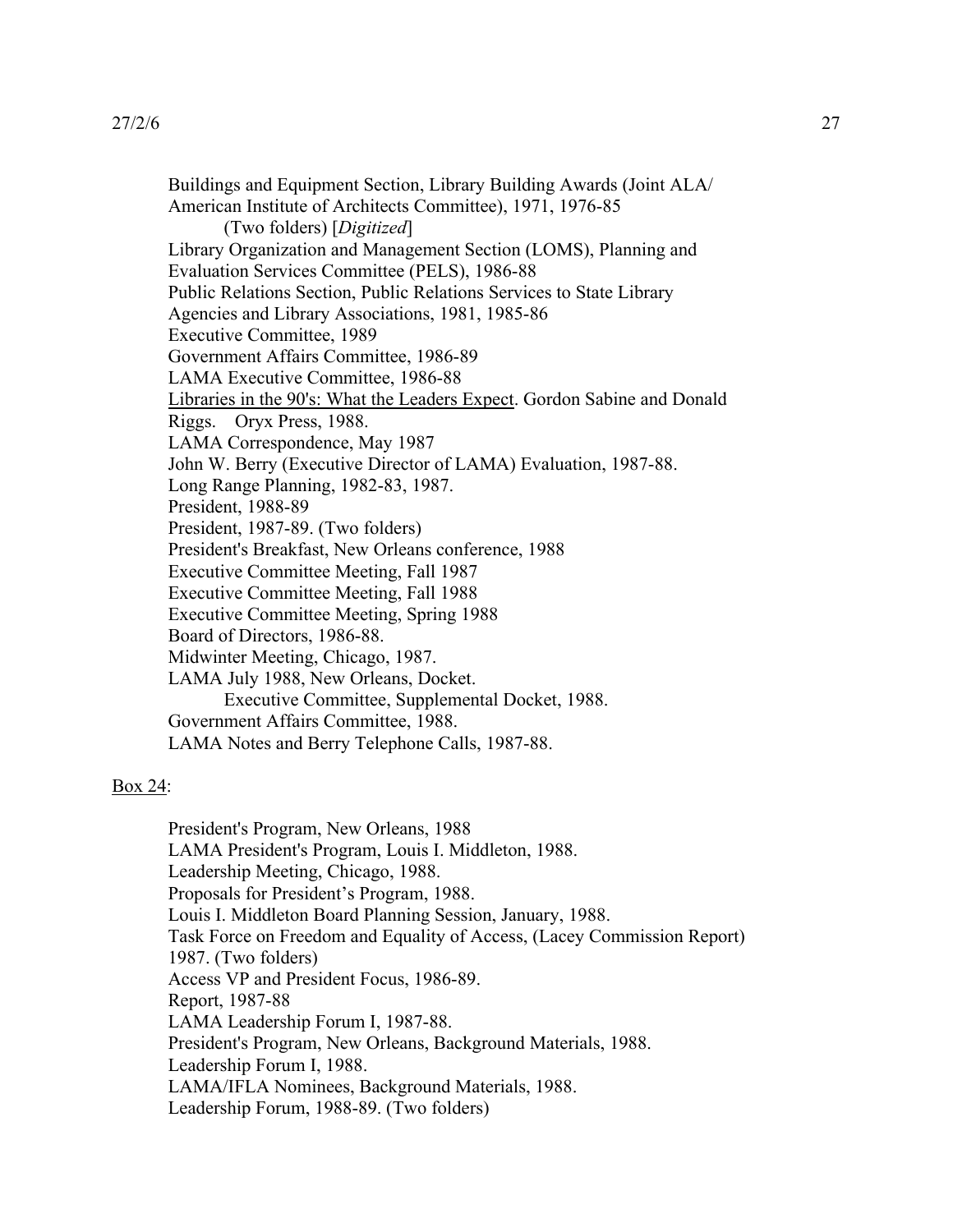#### Box 25:

PRS (Public Relations Section): Bylaws, 1981-83. Chair: Erwin, Joan, 1981. Stiles, Florence, 1982. Eastman, Ann H. 1983. Brickman, Sally F. 1984. Woodall, Nancy C. 1985. Burgess, Dean 1986. Deller, A. Michael, 1987. Poster Sessions, 1982 Conference. PRS/PLA Marketing Task Force and Marketing Pre-conference, 1986, Los Angeles. Second PRS Supper, Ruth Frame's suite, 1983-84. ALA Publishing Services, "Persuasive Public Relations for Libraries," contributors correspondence, 1981-83. PRS: Activities Committee, ad hoc, 1983-87. Public Relations Services to Libraries, Became Education and Training Committee, 1980-87. (Two folders) Public Relations Services to Libraries: Swap and Shop Subcommittee, 1980-86. Public Relations Services to Academic Libraries Committee (proposed), 1981-82. Friends of Libraries Committee, 1980-82. Friends, Volunteers, and Advocates Committee, 1982-85. Institute Planning Committee (ad hoc) 1981-84. Long Range Planning Committee, 1979-81. Nominating Committee, 1981-85. Planning Committee (ad hoc), 1979-86. Publications Committee, 1980-85. State and Regional Programs Committee, 1984-86, replaced by PRS Special Projects Committee. Public Relations Committee for the White House Conference, 1981.

## Box 26:

LAD/PAS Committee on Employment of the Handicapped, 1965-69.

- LAD Committee to Study ALA Resolutions Re Professional Standards...Censure, Sanctions, etc. ..., 1971-73.
- Library Manpower Conference, Invitations-Letter Service, 1966-67.
- Local Public Library Administration, LAD/ICMA (International City Managers Association), (2 folders), 1968-72.
- Publishing, General, 1970-73
- Publishing, LAD Publications, 1967-75.
- Standards for the Blind, (2 folders), 1965-73.
- Survey, School Library Media Centers, 1969-70.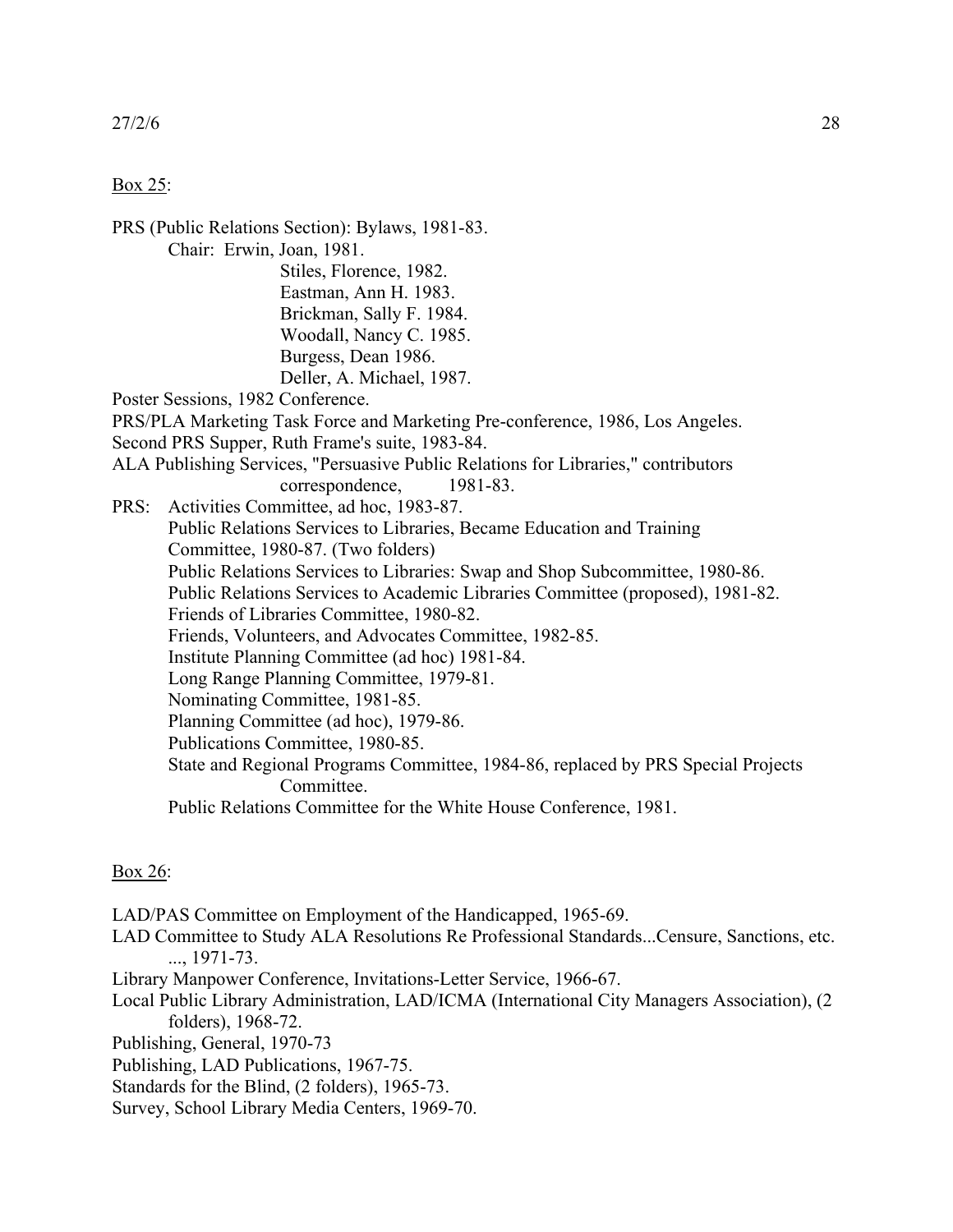Personnel Administration Section, 1965-66. LAMA Membership Committee, (2 folders), 1981-88. LAMA Small Libraries Series Preservation, #15, 1987-88. ALA Manpower Study, 1965-67 1968 1969 IRS Report from LAD, 1975 ASCLA/LAMA/PLA Goal Award, with diskette and negatives, 1989 LAMA President - Ronald G. Leach, 1983-86 Betty W. Bender, 1986-87 Maureen Sullivan, 1987-89, 1991 Dallas Shaffer, 1989-90 Sue Henderson, 1990-91 FRFDS Fund Fare, 1983-88, 1994 PRS: C. Kies Survey, 1981-82 LAMA Publications Committee (3 folders), 1975-86

## Box 27:

LAMA Publications Committee (4 folders), 1987-91 Statistics Section - Proposal: ANSI Standard 239.7, 1980-82, 1984-85 LAMA Roster, 1979-80 LAMA Racism/Sexism Awareness Discussion Group, 1977, 1979-83 LAMA Task Force on the Report from the Commission on Freedom and Equality of Access to Information, 1986-89 LAMA PAS Publications Committee (2 folders), 1980-81, 1986-92 LAD Annual Conference Division Reports, 1967, 1975-79 LAD Institute for Library Management Grant Applications, 1978-79 LAMA Assistant to the Director Discussion Group (2 folders), 1980-90 LAMA Ethics Task Force, 1992-94 LAMA Ethnic Groups Task Force (2 folders), 1989-91 LAMA History Task Force, 1993-95 LAMA Leadership Forum, 1988-89 LAMA Leadership Preconference Task Force, 1990-91 LAMA Membership Services Network Task Force, 1984, 1986-88, 1991 LAMA PAS Section Racism and Sexism Awareness Training Committee (Ad Hoc),1976-79

## Box 28:

LAMA Small Libraries Publication Committee Minutes, 1971-81 LAMA State/Regional Chapter Task Force, 1984-92, 1994 LAMA Task Force on Extra Conference Programs (2 folders), 1978, 1980-83 LAMA Task Force on Governmental Affairs, 1983-85 LAMA Task Force on Teleconferencing, 1983-84, 1986 LAMA White House Conference Task Force, 1979, 1989-92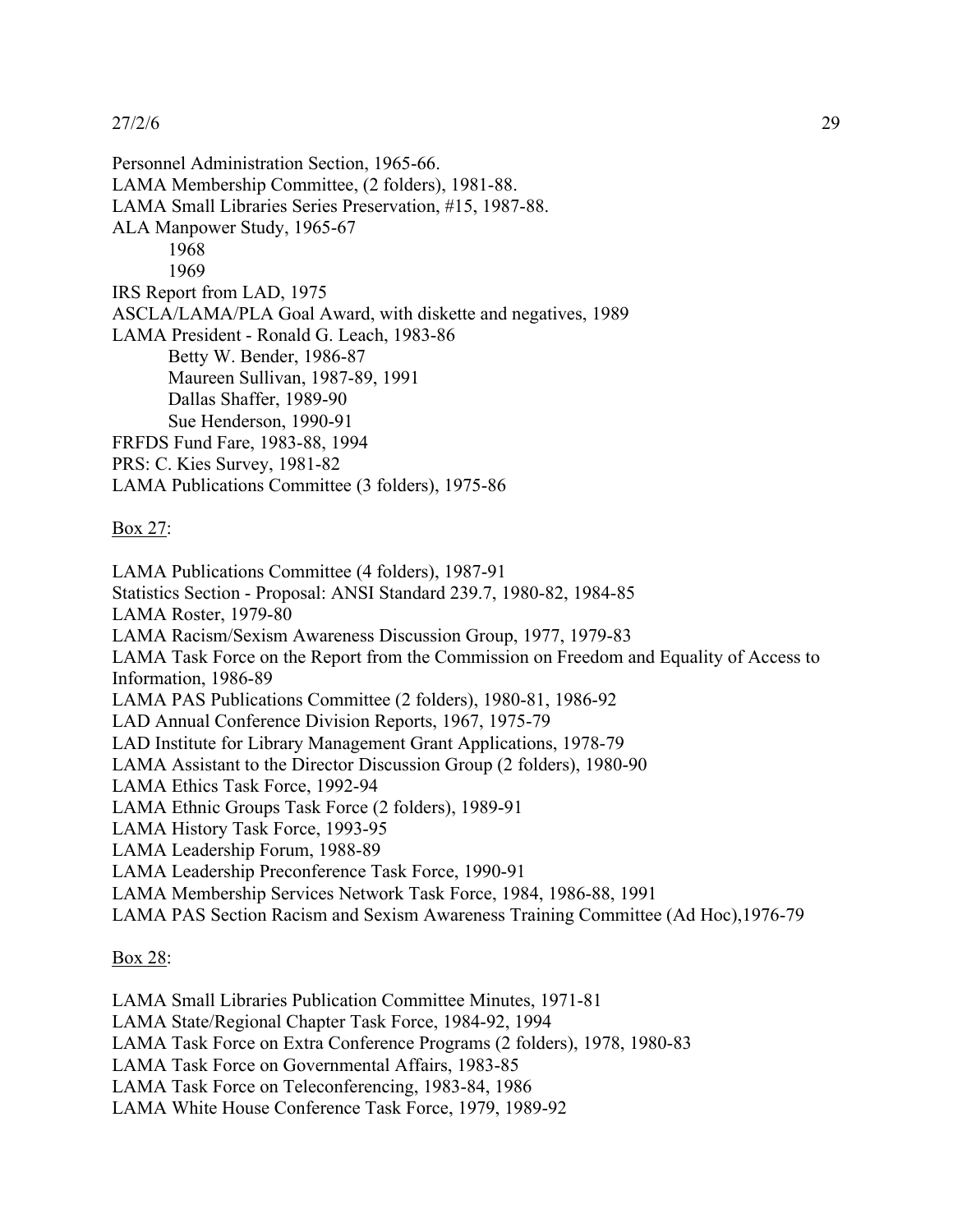#### Box 29:

LAMA Conference Programs - Philadelphia (2 folders), 1981-82 Chicago, 1984-85 New York, 1985-86 San Francisco (2 folders), 1986-87 New Orleans (3 folders), 1987-88 Dallas (2 folders), 1988-89 Chicago (2 folders), 1989-90 Atlanta (3 folders), 1990-91

#### Box 30:

Publication Committee -

- Minutes and Agendas from Annual and Midwinter Conf., 1985-91
- Fund-Raising for Libraries, 1988-93
- Financial Management "Top 3 Topics", 1989
- Topics "Team Building", 1989
- Training Staff, 1990-91

Bibliographies and Guidelines Planning Library Facilities, 1967-79

## Box 31:

Government Affairs Committee - Agendas, Minutes, Reports, and Correspondence, 1984-94

## Box 32:

Associate Editor Search, Select Occasional Papers Series, 1992-1993 Architecture for Public Libraries, general correspondence, 1980-1993 Bibliography Series, Guidelines, 1987-1991 Building Program Statements, 1972-1977 Chairperson, Publication Committee, 1989-1991 Circuit Riding, 1988-1991 Circulation Services Section, Operations Research Committee, 1983 Conference Program Notebook, San Francisco, (2 folders), 1992 Consultant Lists, Guidelines, 1987-1992 Correspondence, Executive Director, (9 folders), 1983-1991 Honoraria, 1988-1989 Membership Committee, 1981-1990 Occasional Paper Series, general correspondence, (4 folders), 1988-1993 President, 1990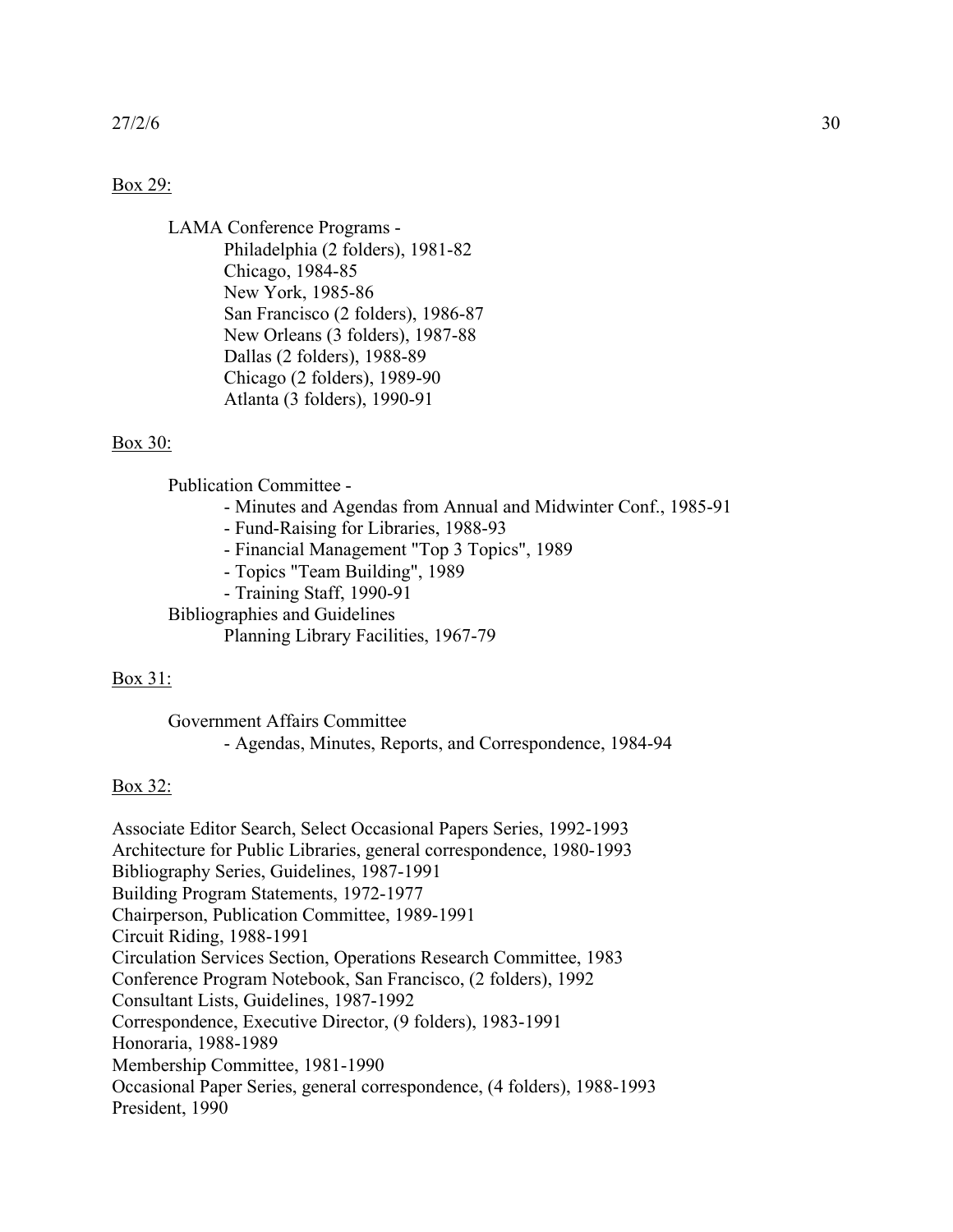Program Committee, 1973-1990

Box 33:

Publication Committee, Reports and Key Correspondence, (5 folders), 1992-1994 Publication Guidelines, (2 folders), 1992 Publications, Review of Titles, 1990 Small Libraries Publication Series (SLPS), general correspondence, (3 folders), 1986-1994 SLPS, Editor Search, 1988-1992 Topics for Publication, 1987-1991 "Getting it Passed: Lobbying Libraries," Dean Burgess, Patricia Groseck, and Diana Young, 1984 LAMA Preconference Flier, 1990 LAMA/Systems and Services Section, ALA Annual Conference 1989 "Problem Patrons," Sue Stroyan (compiler), LAMA Preconference Workshop, 1980

## Box 34:

| BES (Buildings and Equipment Section) Minutes                                 |
|-------------------------------------------------------------------------------|
| 1982-88                                                                       |
| 1986-89                                                                       |
| 1990-96                                                                       |
| DCTF (Divisional Committees and Taskforce) Minutes, 1982-88                   |
| Asst. to Director, MMDG (Middle Management Discussion Group), Racism/Sexism,  |
| WADG (Women Administrators Discussion Group)                                  |
| Budget & Finance, Committee on Organization                                   |
| Membership, Newsletter Adv.                                                   |
| Orientation, Program                                                          |
| Publications, SLPS (Small Libraries Publication Series), Special Conference & |
| Preconference Committee, Taskforce                                            |
| FRFDS (Fundraising and Financial Development Section) Minutes, 1984-1996      |
| LOMS (Library Organization and Management Section)                            |
| Discussion Group Reports, 1988-89                                             |
| Executive Committee Minutes, 1980-86                                          |
| Executive Committee Minutes, 1987-93                                          |
| Executive Committee Minutes, 1994-96                                          |
| PAS (Personnel Administration Section) Minutes                                |
| 1980-86                                                                       |
| 1987-91                                                                       |
| 1992-96                                                                       |
| PRS (Public Relations Section) Minutes                                        |
| 1980-83                                                                       |
| 1984-88                                                                       |
| 1989-96                                                                       |
| SASS (Systems and Service Section) Minutes                                    |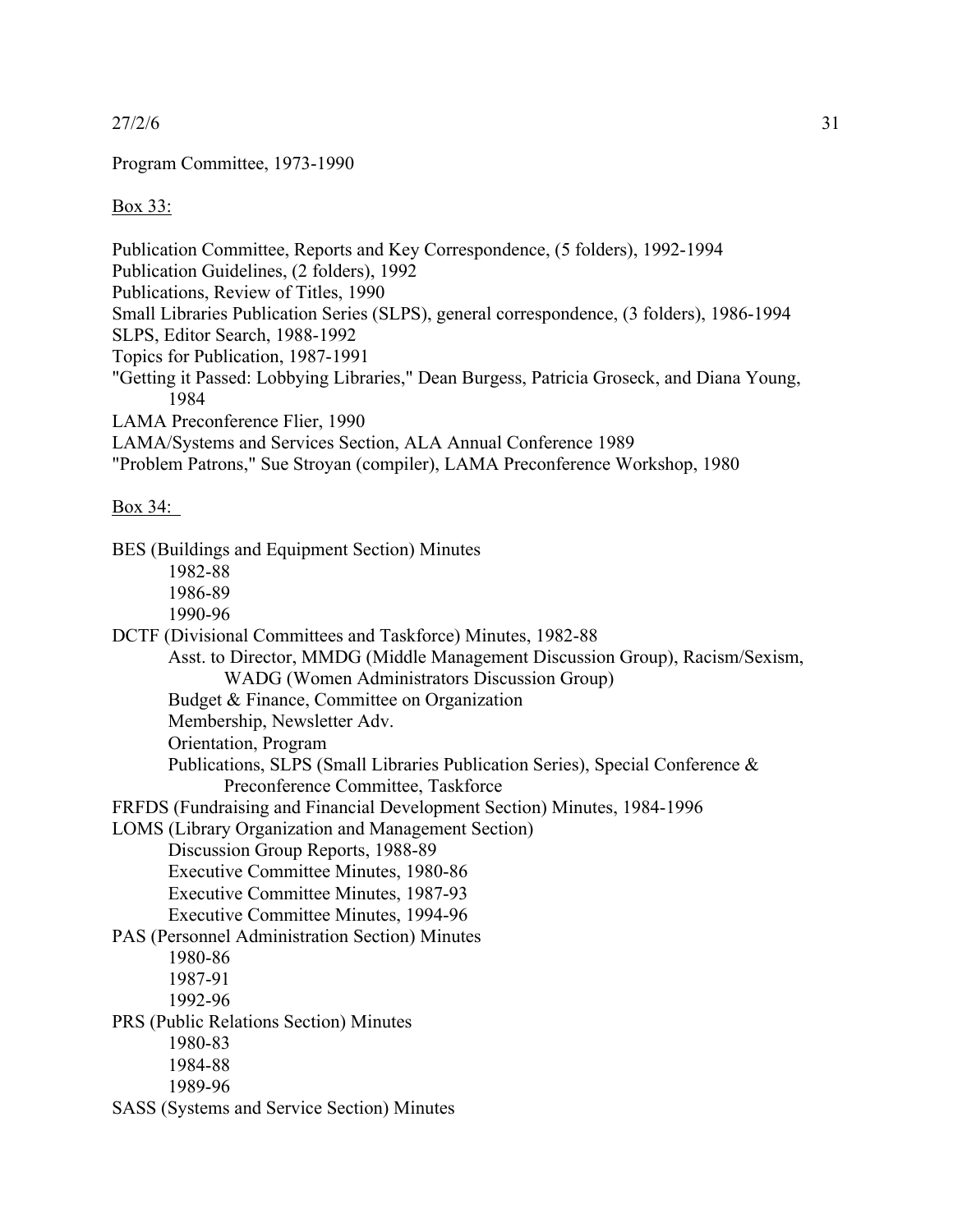1980-87 1988-91 1992-96 SS (Statistics Section) Minutes (including Annual Report 1978/79), 1980-87 1988-1990 1991-96 Great Library Promotion Ideas IV - JCD Library Public Relations Award Winners and Notables 1987, 1987 Box 35: LAMA Board of Directors Discussion Groups, Roles and Responsibilities, 1981-82 Documents Inventory, 1986 Practices and Procedures, 1984 Rosters of Officers and Committees, 1992-93 1993-94 1994-95 Budget and Finance Committee Correspondence, 1991 [2 folders] 1992 [2 folders] 1993 [2 folders] 1994 1995 1997 Correspondence of Ann Heidbreder Eastman, LAMA President, 1986-88, 1991, 1993 Confidential and Personal L.A.M.A. Evaluation by Ann Heidbreder Eastman, 1988 - [RESTRICTED] Cultural Diversity Committee, 1992-95, 1997-2002 Government Affairs Committee Reports, Minutes, Agendas, 1990-91 Library Storage Discussion Group, 2001 Membership Committee, 1990-92 1993-95, 1999-2000 Newsletter, 1979 Organization Committee, 1979-86 1987-90 1991 Box 36:

1992-94 1995-97, 1999-2001 Potential Conference Speakers, 1995, 1998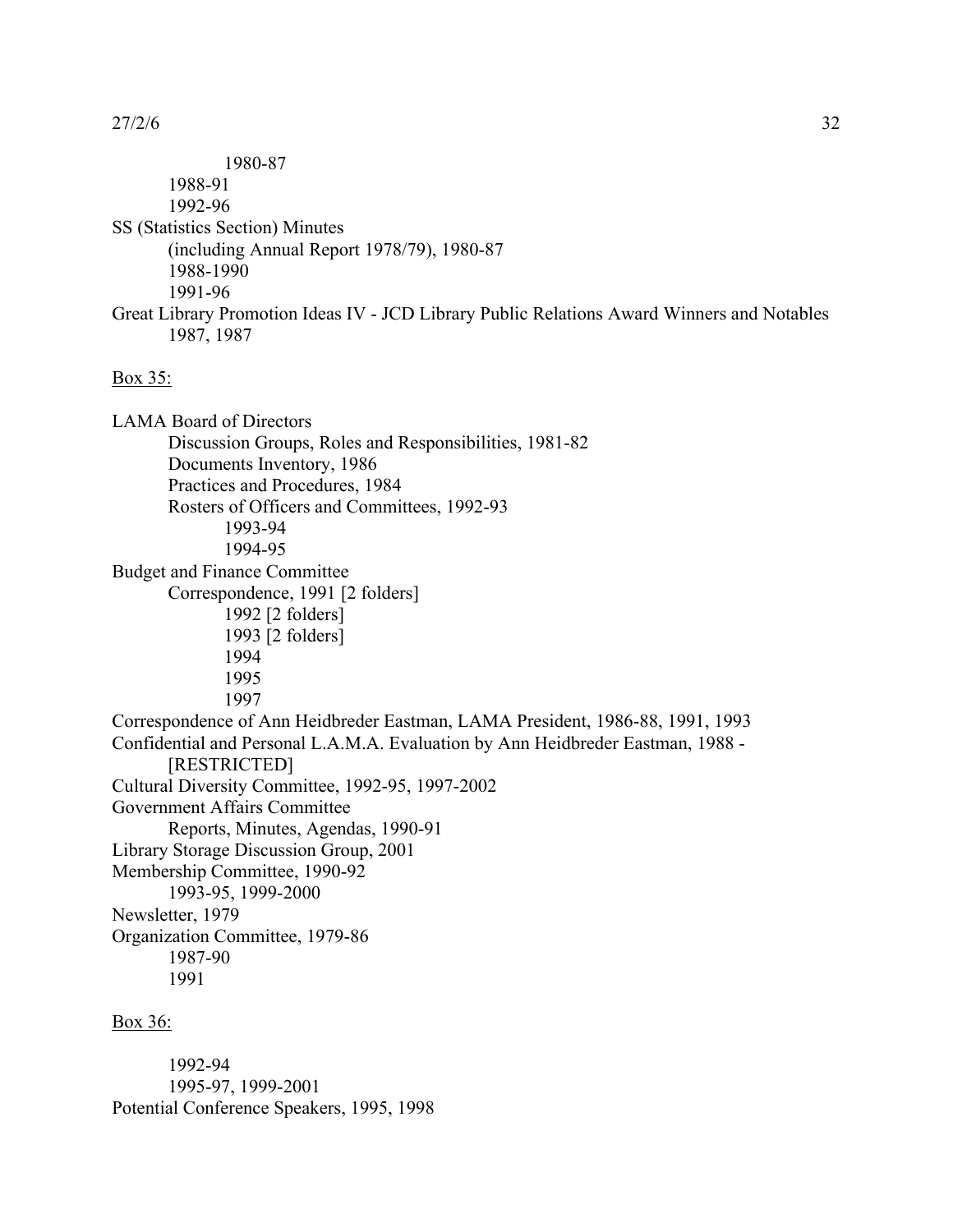Program Committee, 1989-91 Programs / Preconferences History, 1975-1995 Publications Workshop, 1997-98 Recognition of Achievement Committee, 1980, 1983-93 1994-98, 2000-01 Small Libraries Publication Series Committee Correspondence, 1973, 1987, 1992-2001 Meeting Minutes, 1992-94 Report of LAMA SLPS Editor, 1992 Reports and Meeting Agendas, 1995-2001 Special Conferences and Programs Committee, General Correspondence, 1981, 1985-90 1991-93, 1995 Guidelines and Criteria . . . LAMA Regional Institutes, 1994-95 Meeting Agendas and Minutes, 1985-87 Meeting Correspondence, Programs, Reports, 1987-88 1989-94 Planning Policies and Guidelines, 1988-91 Regional Institute Proposals, 1985-87, 1992-94 Report on Distance Learning, 1994-95 1996 PLA National Conference, Portland, 1994 Strategic Planning Implementation Committee, 2001 Task Force of Past Section Chairs on Section Reports, 1995-96 Task Force on Alternative Financing, 1984-86 Task Force on Ethics, 1993, 1999-2000 Task Force on International Relations, 1987-88 Task Force on LAMASOURCE, 1993-94 Task Force on Leadership and Communication, 1987 Task Force on Membership Involvement, 1983-88 Task Force on Mentor Program, 1993-94 Task Force on Needs and Interests of LAMA Organizational Members, 1986-87 Task Force on Non-Library Management Associations, 1986 Task Force on Organizational Process Review, 1994 Task Force on Strategic Planning, 1993, 1995 Task Force: The Library as a Humanistic Workplace, 1991-93 Task Force to Propose a Code of Professional Ethics, 2000 LAMA Institutes Evaluation of Institute Program, 1987-91 History, Surveys, Status Reports, 1981, 1984, 1990-97

## Box 37:

1996 Institute of the Year, Creating Alliances General, 1995-96 Atlanta / SOLINET, 1995-96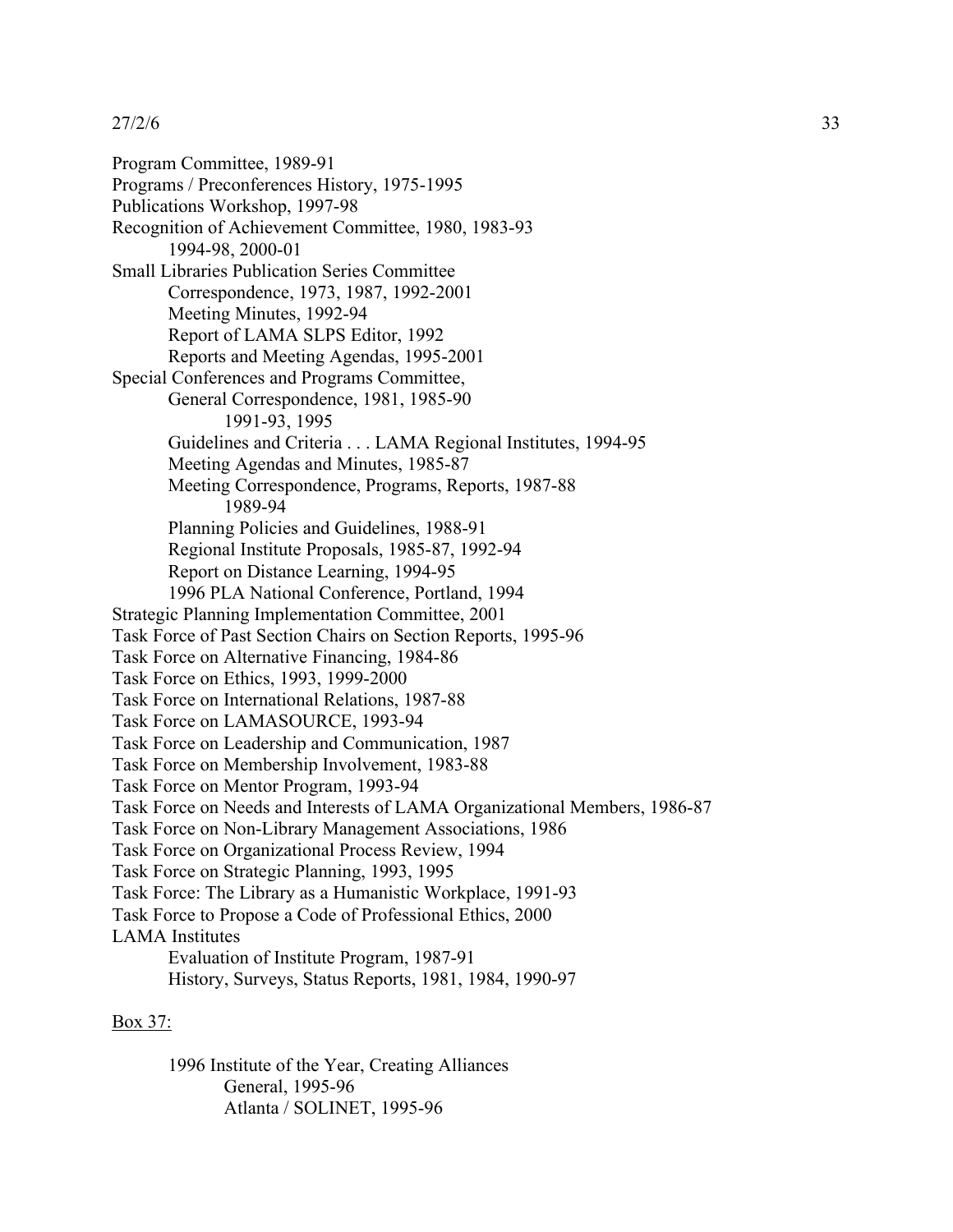Charleston, West Virginia, 1995-96 Columbus / OLC, 1996 Panama City, Florida / SOLINET, 1995-96 Cleveland, Ohio, 1996 Willmar, Minnesota / SAMMIE (not held), 1995-96 1997 Institute of the Year, Staffing Weber State University / Ogden, Utah, 1996-97 Wontawk / METRO, New York City, 1996-97 SOLINET / Atlanta, 1997 AMIGOS / Phoenix, 1997 Carnegie Library of Pittsburgh, 1997 Wontawk / Harvard, 1997 INCLOSA, Gary, Indiana, 1997 North Carolina Library Association / Raleigh, 1997 AMIGOS / Dallas, 1997 Metro Library System / Wheeling, Illinois, 1997 PALINET / Baltimore, 1997 Lincoln City Libraries (NE), 1998 MLA / Kansas City / PLA Conference, 1997-98 OLC / Columbus, Ohio, 1997-98 1998 Institute of the Year, Customer Service University of North Carolina, Greensboro, 1997-98 Bowling Green State University, 1997-98 Williamsburg Regional Library, 1998 Kentucky Library Association, Lexington, 1997-98 SOLINET / Atlanta, 1998 UCSB, Santa Barbara, California, 1997-98 Missouri Library Network Corp, 1998 Triangle Research Libraries Network / North Carolina, 1998 Macalester College, St. Paul, Minnesota, 1998 Lincoln, Nebraska, 1998 Leadership Survival Kit, Bound Copy, 1994 Brochure, 1992 Correspondence, 1987-89, 1994 Handout Originals, 1987 [2 folders] LIFO Workbook, 1978 Master Copy, Revised January 1994, 1994 Participant Profile Survey, 1994

#### Box 38:

Crystal City, Virginia (VLA / DCLA), 1987-88 Birmingham, Alabama, 1987-88 Pittsburgh and Philadelphia, Pennsylvania 1988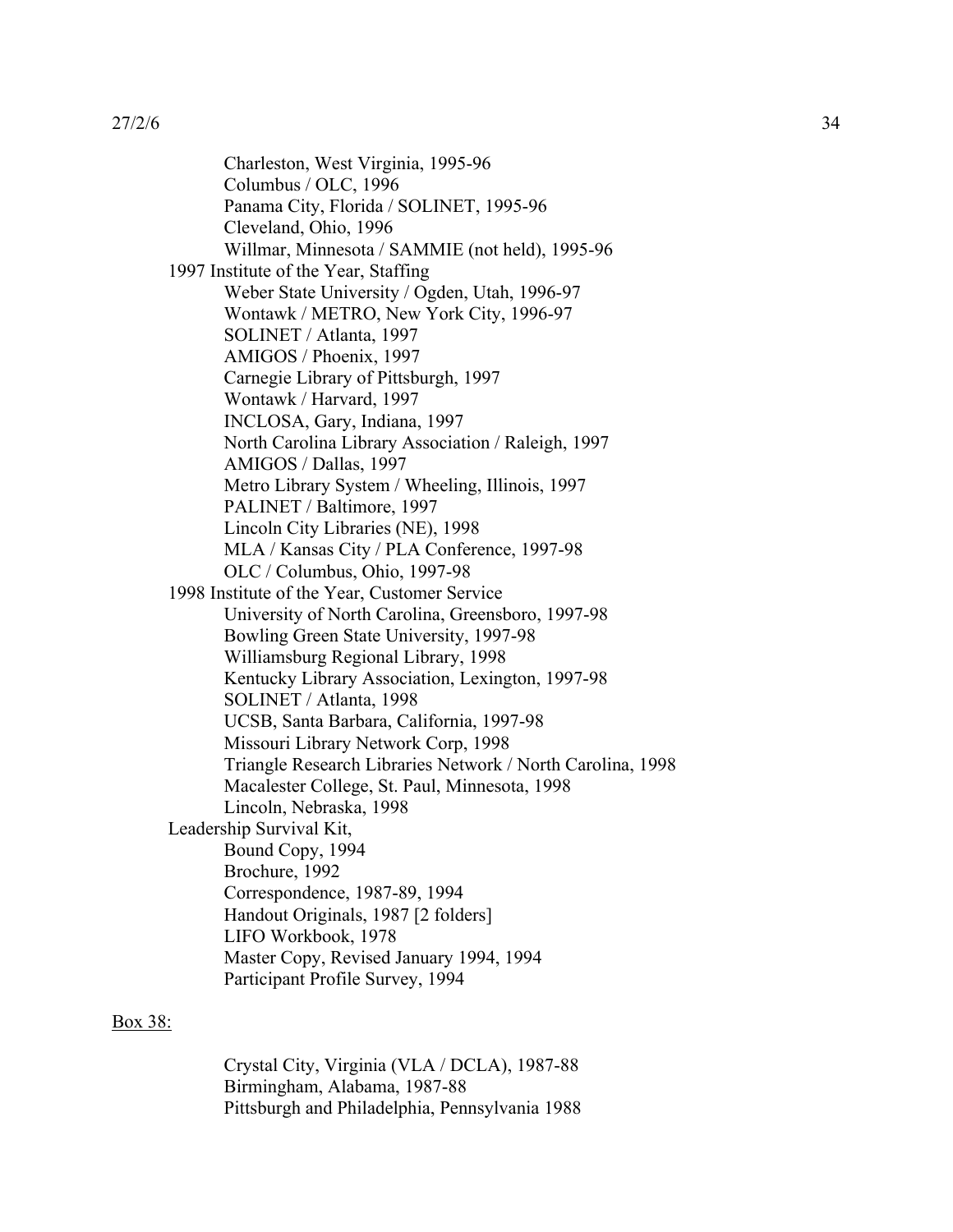Phoenix, Arizona, 1988 Norfolk, Virginia (SELA / VLA) (not held), 1988 Maryland, 1989 Malvern, Pennsylvania, 1992 Atlanta, Georgia, 1992-93 Shelby County Public Library, Memphis, Tennessee, 1993 Medical College of Wisconsin, Milwaukee, 1993 Alaska Library Association, Anchorage, 1992-94 Illinois Library Association, Chicago, 1993-94 Greensboro, North Carolina (NCLC), 1995 Managing Educational Services METRO New York City, New York, 1998 Colorado Alliance Research Libraries, Denver, 1998 PALINET, Pittsburgh, Pennsylvania (not held), 1998-99 Organizational Culture SOLINET, Atlanta, 1995 OLC, Columbus, Ohio, 1995 AMIGOS, San Antonio, Texas, 1995 Portland, Oregon (not held), 1995-96 Cal Tech, Pasadena, California, 1995-96 Power and Influence AMIGOS, Dallas, Texas, 1996-97 Wheeling, Illinois, 1998 Violence in the Library Atlanta / SOLINET, 1994 Dallas / AMIGOS, 1994 Raleigh / SOLINET, 1994 SOLINET / Birmingham / Montgomery, Alabama, 1995 Chicago, PLA Cluster, 1993-95 Roanoke, Virginia (VLA), 1995 University of Alberta (not held), 1994-95 Denver, Colorado (CCLS), 1994-95 SOLINET / Tampa, Florida, 1994-95 ACRL Delaware Valley / Philadelphia, Pennsylvania, 1995-96 Greater Cincinnati Library consortium, 1997 LAMA Preconferences General, 1970-71, 1974-80 1980 Preconferences Library Effectiveness: State of the Art, 1980 PR Premium–Get the Fuel to Drive the Public into the Library, 1980 Problem Patron Strategies for Management, 1977-80 1981 Preconferences Automated Circulation: An Examination of Choices, San Francisco, 1981 Bibliographic Instruction: Methods and Models for the 80s, 1981 Using Statistics to Analyze Library Services, 1981-82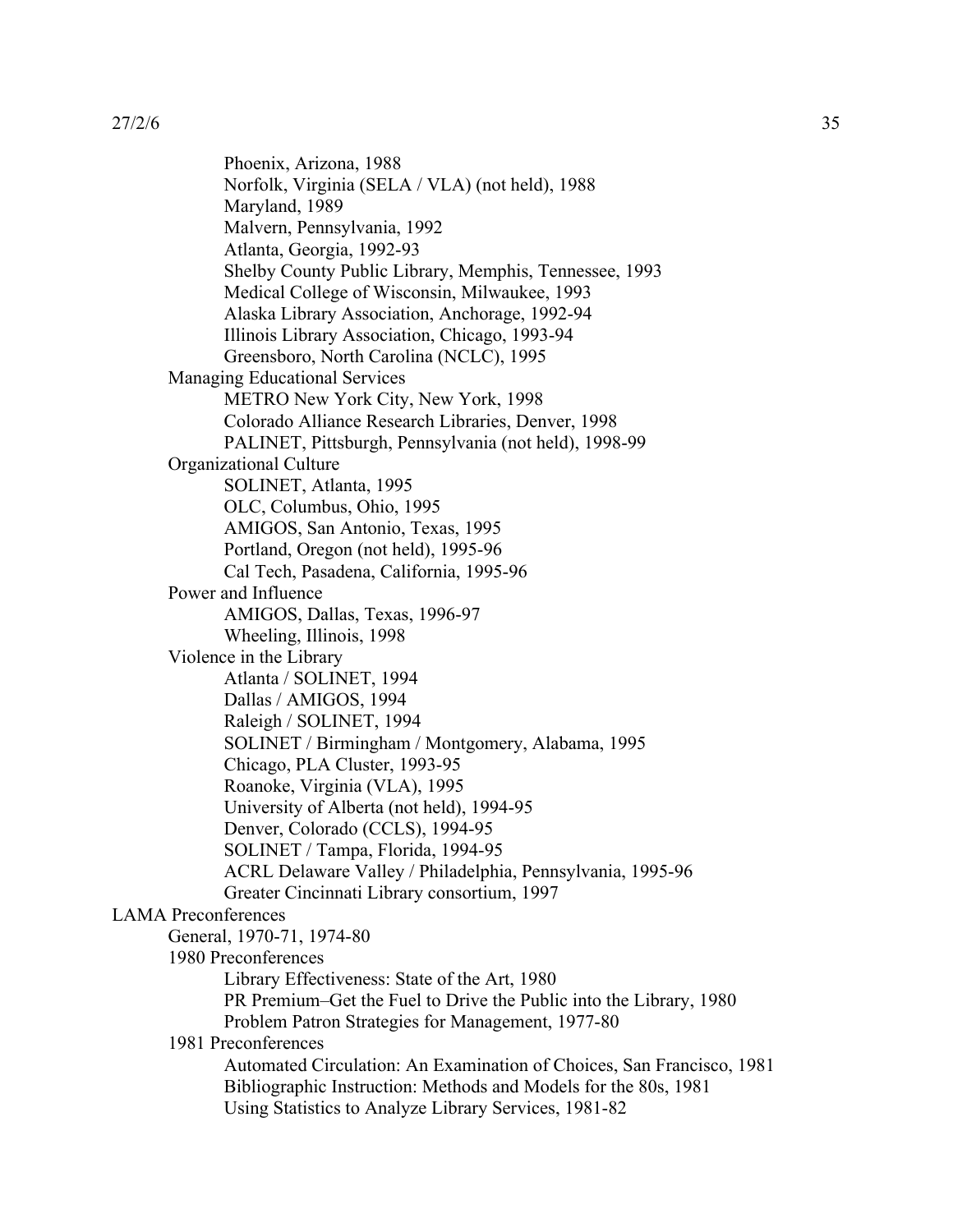| 27/2/6 | 36 |
|--------|----|
|        |    |

1982 Preconferences

Automated Circulation: An Examination of Choices, Philadelphia, 1981-82 On-Line Catalogs, 1981

## Box 39:

| 1983 Preconferences                                                            |  |
|--------------------------------------------------------------------------------|--|
| Automated Circulation and Beyond: An Examination of Choices, 1982-83           |  |
| Fund Raising for Libraries, 1982-83                                            |  |
| General, 1983                                                                  |  |
| Salary Compensation Systems for Librarians, 1982-83                            |  |
| Stress Management for Librarians, 1982-83                                      |  |
| Using Statistics to Analyze Library Services, 1982-83                          |  |
| 1984 Preconferences                                                            |  |
| Automated Circulation and Beyond, 1984                                         |  |
| Fund Raising for Libraries, 1983-84                                            |  |
| General, 1984                                                                  |  |
| Getting on the Air, 1984                                                       |  |
| 1985 Preconferences                                                            |  |
| Automated Circulation and Beyond, 1985                                         |  |
| Fund Raising for Libraries, 1984-85                                            |  |
| 1986 Preconferences                                                            |  |
| Automating Library Systems: Broadening Access to Services , 1986               |  |
| Fund Raising for Libraries, 1986                                               |  |
| General, 1986                                                                  |  |
| The Humane Electronic Workplace, 1986                                          |  |
| 1987 Preconferences                                                            |  |
| Automation Projects: The Evaluation Stage, 1986-87                             |  |
| Automation Projects: the Evaluation Stage, 1987                                |  |
| General, 1987                                                                  |  |
| The Great Divide: The Challenge of Library Storage, 1987                       |  |
| Major Gift Solicitations, 1987                                                 |  |
| Risky Business II: Managing and Insuring Library Resources (not held), 1986-87 |  |
| 1988 Preconferences                                                            |  |
| Automated Acquisitions: Managing Change, 1987-88                               |  |
| Automation, Evaluation, and Economics, 1986-88                                 |  |
| General, 1988                                                                  |  |
| Leadership Survival Kit, 1988                                                  |  |
| Managing Employee Turnover, 1988                                               |  |
| 1989 Preconferences                                                            |  |
| Advanced Fund Raising, 1988-89                                                 |  |
| Appointments with Destiny: Choosing Library Furniture, 1989                    |  |
| The Bottom Line in Financial Management, 1988                                  |  |
| Consumer's Report on Library Lighting, 1988-89                                 |  |
| General, 1989                                                                  |  |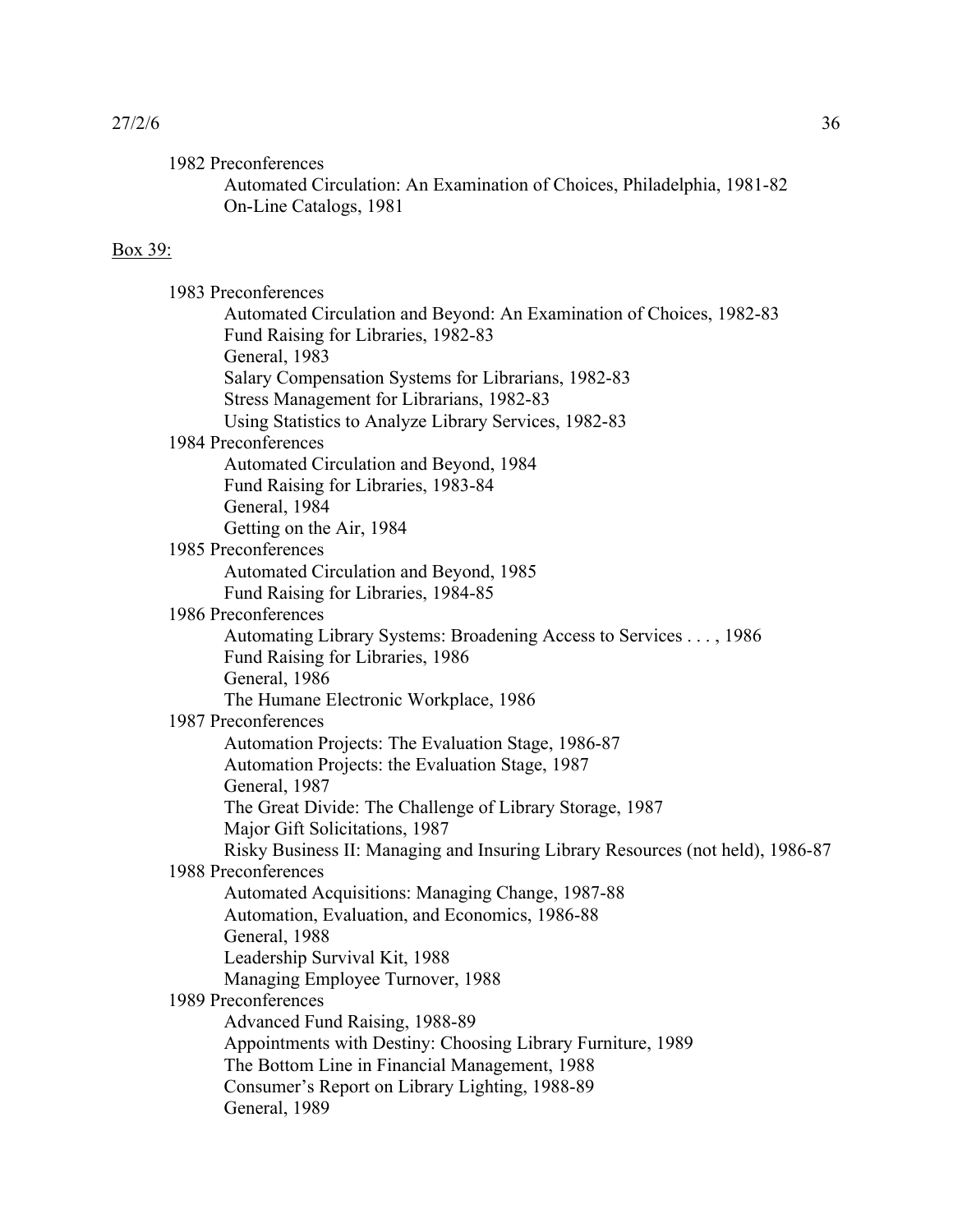| 27/2/6 | 37 |
|--------|----|
|        |    |

| 1990 Preconferences                                |
|----------------------------------------------------|
| Bringing Hidden Costs Out of the Closet , 1990     |
| Desk Top Publishing and Beyond (not held), 1989-90 |
| General, 1990                                      |
| Implementing Successful Capital Campaigns , 1990   |
| Managing CD-ROM Networks and Services, 1990        |
|                                                    |

# Box 40:

|         | 1991 Preconferences                                                         |
|---------|-----------------------------------------------------------------------------|
|         | General, 1991                                                               |
|         | Getting Your Monies Worth , 1991                                            |
|         | Libraries for the Future , 1990-91                                          |
|         | 1991                                                                        |
|         | The Online / Offline Public Catalog , 1991                                  |
|         | 1992 Preconferences                                                         |
|         | <b>Effective Renovation Strategies, 1992</b>                                |
|         | Fund Raising Methods: New Tricks , 1992                                     |
|         | General, 1992                                                               |
|         | Leadership (joint LAMA-ACRL) (not held), 1990-91                            |
|         | 1993 Preconferences                                                         |
|         | General, 1993                                                               |
|         | Keying in on Document Delivery, 1993                                        |
|         | Leadership and Technological Change (LAMA / LITA / ACRL), 1993              |
|         | Library Buildings, Equipment, and the ADA, 1992-93                          |
|         | 1994 Preconferences                                                         |
|         | Campus and Community Wide Info Systems, 1994                                |
|         | Getting Wired: Planning for Telecommunications in Libraries, 1994           |
|         | Violence in the Library, 1994                                               |
|         | 1995 Preconferences                                                         |
|         | From Library Automation to Information Strategies, 1995 [2 folders]         |
|         | Reducing Technostress, 1992, 1995                                           |
|         | Touring the Mart, 1995 [2 folders]                                          |
|         | 1996 Preconferences                                                         |
|         | Patron Initiated Service Systems, 1996                                      |
|         | Violence in the Library, 1996                                               |
|         | 1997 Preconferences                                                         |
|         | Nuts, Bolts & Bytes: State of the Art Solutions for Library Buildings, 1997 |
|         | Planning Strategies for a Rapidly Changing Technological Environment, 1997  |
|         | Write On! A Half-Day Workshop for Aspiring Writers, 1997                    |
|         |                                                                             |
| Box 41: |                                                                             |

## 1998 Preconferences

Economical, Legal, and Practical Solutions to Ergonomic Problems, 1998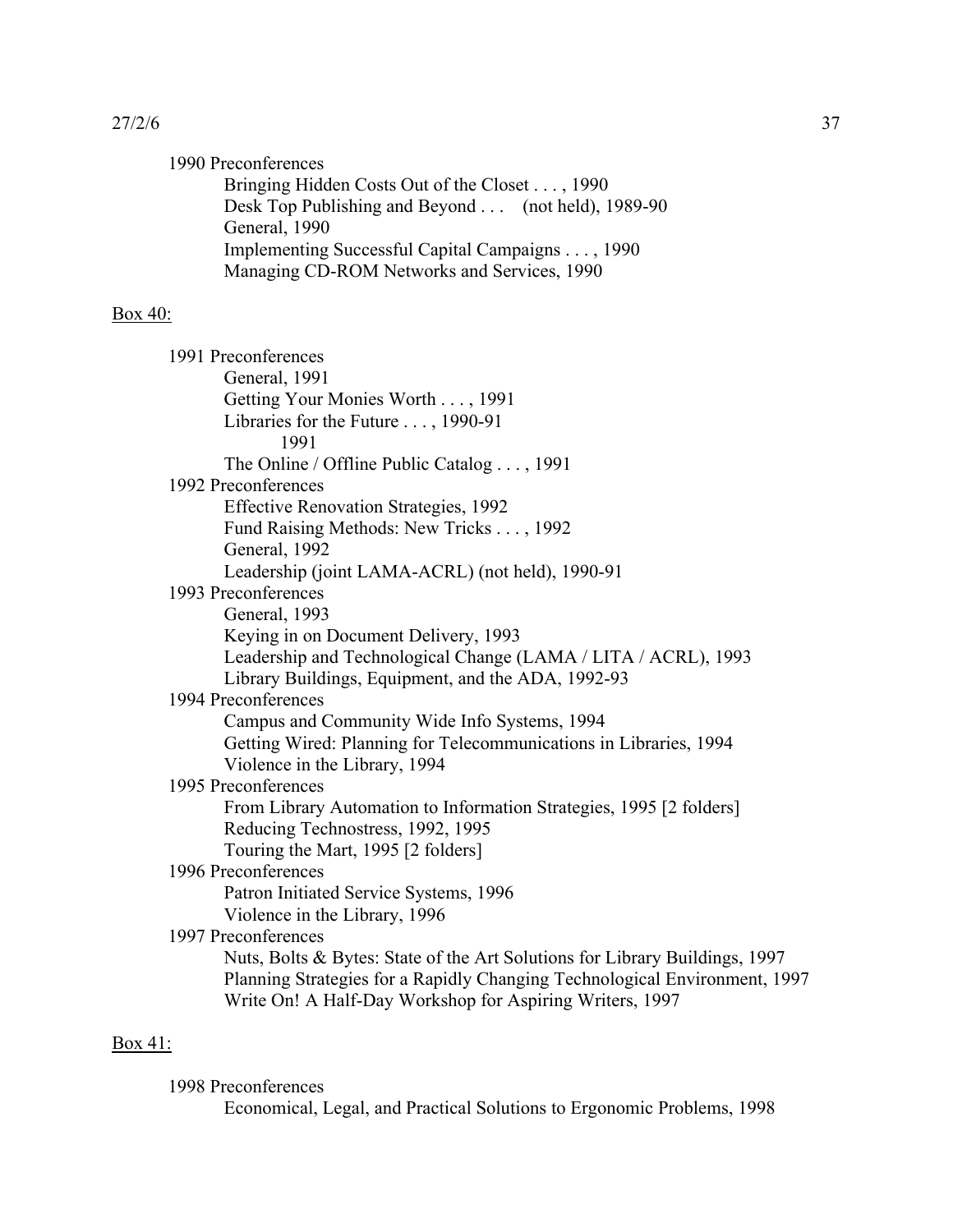General, 1998 Helping Libraries Help Themselves: Library Development Office and Capital Campaign, 1998 Hub-Bub: Basics of Electrical and Data Distribution in Your Library, 1992, 1998 Managerial Competencies: Building Tools for Organizational and Individual Success, 1998 LAMA Publications Achieving Focus in Diversity: Managing Today's Libraries, H. Rebecca Kroll, 1987 Automated Circulation: An Examination of Choices, 1984 Automation Projects: The Evaluation Stage, 1988 Broadening the Vistas of Tomorrow's Library Through Fund Raising (1986 President's Program), 1986 Business as Usual? Managing through the Muddle, 1994 Certification of Public Librarians in the United States, 1972 3<sup>rd</sup> edition, 1979 Circulation Policies of Academic Libraries in the US, 1970 Developing Literacy Programs in Small and Medium-Sized Libraries, Shelley Quezada, 1996 Diversity: The Challenge to America's Libraries, 1986-87 Facilities, Funding, Finesse: Proceedings . . . , 1982 Getting it Passed: Lobbying for Libraries, 1984 Library Business and Fiscal Officers Directory, 1980 Library Circulation Systems and Automation: An Annotated Bibliography, 1989 Library Effectiveness: A State of the Art, 1980 Library Management Consultants List, 1986-90, 1994 Library Personnel Consultants List, 1990 Library Public Relations Workshop Consultants, 1982 Library System Headquarters Buildings, 1989 Microcomputers for Managers: Beyond the Basics, Source List, 1984 Multi-Purpose or Multi-Agency Libraries: A Directory, 1982 Part-Time Public Relations with Full Time Results: A PR Primer for Libraries, 1995 Personnel Files, 1983 Personnel Files Guidelines, 1984, 1986 Personnel Manual: An Outline for Libraries, Second Edition, 1993 Personnel Performance Appraisal, Performance Evaluation, and Designing and Using Effective Performance Appraisal Forms, 1979, 1981, 1987 Persuasive Public Relations for Libraries, 1983-84 Planning Guide for Managing Cutbacks, 1980 Planning Library Buildings, A Select Bibliography Second Edition, 1984 1990 Planning Library Buildings, From Decision to Design, 1986 Planning Public Library Buildings: Bibliography, 1978 Planning School Library Media Center Facilities, A Selected Bibliography, 1977 Planning School Library Media Centers, A Selected Bibliography, 1969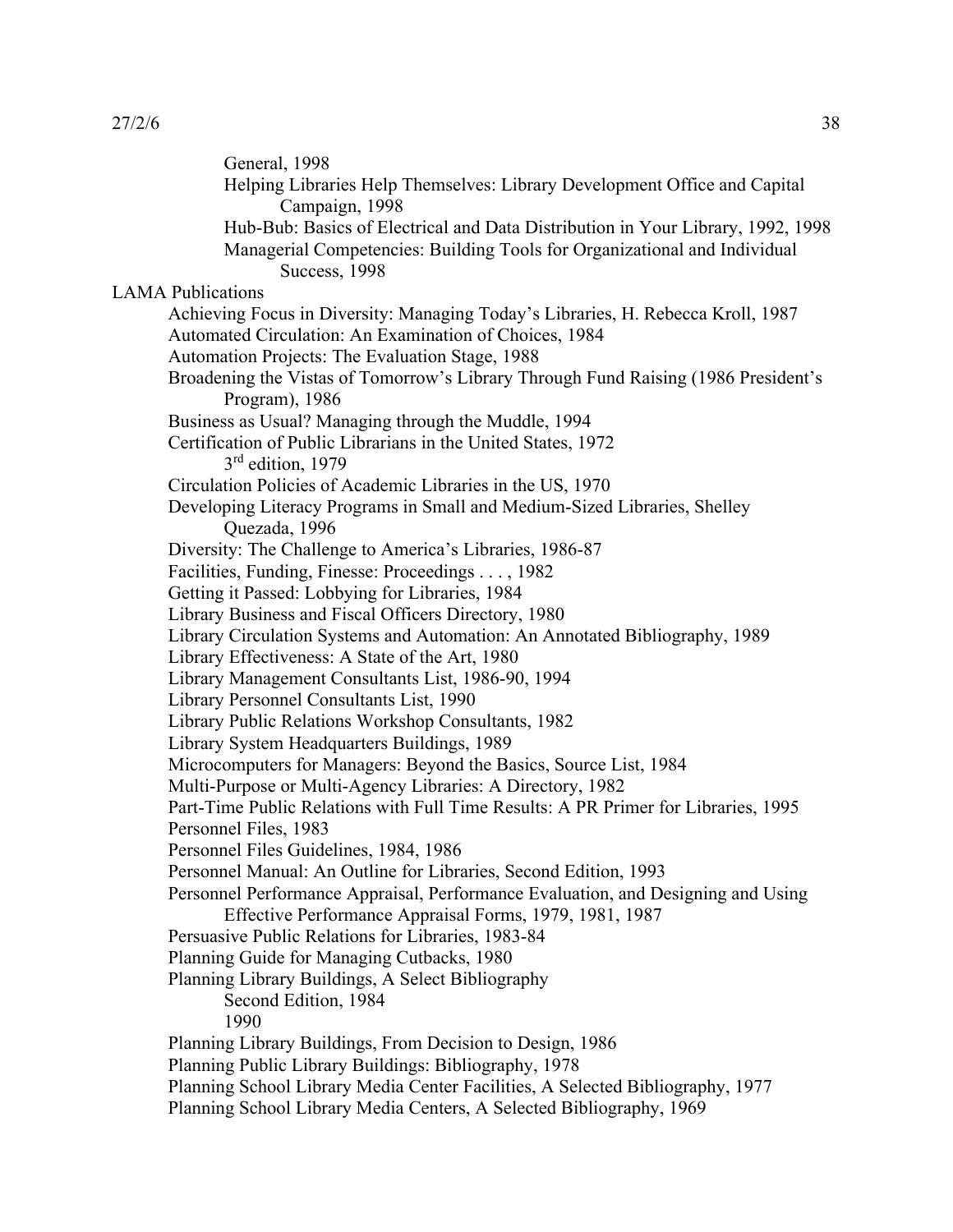Planning the Small Library Facility, Second Edition, 1996 Practical Help for New Supervisors, 1990 Second Edition, 1992 Prepare! The Library Public Relations Recipe Book, 1978 Primer of Business Terms and Phrases Related to Libraries, 1978 Problem Employees: Improving their Performance Bibliography, 1984 Problem Patrons, 1980 Public Relation Section Pamphlets, 1964, 1967, 1977-78 The Purposes of Reference Measurement, 1976 Select Bibliography of Public Relations Resources, 1985 Selecting and Implementing an Automated Library Circulation . . . , 1983 Skills for Library Planning: A Checklist and Bibliography, 1982 SOS: Survival of Supervisors, 1981 Space Data for Children's Areas in Selected Public Libraries, 1974 Staff Development: Back to Basics Bibliography, 1980 Staff Development: A Practical Guide, 1988 Second edition, 1992

#### Box 42:

Staff Development in Libraries: A Bibliography, 1983-84 Staff Development in Libraries: A Directory . . . , 1976-78 State Publications on School Library Media Facilities, 1984 Statistical Applications in Library Technical Services, 1987 Statistics and Automated Systems Checklist, 1982, 1984 Surveys of Librarians' Benefits: Annotated Bibliography, 1979 Training Issues in Changing Technology, 1986 Turnkey Automated Circulation Systems, 1980 Quite Possibly the Best Little Oil Library in Texas: Oil Information Library of Fort Worth, undated Building and Equipment Section (BES) Ad Hoc Committee on Standards for Physical Space Requirements, 1986-88 1989 Award-winning Libraries, Book Proposal, 1983-84 Buildings for College and University Libraries Committee Concept Paper on Training Academic Library Building Consultants, 1981 Correspondence, 1980-84, 1986-87, 1990-91 Planning Library Buildings Bibliography, 1984 Correspondence, Reports, 1985, 1987-1991 1992-93 1994-98, 2000 Executive Committee Correspondence, Reports, and Minutes, 1980-82 1985-87 1988-93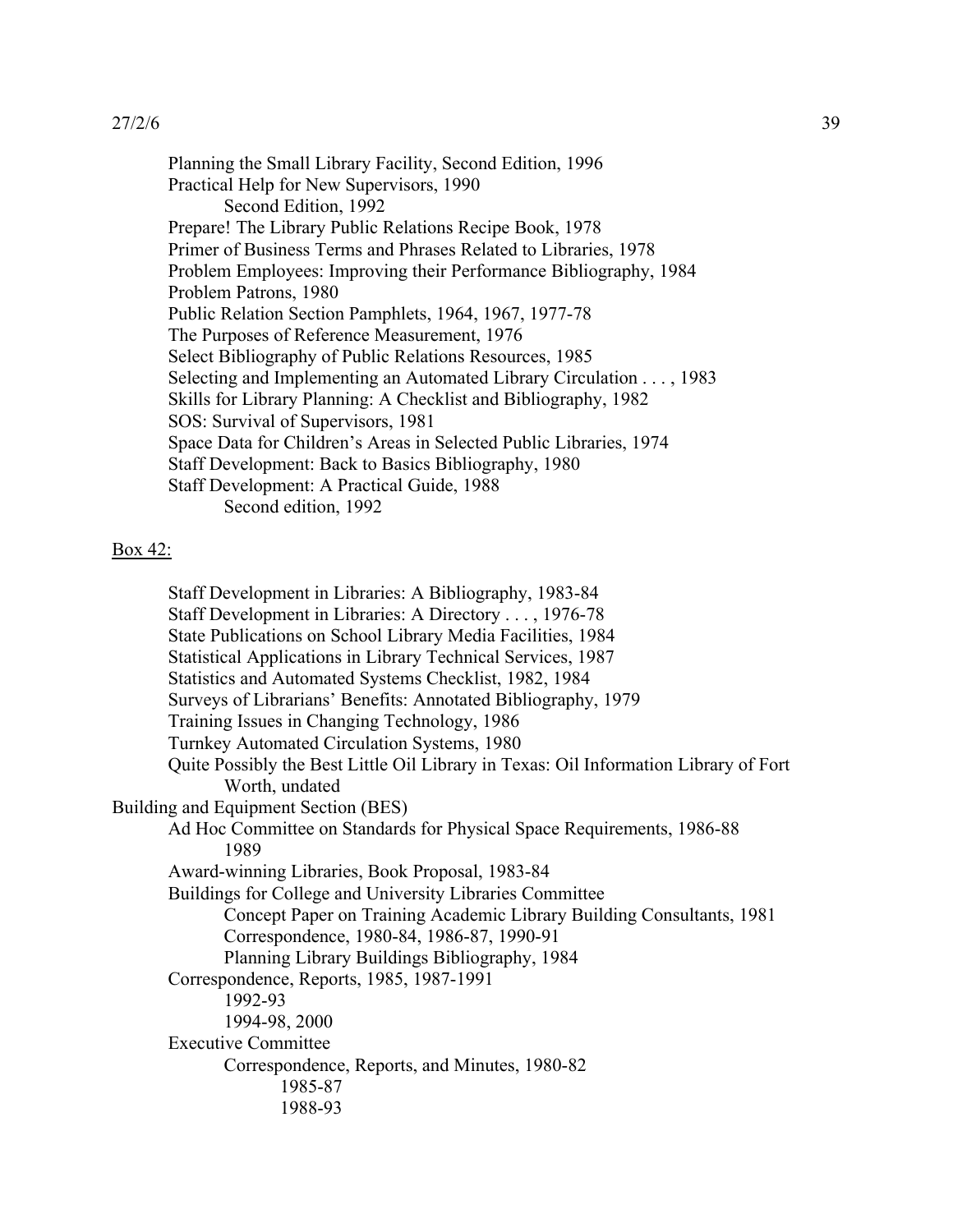Facilities for Specialized Library Services Committee, 1979-80, 1982-85 Functional Space Requirements Committee, 1991-93, 1995-2001 Library Building Awards Committee Architecture Example Pamphlets, 1980, 1982 Correspondence, Memos, 1979, 1985-1992 1991, 1993-97, 1999 Meeting Agendas, 1986-90, 1992, 1996 Meeting Minutes, 1981, 1986-1990, 1993 Planning Resource Manual, 1997 Reports, 1980-87, 1990, 1992-97, 1999 Box 43: 1983 Award Program, 1980, 1982-83, 1986 [2 folders] 1985 Award Program, 1984-85 1987 Award Program, 1986-87 [2 folders] 1989 Award Program Correspondence and Reports, 1989-90 [2 folders] Photographs and Transparencies, 1989 1991 Award Program, 1989-91 1991-92 1993 Award Program, 1992-93 1995 Award Competition, 1994 1997 Award Competition, 1996 Library Building Award Programs, 1976, 1980, 1987, 1989, 1991, 1993 Library Building Awards Program . . . , Roscoe Rouse, Jr., 1989 Library Buildings Consultant List Committee Lists, 1980, 1982, 1984 1987, 1989 1991, 1993 1995, 1997 Correspondence, Minutes, Reports, 1972, 1981, 1984-89 1990-96 1997-2001 Library Interiors, Furnishing, and Equipment Committee Correspondence, Minutes, Reports, 1980-84, 1986-1991, 1993-95 1996, 1998-2001

#### Box 44:

Library Facilities Planning Discussion Group, 1980, 1984-87, 1989-90, 1996-97 Nominating Committee, 1980, 1987, 1990, 1993, 2000 Preconference, 1981-83, 1986, 1989-90, 1998 Publications Committee, 1991, 1993, 1995-98 Regional Institute, Library Building Planning, 1990-91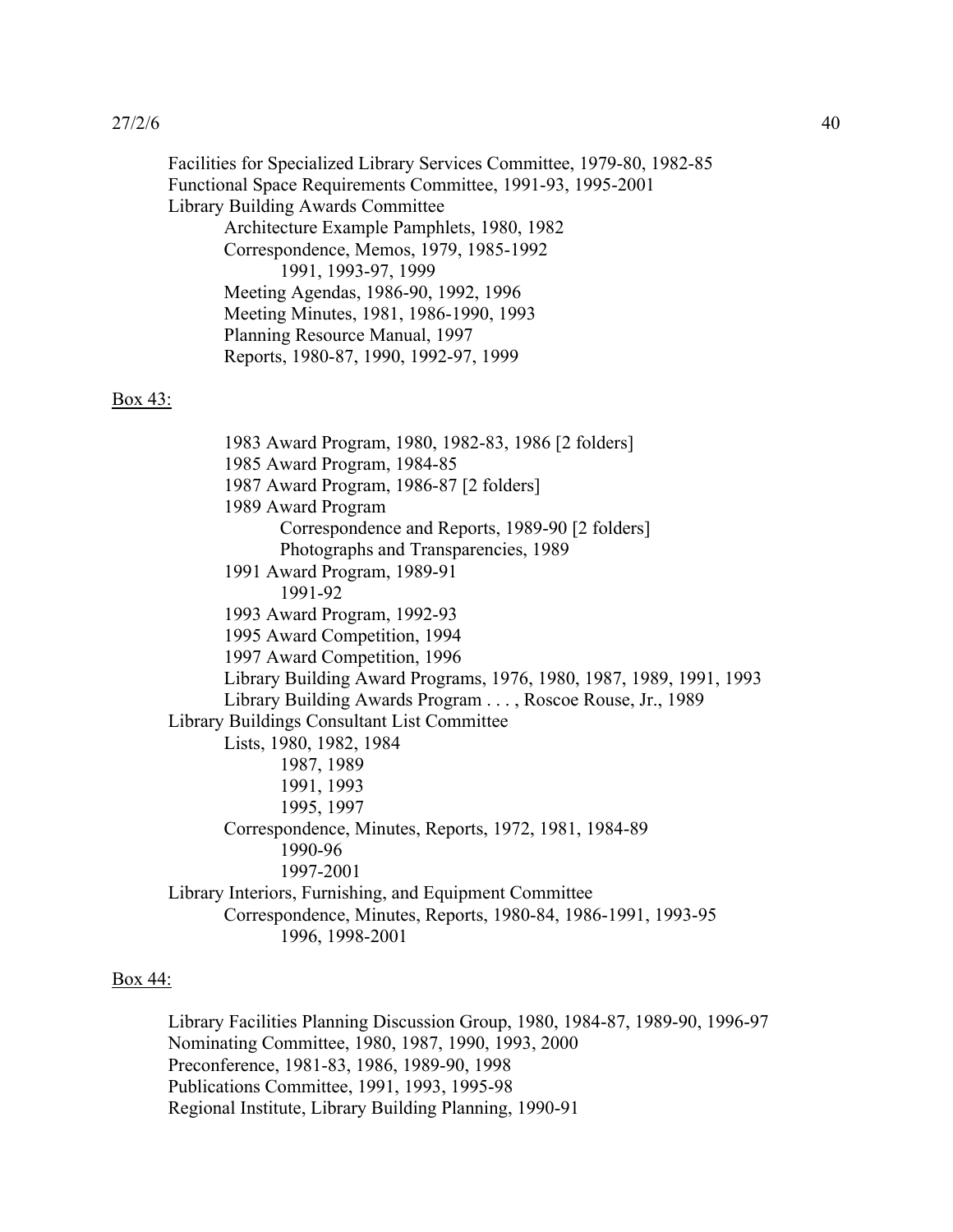Safety and Security of Library Buildings Discussion Group, 1991, 1994, 1997-2001 School Library Media Facilities Committee, 1974, 1978, 1981, 1983-86, 1990-94, 1996 Fund Raising and Financial Development Section (FRFDS) Fund Raising Discussion Group Ad Hoc Status Steering Committee (precursor to FRFDS), 1980-84 Alternative Resource Development Committee, 1983-85 1986 1987-89 Bylaws, 1983-84 Clearinghouse Committee, 1986-90 1993-99 Correspondence, Reports, 1983-87 1988-92 1996, 1999-2000 Development Issues Discussion Group, 1997-98, 2000 Development Officer's Discussion Group, 1989-90 Discussion Topics Committee, 1983, 1985-86 Executive Committee, Reports, Minutes, 1983, 1985-88, 1990-91, 1993-99 Friends, Volunteers, and Advocates Committee, 1984 Fund Fare Exchange Committee,1988-94, 1997-2001 Nominating Committee, 1988, 1990, 2000 Organization Committee, 1987-88 Program Committee, 1980, 1983, 1987-91, 1993, 1995-2000 Publications Committee, 1990, 1994, 1996-2000 Scholarship Proposal, 2000 Special Activities Committee, 1984-88 Trends, Marketing, and Project Development Committee Correspondence, Reports, 1988-90, 1993-99 Survey Subcommittee, 1984-85, 1988-1991, 1997-98 Library Organization and Management Section (LOMS) Ad Hoc Task Force On Diversity, Final Report, 1994 Annual Report, 1985 Annual Report to the LAMA Board of Directors, 1990 Budgeting, Accounting, Costs, and Financing Committee, 1982-84 Committee and Discussion Group Tip Sheet, 1996 Comparative Library Organization Committee, 1986, 1988-2000 Correspondence, Chair, LOMS,1983-89 1990-2000 Correspondence, Executive Director, LAMA, 1980-81, 1991-92, 1996-97, 1999-2001

## Box 45:

Executive Committee Correspondence, Minutes, Reports 1981-82, 1986-87, 1991-92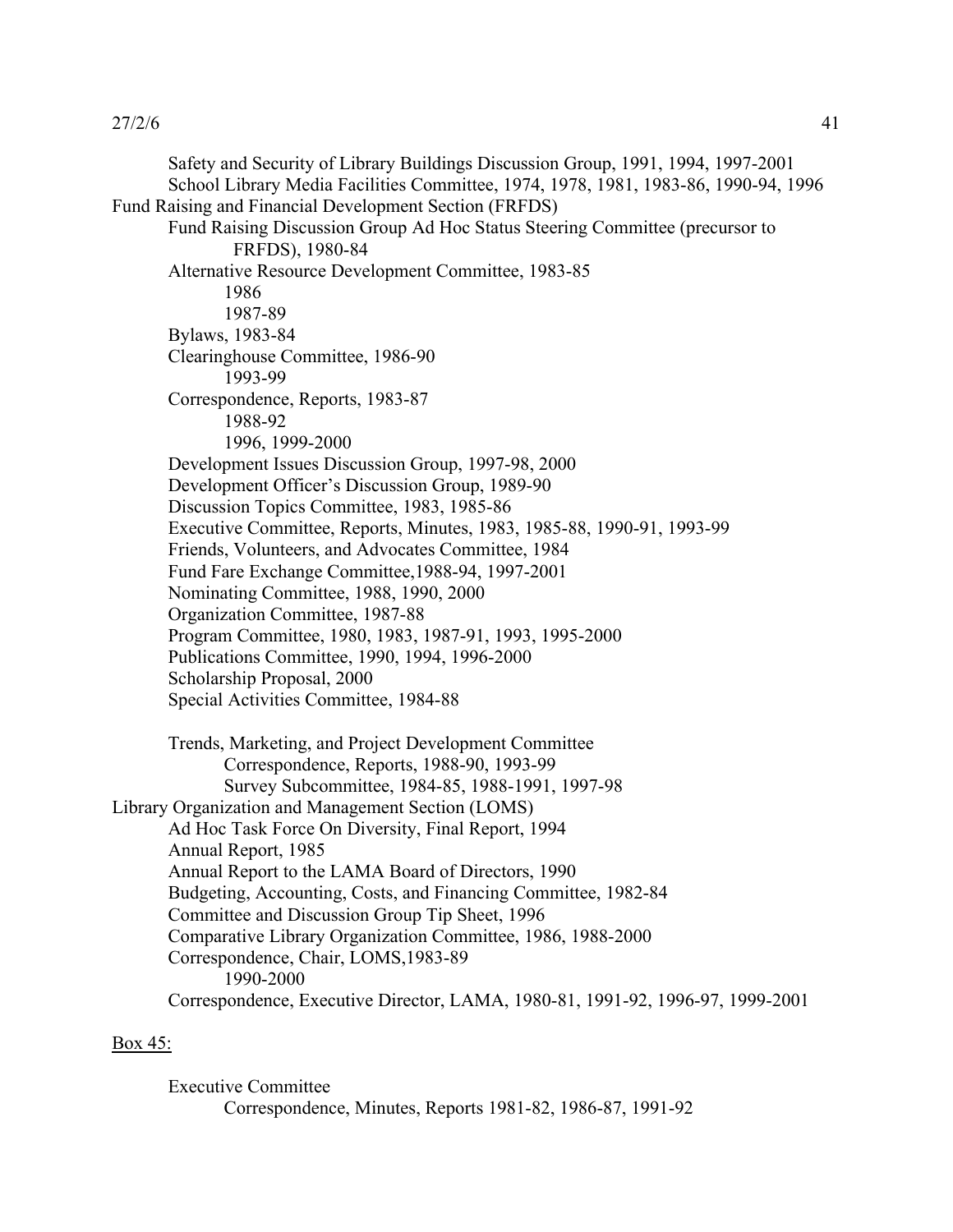Reports, Agendas, Minutes,1995-96 1998-2001 Financial Management Committee Correspondence, Reports, Minutes, 1979-85 1986-91 1992-93, 1995-2000 Fiscal and Business Officers Discussion Group, 1982-86, 1988, 1990-93 Insurance for Libraries Committee, 1977, 1980-83 Leadership Discussion Group, 1988, 1991, 1994-97 Nominating Committee, 1980, 1982, 1984, 1988-90, 1993 Planning and Evaluation of Library Services Correspondence, Reports, Minutes, 1981, 1983, 1987-88, 1990-91 1992-2000 The Practical Side to Library Planning, 1983 Program Committee, 1980-83, 1987-90 Research on Organization and Management Discussion Group, 1990-92, 1994-95, 1999 Risk Management and Insurance Committee, 1983-96, 2000-01 Vacancy in Office of Chair, 1985 Personnel Administration Section (PAS) Dynamics for Supervisors Committee, 1979-86 Public Relations Section (PRS) Correspondence, 1989 Systems and Services Section (SASS) By-Laws Committee, 1990 Conference Program Committee, 1980-84 1985-89, 1991-92, 2001 Correspondence, Minutes, Reports, 1987 1988 Executive Committee, 1987-88 1989 1990-96, 1999-2001 Management Practices Committee, 1983-84, 1986-90 1991-2000 Publications and Bibliography Committee, 1984-85, 1987-1993 Publications Committee, 1996-2000 Technical Services Systems Committee, 1996-97, 1999-2001 Statistics Section (SS) By-Laws, 1990 Using Statistics for Planning and Evaluation Committee, 1987 Summer School on Library Leadership and Annual Conference Correspondence between Rijksbibliotektjenesten (Norway) to Karen Muller, 1992

"Equity at Issue: Library Services to the Nation's Major Minority Groups", 1984-85, 1995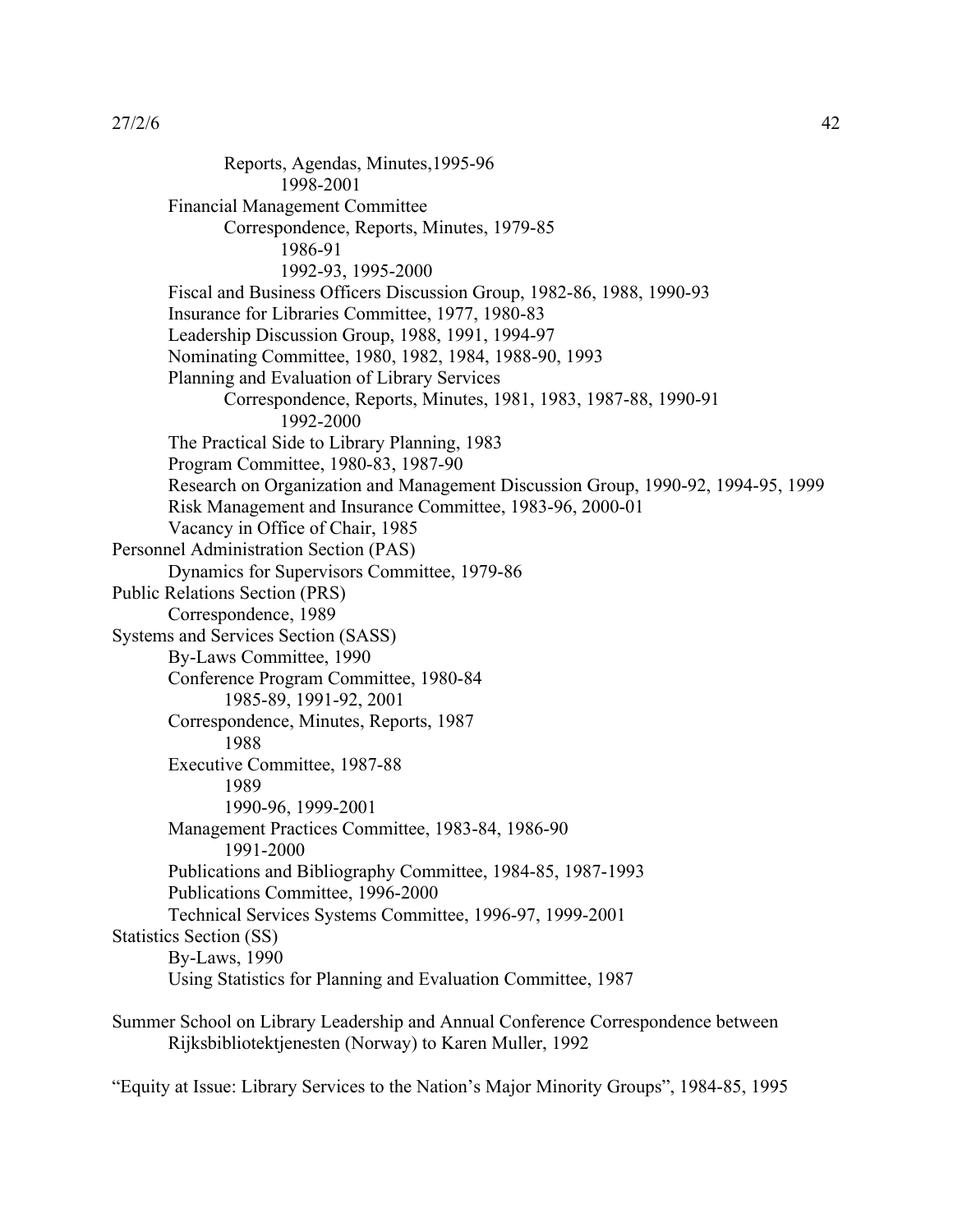Box 46:

Library Administration and Management Association (LAMA)/Library Organization and Management Section (LOMS) Business & Fiscal Discussion Group, 1993-2001 LAMA Budget & Finance Committee, 2006-08 LAMA/Building and Equipment Section (BES) Buildings for College & University Libraries Committee, 1999-2000 LAMA/BES Library Buildings Consultant List, 2000 LAMA/BES Functional Space Requirements Committee, 2000 LAMA/BES Library Interiors, Furnishings, & Equipment Committee, 2000, 2002 LAMA/BES Publications Committee, 2000 LAMA/BES Safety and Security of Buildings Committee, 2000 LAMA/BES Moving Libraries Discussion Group, 1999-2000, 2007 LAMA/BES Library Safety/Security Discussion Group, 1999-2000 LAMA Executive Fall Meeting October 22-23 2010 Chicago IL, 2010 LAMA Executive Committee October 23-26 2008 Chicago, 2007-08 LAMA Financial Advancement Committee, 2006-07 LAMA/Fund Raising and Financial Development Section (FRFDS) Executive Committee, 2003-06 LAMA/FRFDS Fund Raising & Financial Development Trends, Marketing & Project Development Committee, 2002-04 LAMA/Committee on Organization (COO) Meeting, 2003-05 LAMA/BES Seamless Additions Program ALA Annual June 1993, 1993-94 LAMA Buildings Preconference, 1991 ALA Presidential Task Force on Council Effectiveness, 2010-2011 ALA 2007 Washington D.C. Conference Program Coordinating Team, 2002-03, 2005-07 LAMA Program Committee, 1988, 2004, 2006-07 LAMA/BES "Give Us A Sign" Program, 1997 LAMA/BES Equipment Committee, 1993-98 LAMA/BES Executive Committee, 1995-2002 LAMA/BES Pending Appointments, 1994-98, 2000, 2009 LAMA/BES Committee Appointments, 1999-2000 LAMA/BES Past Chairs, 2001-02 LAMA Spring Executive Committee Meeting, 2009 Library Support Staff Certification Program, 2009 LAMA Publications, 1983, 1991, 2008 LAMA List of Publications, 1991 LAMA Recognition of Achievement Award LAMA Become a Member *Join the Library Administration & Management Association* , 1983 ALA Publications, 1980, 1986-99 ALA/APA Brochure ALA Annual Reports, 1996-97, 1998-99 *Come Join Us For Our Second Century*, undated Draft Proposal for ALA Structure, 1994-95